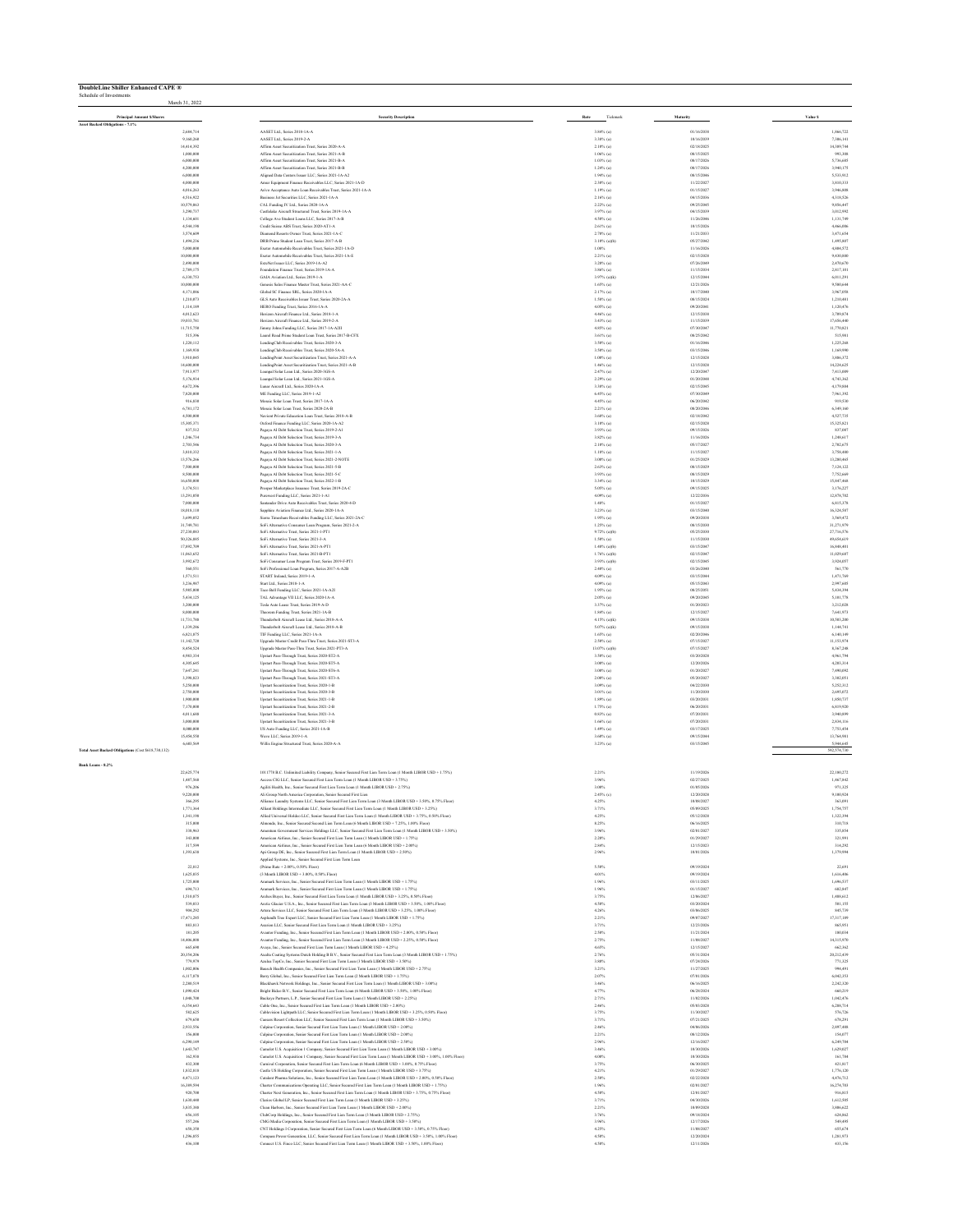6%,69 Concernic Make LLC, Smir Seared Fran Lim Tam Lane(1 Mond: LIBOR USD + 4.2%) (1990) - 4.2% 4.2%) - 4.2% 4.2% (1990) - 4.2% 4.2% (1990) - 4.2% (1990) - 4.2% (1990) - 4.2% (1990) - 4.2% (1990) - 4.2% (1990) - 4.2% (1990  $\begin{tabular}{l|c|c|c} \hline $248.77$ & \hline $\text{CC}, \text{Euler}, \text{Kawier} & \text{Rairierierierierier for linear Dular.} & \text{Rairierierierier for linear Dular.} \\ \hline $43.79$ & \hline $\text{Culer}, \text{Kawier} & \text{Rairierierierierier for linear Dular.} \\ \hline $43.70$ & \hline $\text{Culer}, \text{Kawier} & \text{Rairierierierier for linear Dular.} \\ \hline $43.70$ & \hline $\text{Culer}, \text{Kawier} & \text{Rairierierierier for linear Dular.} \\ \hline $43$  EG Group Limited, Senior Secured F 825,121 irst Lien Term Loan (3 Month LIBOR USD + 4.00%) 5.00% 02/06/2025 813,920 Elanco Animal Health, Inc., Senior Sec 21,552,050 ured First Lien Term Loan (1 Month LIBOR USD + 1.75%) 1.98% 07/30/2027 21,247,304 Element Solutions, Inc., Senior Secur 2,168,321 ed First Lien Term Loan (1 Month LIBOR USD + 2.00%) 2.46% 01/30/2026 2,155,939 Energizer Holdings, Inc., Senior Secur 10,118,865 ed First Lien Term Loan (1 Month LIBOR USD + 2.25%, 0.50% Floor) 2.75% 12/22/2027 9,967,082 eResearchTechnology, Inc., Senior 128,690 Secured First Lien Term Loan (1 Month LIBOR USD + 4.50%, 1.00% Floor) 5.50% 02/04/2027 128,409 EW Scripps Company, Senior Secured Fi 1,126,344 rst Lien Term Loan (1 Month LIBOR USD + 2.56%, 0.75% Floor) 3.75% 01/07/2028 1,120,887 Excelitas Technologies Corporation, S 1,611,998 enior Secured First Lien Term Loan (3 Month LIBOR USD + 3.50%, 1.00% Floor) 4.51% 12/02/2024 1,605,953 Exgen Renewables IV LLC, Senior Se 659,810 cured First Lien Term Loan (3 Month LIBOR USD + 2.50%, 1.00% Floor) 3.50% 12/15/2027 655,482 Filtration Group Corporation, Senior 1,515,433 Secured First Lien Term Loan (1 Month LIBOR USD + 3.00%) 3.21% 03/31/2025 1,495,937 First Advantage Holdings LLC, Seni 697,366 or Secured First Lien Term Loan (1 Month LIBOR USD + 2.75%) 3.21% 01/29/2027 694,026 Fleetcor Technologies Operating Compan 17,403,139 y LLC, Senior Secured First Lien Term Loan (1 Month LIBOR USD + 1.75%) 2.21% 04/28/2028 17,145,224 Flex Acquisition Company, Inc., Se 769,013 nior Secured First Lien Term Loan (3 Month LIBOR USD + 3.00%) 3.13% 06/30/2025 768,533 Focus Financial Partners LLC, Senior 4,350,625 Secured First Lien Term Loan (1 Month LIBOR USD + 2.50%, 0.50% Floor) 3.00% 06/30/2028 4,301,006 Froneri US, Inc., Senior Secured Firs 1,734,113 t Lien Term Loan (1 Month LIBOR USD + 2.25%) 2.71% 01/29/2027 1,706,245 Gardner Denver, Inc., Senior Secured 5,786,030 First Lien Term Loan (1 Month LIBOR USD + 1.75%) 2.21% 03/01/2027 5,699,992 Gemini HDPE LLC, Senior Secured Fi 662,983 rst Lien Term Loan (3 Month LIBOR USD + 3.00%, 0.50% Floor) 3.50% 12/31/2027 654,146 Generac Power Systems, Inc., Senio 563,855 r Secured First Lien Term Loan (1 Month LIBOR USD + 1.75%) 1.98% 12/11/2026 563,151 Getty Images, Inc., Senior Secured Fi 1,160,909 rst Lien Term Loan (3 Month LIBOR USD + 4.50%) 5.06% 02/19/2026 1,156,074 Global Medical Response, Inc., Senior 1,091,188 Secured First Lien Term Loan (6 Month LIBOR USD + 4.25%, 1.00% Floor) 5.25% 10/02/2025 1,085,562 Go Daddy Operating Company LLC, Senior 22,183,574 Secured First Lien Term Loan (1 Month LIBOR USD + 1.75%) 2.20% 02/15/2024 22,067,997 Go Daddy Operating Company LLC, Senio 1,002,150 r Secured First Lien Term Loan (1 Month LIBOR USD + 2.00%) 2.45% 08/10/2027 994,789 GOBP Holdings, Inc., Senior Secured F 2,131,552 irst Lien Term Loan (1 Month LIBOR USD + 2.75%) 3.21% 10/22/2025 2,117,569 GoodRX, Inc., Senior Secured First Li 1,754,533 en Term Loan (1 Month LIBOR USD + 2.75%) 3.21% 10/10/2025 1,742,655 Granite US Holdings Corporation, Seni 1,105,749 or Secured First Lien Term Loan (3 Month LIBOR USD + 4.00%) 5.06% 09/30/2026 1,096,074 Gray Television, Inc., Senior Secured 2,378,074 First Lien Term Loan (1 Month LIBOR USD + 2.50%) 2.73% 01/02/2026 2,363,710 Gray Television, Inc., Senior Secured 4,483,763 First Lien Term Loan (1 Month LIBOR USD + 3.00%) 3.23% 12/01/2028 4,466,545 Greeneden U.S. Holdings II LLC, Senior Secured First Lien Term Loan (1 Month LIBOR USD + 4.00%, 0.75 28,601 % Floor) 4.75% 12/01/2027 28,592 (2 Months LIBOR USD + 4.00%, 0.75% Fl 2,037,368 oor) 4.75% 12/01/2027 2,036,737 Grifols Worldwide Operations USA, Inc 3,524,885 ., Senior Secured First Lien Term Loan (1 Month LIBOR USD + 2.00%) 2.21% 11/15/2027 3,470,690 HCA, Inc., Senior Secured First Lien 2,233,125 Term Loan (1 Month LIBOR USD + 1.75%) 2.21% 06/23/2028 2,237,312 Herman Miller, Inc., Senior Secured F 1,985,025 irst Lien Term Loan (1 Month LIBOR USD + 2.00%) 2.56% 07/19/2028 1,960,837 H-Food Holdings LLC, Senior Secured F 1,405,539 irst Lien Term Loan (1 Month LIBOR USD + 3.69%) 4.14% 05/23/2025 1,357,996 Hilton Worldwide Finance LLC, Senior 1,420,886 Secured First Lien Term Loan (1 Month LIBOR USD + 1.75%) 2.21% 06/22/2026 1,408,389 Horizon Therapeutics USA, Inc., Senior 16,877,520 Secured First Lien Term Loan (1 Month LIBOR USD + 1.75%, 0.50% Floor) 2.25% 03/15/2028 16,735,158 Hyland Software, Inc., Senior Secured 1,503,883 First Lien Term Loan (1 Month LIBOR USD + 3.50%, 0.75% Floor) 4.25% 07/01/2024 1,498,244 Hyland Software, Inc., Senior Secu 451,053 red Second Lien Term Loan (1 Month LIBOR USD + 6.25%, 0.75% Floor) 7.00% 07/07/2025 447,106 ICON Luxembourg SARL, Senior Secured F 12,106,070 irst Lien Term Loan (3 Month LIBOR USD + 2.25%, 0.50% Floor) 3.31% 07/03/2028 12,064,485 ICU Medical, Inc., Senior Secured Fir 1,790,000 st Lien Term Loan (3 Month Secured Overnight Financing Rate + 2.50%, 0.50% Floor) 3.15% 01/08/2029 1,785,802 IHeartCommunications, Inc., Senior 663,931 Secured First Lien Term Loan (1 Month LIBOR USD + 3.00%) 3.46% 05/01/2026 660,904 Installed Building Products, Inc., 917,700 Senior Secured First Lien Term Loan (1 Month LIBOR USD + 2.25%, 0.50% Floor) 2.75% 12/14/2028 916,094 IQVIA, Inc., Senior Secured First Lie 1,642,511 n Term Loan (1 Month LIBOR USD + 1.75%) 2.21% 01/17/2025 1,634,299 IQVIA, Inc., Senior Secured First Lien 18,290,634 Term Loan (3 Month LIBOR USD + 1.75%) 2.76% 06/11/2025 18,212,898 IRB Holding Corporation, Senior Se 841,500 cured First Lien Term Loan (3 Month Secured Overnight Financing Rate + 3.00%, 0.75% Floor) 3.75% 12/15/2027 837,818 IRB Holding Corporation, Senior Secur 1,040,999 ed First Lien Term Loan (6 Month LIBOR USD + 2.75%, 1.00% Floor) 3.75% 02/05/2025 1,034,332 IRI Holdings, Inc., Senior Secured Fi 1,779,126 rst Lien Term Loan (1 Month LIBOR USD + 4.25%) 4.71% 12/01/2025 1,775,043 Iron Mountain Information Management L 13,242,352 LC, Senior Secured First Lien Term Loan (1 Month LIBOR USD + 1.75%) 2.21% 01/02/2026 13,098,937 JBS USA Lux S.A., Senior Secured First 19,300,126 Lien Term Loan (6 Month LIBOR USD + 2.00%) 2.80% 05/01/2026 19,157,402 KAR Auction Services, Inc., Senior Se 7,441,203 cured First Lien Term Loan (1 Month LIBOR USD + 2.25%) 2.75% 09/21/2026 7,394,696 KBR, Inc., Senior Secured First Li 885,022 en Term Loan (1 Month LIBOR USD + 2.75%) 3.21% 02/05/2027 882,809 Kestrel Bidco, Inc., Senior Secured F 1,265,863 irst Lien Term Loan (6 Month LIBOR USD + 3.00%, 1.00% Floor) 4.00% 12/11/2026 1,223,405 KFC Holding Company, Senior Secured F 4,681,505 irst Lien Term Loan (1 Month LIBOR USD + 1.75%) 2.22% 03/15/2028 4,653,697 Level 3 Financing, Inc., Senior Secure 21,117,502 d First Lien Term Loan (1 Month LIBOR USD + 1.75%) 2.21% 03/01/2027 20,752,909 Lions Gate Capital Holdings LLC, S 433,366 enior Secured First Lien Term Loan (1 Month LIBOR USD + 2.25%) 2.71% 03/24/2025 428,222 Lumen Technologies, Inc., Senior Secu 1,673,117 red First Lien Term Loan (1 Month LIBOR USD + 2.25%) 2.71% 03/15/2027 1,631,164 Lummus Technology Holdings V LLC, 954,005 Senior Secured First Lien Term Loan (1 Month LIBOR USD + 3.50%) 3.96% 06/30/2027 924,197 Maravai Intermediate Holdings LLC, 266,129 Senior Secured First Lien Term Loan (3 Month Secured Overnight Financing Rate + 3.00%, 0.50% Floor) 3.50% 10/19/2027 265,464 Marriott Ownership Resorts, Inc., Sen 2,048,872 ior Secured First Lien Term Loan (1 Month LIBOR USD + 1.75%) 2.21% 08/29/2025 1,996,113 MED ParentCo, LP, Senior Secured Firs 1,030,245 t Lien Term Loan (1 Month LIBOR USD + 4.25%) 4.71% 08/31/2026 1,021,231 Messer Industries GMBH, Senior Sec 887,134 ured First Lien Term Loan (3 Month LIBOR USD + 2.50%) 2.72% 03/02/2026 877,029 Milano Acquisition Corporation, Senio 1,496,063 r Secured First Lien Term Loan (3 Month LIBOR USD + 4.00%, 0.75% Floor) 5.01% 10/01/2027 1,496,063 Mileage Plus Holdings LLC, Senior 735,000 Secured First Lien Term Loan (3 Month LIBOR USD + 5.25%, 1.00% Floor) 6.25% 06/21/2027 765,113 Minotaur Acquisition, Inc., Senior Se 1,731,130 cured First Lien Term Loan (1 Month LIBOR USD + 4.75%) 5.21% 03/27/2026 1,718,372 Mister Car Wash Holdings, Inc., Senio 1,187,873 r Secured First Lien Term Loan (1 Month LIBOR USD + 3.00%) 3.46% 05/14/2026 1,174,937 Motion Acquisition Ltd., Senior Se 427,754 cured First Lien Term Loan (3 Month LIBOR USD + 3.25%) 4.26% 11/12/2026 421,278 Motion Acquisition Ltd., Senior 56,219 Secured First Lien Term Loan (3 Month LIBOR USD + 3.25%) 4.26% 11/12/2026 55,368 Nascar Holdings LLC, Senior Secure 483,380 d First Lien Term Loan (1 Month LIBOR USD + 2.50%) 2.96% 10/19/2026 480,088 NCR Corporation, Senior Secured Fi 472,875 rst Lien Term Loan (3 Month LIBOR USD + 2.50%) 2.80% 08/28/2026 468,444 Nexstar Broadcasting, Inc., Seni 95,330 or Secured First Lien Term Loan (1 Month LIBOR USD + 2.25%) 2.71% 01/17/2024 95,049 Nexstar Broadcasting, Inc., Senior Sec 11,393,266 ured First Lien Term Loan (1 Month LIBOR USD + 2.50%) 2.73% 09/18/2026 11,363,757 18,45,000 Novemal Records (Records For Line of March 2008) - 1999, 1999, 1999, 1999, 1999, 2009, 2009, 2009, 2<br>1990, 2009 - Բանական Construct Parties Construction Parties (Record For Line of March 2009), 2009, 2009, 2009<br> Penn National Gaming, Inc., Senior Se 1,013,456 cured First Lien Term Loan (1 Month LIBOR USD + 2.25%, 0.75% Floor) 3.00% 10/15/2025 1,009,128 PG&E Corporation, Senior Secured F 869,513 irst Lien Term Loan (3 Month LIBOR USD + 3.00%, 0.50% Floor) 3.50% 06/23/2025 860,548 Phoenix Services International LLC 517,863 , Senior Secured First Lien Term Loan (1 Month LIBOR USD + 3.75%, 1.00% Floor) 4.75% 03/03/2025 501,840 Pilot Travel Centers LLC, Senior Secur 23,208,363 ed First Lien Term Loan (1 Month LIBOR USD + 2.00%) 2.46% 08/04/2028 22,927,889 PointClickCare Technologies, Inc., 450,450 Senior Secured First Lien Term Loan (6 Month LIBOR USD + 3.00%, 0.75% Floor) 3.75% 12/29/2027 445,946 PRA Health Sciences, Inc., Senior Sec 3,016,235 ured First Lien Term Loan (3 Month LIBOR USD + 2.25%, 0.50% Floor) 2.75% 07/03/2028 3,005,874 Prairie ECI Acquiror LP, Senior Se 696,782 cured First Lien Term Loan (1 Month LIBOR USD + 4.75%) 5.21% 03/11/2026 682,338 Pregis Topco LLC, Senior Secured Firs 1,226,763 t Lien Term Loan (1 Month LIBOR USD + 4.00%) 4.46% 07/31/2026 1,203,607 Project Alpha Intermediate Holding, I 1,787,986 nc., Senior Secured First Lien Term Loan (3 Month LIBOR USD + 4.00%) 4.30% 04/26/2024 1,779,421 Pug LLC, Senior Secured First Lien 981,046 Term Loan (1 Month LIBOR USD + 3.50%) 3.96% 02/12/2027 964,696 Radiology Partners, Inc., Senior Secured First Lien Term Loan (1 Month LIBOR USD + 4.25%) 180,244 4.70% 07/09/2025 178,249 (1 Month LIBOR USD + 4.25%) 154,541 4.72% 07/09/2025 152,830 (1 Month LIBOR USD + 4.25%) 690,042 4.72% 07/09/2025 682,404 (1 Month LIBOR USD + 4.25%) 804,808 4.70% 07/09/2025 795,899 RegionalCare Hospital Partners Holdin 1,232,121 gs, Inc., Senior Secured First Lien Term Loan (1 Month LIBOR USD + 3.75%) 4.20% 11/14/2025 1,226,792 Renaissance Holding Corporation, Seni 1,665,212 or Secured First Lien Term Loan (1 Month LIBOR USD + 3.25%) 3.71% 05/30/2025 1,649,343 Rentpath, Inc., Senior Secured Fir 129,817 st Lien Term Loan (Prime Rate + 0.00%) 3.25% 12/17/2021 33,103 Resideo Funding, Inc., Senior Secured First Lien Term Loan (3 Month LIBOR USD + 2.25%, 0.50% Flo 4,455,765 or) 2.75% 02/11/2028 4,398,219 (3 Month LIBOR USD + 2.25%, 0.50% 851,842 Floor) 2.75% 02/11/2028 840,841 (3 Month LIBOR USD + 2.25%, 0.50% 851,842 Floor) 2.79% 02/11/2028 840,840 Reynolds Consumer Products LLC, Senior 18,374,106 Secured First Lien Term Loan (1 Month LIBOR USD + 1.75%) 2.21% 02/04/2027 18,111,632 RPI Intermediate Finance Trust, Senio 1,770,219 r Secured First Lien Term Loan (1 Month LIBOR USD + 1.75%) 2.21% 02/11/2027 1,756,499 Sabre GLBL, Inc., Senior Secured F 554,393 irst Lien Term Loan (1 Month LIBOR USD + 2.00%) 2.46% 02/22/2024 546,440 Science Applications International Co 1,359,213 rporation, Senior Secured First Lien Term Loan (1 Month LIBOR USD + 1.88%) 2.33% 10/31/2025 1,354,754 Scientific Games International, Inc., 1,222,711 Senior Secured First Lien Term Loan (1 Month LIBOR USD + 2.75%) 3.21% 08/14/2024 1,219,660 Securus Technologies Holdings, Inc., 1,232,239 Senior Secured First Lien Term Loan (3 Month LIBOR USD + 4.50%, 1.00% Floor) 5.51% 11/01/2024 1,176,788 Sedgwick Claims Management Services, 1,058,089 Inc., Senior Secured First Lien Term Loan (1 Month LIBOR USD + 3.25%) 3.46% 12/31/2025 1,049,021 Select Medical Corporation, Senior Se 1,824,034 cured First Lien Term Loan (1 Month LIBOR USD + 2.25%) 2.71% 03/06/2025 1,806,943 Setanta Aircraft Leasing DAC, Senior S 10,365,000 ecured First Lien Term Loan (3 Month LIBOR USD + 2.00%) 3.01% 11/02/2028 10,226,835 Severin Acquisition LLC, Senior Secur 1,684,871 ed First Lien Term Loan (1 Month LIBOR USD + 3.00%) 3.45% 08/01/2025 1,668,621 Sinclair Television Group, Inc., Seni 1,191,291 or Secured First Lien Term Loan (1 Month LIBOR USD + 2.50%) 2.96% 09/30/2026 1,158,030 Six Flags Theme Parks, Inc., Senio 928,063 r Secured First Lien Term Loan (1 Month LIBOR USD + 1.75%) 2.21% 04/17/2026 905,608 SkyMiles IP Ltd., Senior Secured F 645,000 irst Lien Term Loan (3 Month LIBOR USD + 3.75%, 1.00% Floor) 4.75% 10/20/2027 667,775 SMG US Midco 2, Inc., Senior Secured First Lien Term Loan (1 Month LIBOR USD + 2.50%) 398,942 2.96% 01/23/2025 384,979 (3 Month LIBOR USD + 2.50%) 1,004,125 2.80% 01/23/2025 968,980 Sophia, LP, Senior Secured First Lien 1,777,568 Term Loan (3 Month LIBOR USD + 3.25%, 0.50% Floor) 4.26% (c) 10/07/2027 1,763,498 Sound Inpatient Physicians, Inc., Sen 1,897,344 ior Secured First Lien Term Loan (1 Month LIBOR USD + 2.75%) 3.21% (c) 06/27/2025 1,889,830 SS&C Technologies, Inc., Senior Secur 4,054,834 ed First Lien Term Loan (1 Month LIBOR USD + 1.75%) 1.96% (c) 04/16/2025 3,997,681 Standard Industries, Inc., Senior Sec 7,375,579 ured First Lien Term Loan (6 Month LIBOR USD + 2.50%, 0.50% Floor) 3.79% (c) 09/22/2028 7,368,203 Stars Group Holdings B.V., Senior Secu 16,180,917 red First Lien Term Loan (3 Month LIBOR USD + 2.25%) 3.26% (c) 07/21/2026 16,069,673 Sunshine Luxembourg VII SARL, Seni 396,941 or Secured First Lien Term Loan (3 Month LIBOR USD + 3.75%, 0.75% Floor) 4.76% (c) 10/01/2026 394,894 TAMKO Building Products LLC, Senior Secured First Lien Term Loan (3 Month LIBOR USD + 3.00%) 207,271 4.01% 05/29/2026 203,600 (3 Month LIBOR USD + 3.00%) 214,664 3.51% 05/29/2026 210,863 (3 Month LIBOR USD + 3.00%) 436,554 3.30% 05/29/2026 428,822 Team Health Holdings, Inc., Senior 824,159 Secured First Lien Term Loan (1 Month LIBOR USD + 2.75%, 1.00% Floor) 3.75% 02/06/2024 786,334 The Dun & Bradstreet Corporation, Sen 1,924,914 ior Secured First Lien Term Loan (1 Month LIBOR USD + 3.25%) 3.70% 02/06/2026 1,910,304 The Edelman Financial Engines Centre 1,615,344 LLC, Senior Secured First Lien Term Loan (1 Month LIBOR USD + 3.50%, 0.75% Floor) 4.25% 04/07/2028 1,599,529 TIBCO Software, Inc., Senior Secured 1,325,661 First Lien Term Loan (1 Month LIBOR USD + 3.75%) 4.21% 06/30/2026 1,320,690 TIBCO Software, Inc., Senior Secur 165,000 ed Second Lien Term Loan (1 Month LIBOR USD + 7.25%) 7.71% 03/03/2028 164,966 Titan Acquisition Limited, Senior Sec 1,371,524 ured First Lien Term Loan (6 Month LIBOR USD + 3.00%) 3.35% 03/28/2025 1,344,834 Trans Union LLC, Senior Secured First 13,152,854 Lien Term Loan (1 Month LIBOR USD + 1.75%) 2.21% 11/13/2026 12,983,511 Trans Union LLC, Senior Secured First 4,472,609 Lien Term Loan (1 Month LIBOR USD + 2.25%, 0.50% Floor) 2.75% 12/01/2028 4,446,511 Travel Leaders Group LLC, Senior S 804,354 ecured First Lien Term Loan (1 Month LIBOR USD + 4.00%) 4.46% 01/25/2024 761,876 Travelport Finance (Luxembourg) S. 636,791 A.R.L., Senior Secured First Lien Term Loan (3 Month LIBOR USD + 1.50%, 1.00% Floor) 2.50% 02/28/2025 661,999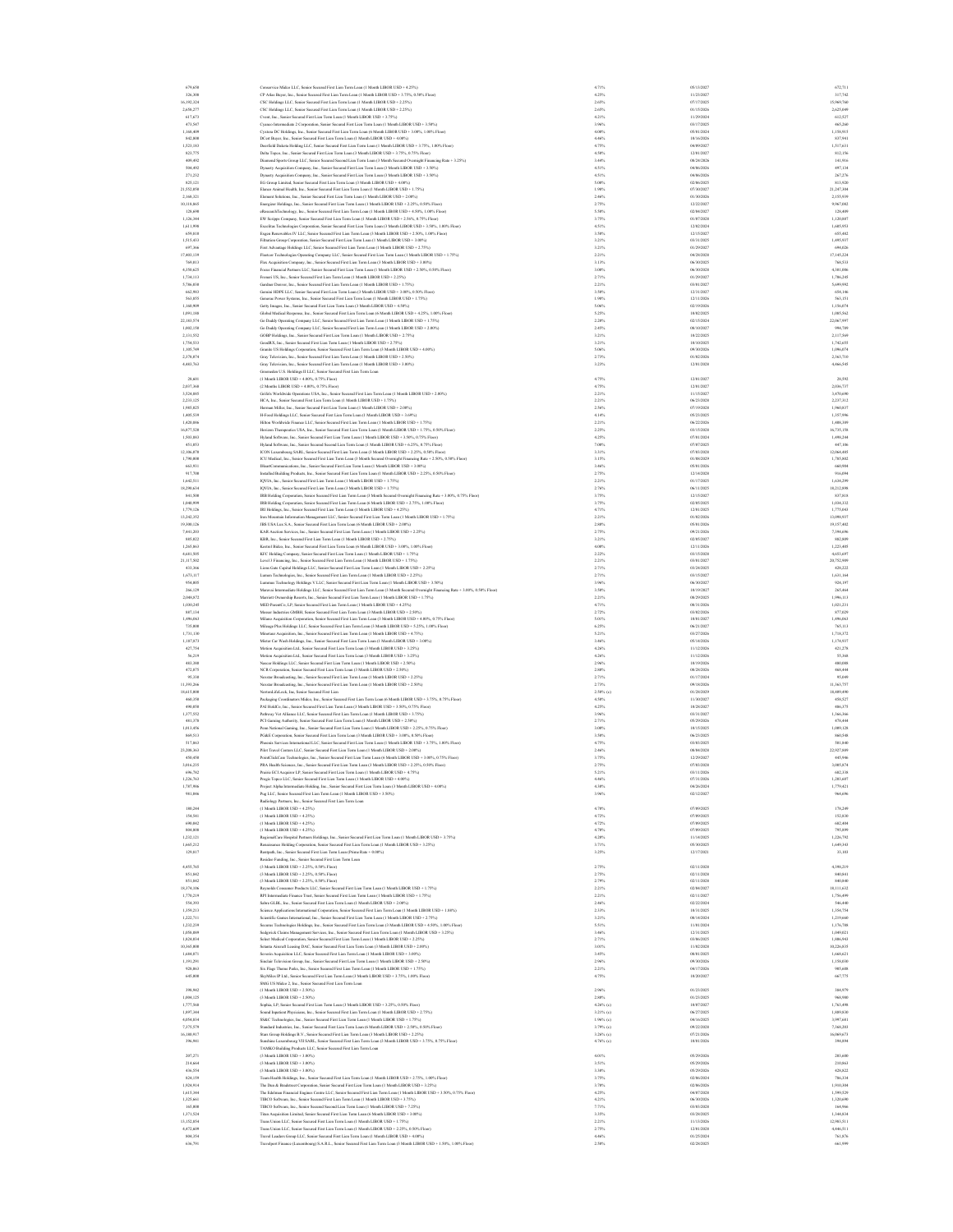|                                                              | 1,640,670                | UFC Holdings LLC, Senior Secured First Lien Term Loan (6 Month LIBOR USD + 2.75%, 0.75% Floor)                                                                                                         | 3.50%                        | 04/29/2026               | 1,626,758                |
|--------------------------------------------------------------|--------------------------|--------------------------------------------------------------------------------------------------------------------------------------------------------------------------------------------------------|------------------------------|--------------------------|--------------------------|
|                                                              | 1,249,243                | UKG, Inc., Senior Secured First Lien Term Loan (1 Month LIBOR USD + 3.25%, 0.50% Floor)                                                                                                                | 3.75%                        | 05/04/2026               | 1,240,867                |
|                                                              | 913,056<br>198,113       | UKG, Inc., Senior Secured First Lien Term Loan (3 Month LIBOR USD + 3.75%)<br>United Natural Foods, Inc., Senior Secured First Lien Term Loan (1 Month LIBOR USD + 3.25%)                              | 4.76%<br>3.71%               | 05/04/2026<br>10/22/2025 | 910.774<br>196,80        |
|                                                              | 2,893,138                | Univar Solutions USA, Inc., Senior Secured First Lien Term Loan (1 Month LIBOR USD + 1.75%)                                                                                                            | 2.21%                        | 06/02/2028               | 2,876,864                |
|                                                              | 337,238<br>651,762       | Univar Solutions USA, Inc., Senior Secured First Lien Term Loan (1 Month LIBOR USD + 2.00%)<br>eam Newco, Inc., Senior Secured First Lien Term Loan (1 Month Secured Overnight Financing Rate + 4.25%) | 2.46%                        | 07/01/2026<br>11/20/2026 | 333,865<br>648,914       |
|                                                              | 2,565,938                | US Foods, Inc., Senior Secured First Lien Term Loan (3 Month LIBOR USD + 2.00%)                                                                                                                        | 4,68%<br>2.51%               | 09/14/2026               | 2,520,16                 |
|                                                              |                          | Vantage Specialty Chemicals, Inc., Senior Secured First Lien Term Loan                                                                                                                                 |                              |                          |                          |
|                                                              | 313,944<br>336,043       | (3 Month LIBOR USD + 3 50%, 1 00% Floor).<br>(3 Month LIBOR USD + 3.50%, 1.00% Floor)                                                                                                                  | 4.50%<br>4.51%               | 10/28/2024<br>10/28/2024 | 302.916<br>324,240       |
|                                                              | 1,815,277                | Verseend Holding Corporation, Senior Secured First Lien Term Loan (1 Month LIBOR USD + 4.00%)                                                                                                          | 4.46%                        | 08/27/2025               | 1,813,008                |
|                                                              |                          | Vertical Midco GMBH, Senior Secured First Lien Term Loan                                                                                                                                               |                              |                          |                          |
|                                                              | 383,264<br>1,359,784     | (6 Month LIBOR USD + 3.50%, 0.50% Floor)<br>(3 Month LIBOR USD + 3.50%, 0.50% Floor)                                                                                                                   | 4.02%<br>4.02%               | 08/27/2025<br>08/27/2025 | 380,392<br>1,349,591     |
|                                                              | 461,149                  | Victory Capital Holdings, Inc., Senior Secured First Lien Term Loan (3 Month LIBOR USD + 2.25%)                                                                                                        | 2.47%                        | 07/01/2026               | 455,615                  |
|                                                              | 2,694,290                | Virgin Media Bristol LLC, Senior Secured First Lien Term Loan (1 Month LIBOR USD + 2.50%)                                                                                                              | 2.90%                        | 01/31/2028               | 2,665,663                |
|                                                              | 3,907,381                | Vistra Operations Company LLC, Senior Secured First Lien Term Loan<br>(1 Month LIBOR USD + 1.75%)                                                                                                      | 2.19%                        | 07/01/2026               | 3,873,192                |
|                                                              | 15,880,835               | (1 Month LIBOR USD + 1.75%)                                                                                                                                                                            | 2.21%                        | 07/01/2026               | 15.741.877               |
|                                                              | 2,204,475                | Walker & Danlop, Inc., Senior Secured First Lien Term Loan (6 Month Secured Overnight Financing Rate + 2.25%, 0.50% Floor)                                                                             | 2.75%                        | 12/15/2028               | 2,196,208                |
|                                                              | 1,192,503<br>21,911,030  | Wand NewCo 3, Inc., Senior Secured First Lien Term Loan (1 Month LIBOR USD + 3.00%)<br>WMG Acquisition Corporation, Senior Secured First Lien Term Loan (1 Month LIBOR USD + 2.13%)                    | 3.46%<br>2.58%               | 02/05/2026<br>01/20/2028 | 1,159,339<br>21,746,697  |
|                                                              | 891,702                  | Zelis Cost Management Bayer, Inc., Senior Secured First Lien Term Loan (1 Month LIBOR USD + 3.50%)                                                                                                     | 3.73%                        | 09/30/2026               | 884,256                  |
|                                                              | 235,000                  | Ziggo Financing Partnership, Senior Secured First Lien Term Loan (1 Month LIBOR USD + 2.50%)                                                                                                           | 2.90%                        | 04/28/2028               | 231,916                  |
| Total Bank Loans (Cost \$695,736,266)                        | 2,793,000                | Zodiac Pool Solutions LLC, Senior Secured First Lien Term Loan (1 Month Secured Overnight Financing Rate + 2.00%, 0.50% Floor)                                                                         | 2.50%                        | 01/29/2029               | 2,775,195<br>692,553,847 |
|                                                              |                          |                                                                                                                                                                                                        |                              |                          |                          |
| Collateralized Loan Obligations - 16.5%                      | 27,000,000               | 37 Capital, Series 2021-1A-A (3 Month LIBOR USD + 1.20%, 1.20% Floor)                                                                                                                                  | $1.40\%$ (a)                 | 10/15/2034               | 26,765,222               |
|                                                              | 14,000,000               | AGL Ltd., Series 2020-3A-A (3 Month LIBOR USD + 1.30%, 1.30% Floor)                                                                                                                                    | $1.54\%$ (a)                 | 01/15/2033               | 13,954,43                |
|                                                              | 20,000,000               | AIG Ltd., Series 2018-1A-A1R (3 Month LIBOR USD + 1.12%, 1.12% Floor)                                                                                                                                  | 1.37% (a)                    | 04/20/2032               | 19,887,220               |
|                                                              | 10,000,000<br>12,250,000 | AIG Ltd., Series 2021-2A-A (3 Month LIBOR USD + 1.17%, 1.17% Floor)<br>Allegro Ltd., Series 2018-1A-A (3 Month LIBOR USD + 1.10%, 1.10% Floor)                                                         | $1.42\%$ (a)<br>$1.34\%$ (a) | 07/20/2034<br>06/13/2031 | 9,942,500<br>12,188,729  |
|                                                              | 12,000,000               | Allegro Ltd., Series 2019-1A-AR (3 Month LIBOR USD + 1.15%, 1.15% Floor)                                                                                                                               | $1.40\%$ (a)                 | 07/20/2032               | 11,943,523               |
|                                                              | 2.250,000                | Anchorage Capital Ltd., Series 2014-3RA-A (3 Month LIBOR USD + 1.05%)                                                                                                                                  | $1.33\%$ (a)                 | 01/28/2031               | 2,248,653                |
|                                                              | 25,000,000<br>23,000,000 | Anchorage Capital Ltd., Series 2016-9A-AR2 (3 Month LIBOR USD + 1.14%, 1.14% Floor)<br>Anchorage Capital Ltd., Series 2021-19A-A (3 Month LIBOR USD + 1.21%, 1.21% Floor)                              | 1.38% (a)<br>1.37% (a)       | 07/15/2032<br>10/15/2034 | 24,592,24<br>22,798,750  |
|                                                              | 5,000,000                | Apidos Ltd., Series 2021-35A-A (3 Month LIBOR USD + 1.05%, 1.05% Floor)                                                                                                                                | 1.30% (a)                    | 04/20/2034               | 4,928,232                |
|                                                              | 7,465,377                | Atlas Senior Loan Fand Ltd., Series 2013-1A-AR (3 Month LIBOR USD + 0.83%)                                                                                                                             | 1.30% (a)                    | 11/17/2027               | 7,430,246                |
|                                                              | 2,799,276<br>2,000,000   | Atlas Senior Loan Fund Ltd., Series 2018-10A-A (3 Month LIBOR USD + 1.09%)<br>Atlas Senior Loan Fund Ltd., Series 2018-11A-B (3 Month LIBOR USD + 1.65%)                                               | 1.33% (a)<br>$1.92\%$ (a)    | 01/15/2031<br>07/26/2031 | 2,789,664<br>1,975,78    |
|                                                              | 20,000,000               | Bain Capital Credit Ltd., Series 2019-1A-AR (3 Month LIBOR USD + 1.13%)                                                                                                                                | $1.38\%$ (a)                 | 04/19/2034               | 19,746,952               |
|                                                              | 2,500,000<br>32,000,000  | Barings Ltd., Series 2015-2A-DR (3 Month LIBOR USD + 2.95%)                                                                                                                                            | 3.20% (a)                    | 10/20/2030<br>04/24/2034 | 2,481,286                |
|                                                              | 18,000,000               | Battalion Ltd., Series 2017-11A-AR (3 Month LIBOR USD + 1.15%, 1.15% Floor)<br>Battalion Ltd., Series 2020-15A-A1 (3 Month LIBOR USD + 1.35%, 1.35% Floor)                                             | 1.41% (a)<br>1.59% (a)       | 01/17/2033               | 31,631,820<br>17,935,24  |
|                                                              | 10,000,000               | Battalion Ltd., Series 2021-20A-A (3 Month LIBOR USD + 1.18%, 1.18% Floor)                                                                                                                             | 1.42% (a)                    | 07/15/2034               | 9,930,000                |
|                                                              | 14,000,000<br>15,000,000 | Benefit Street Partners Ltd., Series 2021-24A-A (3 Month LIBOR USD + 1.17%, 1.17% Floor)                                                                                                               | $1.34\%$ (a)<br>1.51% (a)    | 10/20/2034<br>10/19/2034 | 13,920,015<br>15,015,885 |
|                                                              | 20,000,000               | Birch Grove Ltd., Series 2021-2A-A1 (3 Month LIBOR USD + 1.26%, 1.26% Floor)<br>BlueMountain Ltd., Series 2021-31A-A1 (3 Month LIBOR USD + 1.15%, 1.15% Floor)                                         | $1.40\%$ (a)                 | 04/19/2034               | 19,881,234               |
|                                                              | 20,000,000               | Bridge Street Ltd., Series 2021-1A-A1A (3 Month LIBOR USD + 1.23%, 1.23% Floor)                                                                                                                        | $1.48\%$ (a)                 | 07/20/2034               | 19,722,308               |
|                                                              | 10,000,000<br>5,000,000  | Carbone Ltd., Series 2017-1A-A1 (3 Month LIBOR USD + 1.14%)<br>Carlyle Global Market Strategies Ltd., Series 2016-1A-A1R2 (3 Month LIBOR USD + 1.14%, 1.14% Floor)                                     | $1.39\%$ (a)<br>$1.39\%$ (a) | 01/20/2031<br>04/20/2034 | 9.967.548<br>4.931.329   |
|                                                              | 11,000,000               | CarVal Ltd., Series 2021-1A-A1A (3 Month LIBOR USD + 1.18%, 1.18% Floor)                                                                                                                               | 1.43% (a)                    | 07/20/2034               | 10,910,84                |
|                                                              | 9,850,000                | Cathedral Lake Ltd., Series 2021-7RA-A (3 Month LIBOR USD + 1.31%, 1.31% Floor)                                                                                                                        | 1.55% (a)                    | 01/15/2032               | 9,816,916                |
|                                                              | 20,000,000<br>20,000,000 | Cathedral Lake Ltd., Series 2021-8A-A1 (3 Month LIBOR USD + 1.22%, 1.22% Floor)<br>CBAM Ltd., Series 2017-2A-AR (3 Month LIBOR USD + 1.19%, 1.19% Floor)                                               | $1.32\%$ (a)<br>$1.43%$ (a)  | 01/20/2035<br>07/17/2034 | 19,833,470<br>19,825,000 |
|                                                              | 20,000,000               | CBAM Ltd., Series 2019-10A-A1R (3 Month LIBOR USD + 1.12%, 1.12% Floor)                                                                                                                                | 1.37% (a)                    | 04/20/2032               | 19,886,206               |
|                                                              | 15,705,673               | CFIP Ltd., Series 2014-1A-AR (3 Month LIBOR USD + 1.32%)                                                                                                                                               | $1.56\%$ (a)                 | 07/13/2029               | 15,706,546               |
|                                                              | 10,350,000<br>1,800,000  | CFIP Ltd., Series 2017-1A-AR (3 Month LIBOR USD + 1.23%, 1.23% Floor)<br>CIFC Funding Ltd., Series 2014-5A-BR2 (3 Month LIBOR USD + 1.80%, 1.80% Floor)                                                | 1.47% (a)<br>$2.04\%$ (a)    | 10/18/2034<br>10/17/2031 | 10.326,333<br>1,800,086  |
|                                                              | 25,000,000               | CQS Ltd., Series 2021-1A-A (3 Month LIBOR USD + 1.22%, 1.22% Floor)                                                                                                                                    | 1.47% (a)                    | 01/20/2035               | 24,628,236               |
|                                                              | 11,000,000               | $\rm CQS$ Ltd., Series 2021-1A-B (3 Month LIBOR USD + 1.88%, 1.88% Floor)                                                                                                                              | 2.13% (a)                    | 01/20/2035               | 10,953,136               |
|                                                              | 25,000,000<br>5,000,000  | Dryden Ltd., Series 2020-85A-AR (3 Month LIBOR USD + 1.15%, 1.15% Floor)<br>Dryden Senior Loan Fund, Series 2013-28A-AILR (3 Month LIBOR USD + 1.20%, 1.20% Floor)                                     | 1.39% (a)<br>$1.71%$ (a)     | 10/15/2035<br>08/15/2030 | 24,830,084<br>4,982,904  |
|                                                              | 20,000,000               | Elevation Ltd., Series 2018-9A-A1 (3 Month LIBOR USD + 1.12%, 1.12% Floor)                                                                                                                             | $1.36\%$ (a)                 | 07/15/2031               | 19,913,629               |
|                                                              | 6,000,000                | Elmwood Ltd., Series 2020-1A-A (3 Month LIBOR USD + 1.24%, 1.24% Floor)                                                                                                                                | $1.48\%$ (a)                 | 04/15/2033               | 5,960,948                |
|                                                              | 27,500,000<br>12,000,000 | Galaxy Ltd., Series 2016-22A-ARR (3 Month LIBOR USD + 1.20%, 1.20% Floor)<br>Greywolf Ltd., Series 2018-2A-A1 (3 Month LIBOR USD + 1.18%, 1.18% Floor)                                                 | $1.44\%$ (a)<br>$1.43%$ (a)  | 04/16/2034<br>10/20/2031 | 27,239,094<br>11,940,000 |
|                                                              | 17,500,000               | Gulf Stezan Meridian Ltd., Series 2021-4A-A1 (3 Month LIBOR USD + 1.20%, 1.20% Floor)                                                                                                                  | $1.44\%$ (a)                 | 07/15/2034               | 17.313.317               |
|                                                              | 13,500,000<br>206,114    | Gulf Stezam Meridian Ltd., Series 2021-IIIA-A1 (3 Month LIBOR USD + 1.32%, 1.32% Floor)                                                                                                                | 1.56% (a)                    | 04/15/2034<br>08/01/2025 | 13,459,587               |
|                                                              | 1,123,700                | Halcyon Loan Advisors Funding Ltd., Series 2013-2A-D (3 Month LIBOR USD + 3.80%)<br>Halcyon Loan Advisors Funding Ltd., Series 2015-3A-A1R (3 Month LIBOR USD + 0.90%)                                 | 4.12% (a)<br>$1.14\%$ (a)    | 10/18/2027               | 180,15<br>1,125,409      |
|                                                              | 9,500,000                | Hayfin Ltd., Series 2018-8A-A (3 Month LIBOR USD + 1.12%, 1.12% Floor)                                                                                                                                 | 1.37% (a)                    | 04/20/2031               | 9,459,347                |
|                                                              | 6,500,000<br>15,000,000  | Hayfin Ltd., Series 2018-8A-B (3 Month LIBOR USD + 1.48%, 1.48% Floor)<br>Jamestown Ltd., Series 2016-9A-A1RR (3 Month LIBOR USD + 1.24%, 1.24% Floor)                                                 | $1.73%$ (a)                  | 04/20/2031               | 6,436,386<br>14,967,312  |
|                                                              | 1,755,000                | Jamestown Ltd., Series 2018-6RA-A1 (3 Month LIBOR USD + 1.15%, 1.15% Floor)                                                                                                                            | $1.50\%$ (a)<br>1.41% (a)    | 07/25/2034<br>04/25/2030 | 1,744,059                |
|                                                              | 20,000,000               | LCM LP, Series 17A-A2RR (3 Month LIBOR USD + 1.15%, 1.15% Floor)                                                                                                                                       | $1.39\%$ (a)                 | 10/15/2031               | 19.838.811               |
|                                                              | 3,000,000<br>19,000,000  | Madison Park Funding Ltd., Series 2017-26A-BR (3 Month LIBOR USD + 1.60%)<br>Madison Park Funding Ltd., Series 2019-34A-AR (3 Month LIBOR USD + 1.12%, 1.12% Floor)                                    | 1.90% (a)<br>1.38% (a)       | 07/29/2030<br>04/25/2032 | 2,979,14<br>18,905,000   |
|                                                              | 3,282,281                | Marathon Ltd., Series 2013-5A-A1R (3 Month LIBOR USD + $0.87\%$ )                                                                                                                                      | 1.35% (a)                    | 11/21/2027               | 3,286,945                |
|                                                              | 8,625,000                | Marathon Ltd., Series 2017-9A-A2 (3 Month LIBOR USD + 1.75%)                                                                                                                                           | $1.99\%$ (a)                 | 04/15/2029               | 8,518,790                |
|                                                              | 4,500,000<br>25,000,000  | Marble Point Ltd., Series 2017-2A-A (3 Month LIBOR USD + 1.18%, 1.18% Floor)<br>Marble Point Ltd., Series 2018-2A-A1R (3 Month LIBOR USD + 1.28%, 1.28% Floor)                                         | $1.42\%$ (a)<br>$1.53\%$ (a) | 12/18/2030<br>01/20/2032 | 4,484,295<br>24,916,456  |
|                                                              | 29,500,000               | Marble Point Ltd., Series 2020-1A-A (3 Month LIBOR USD + 1.30%, 1.30% Floor)                                                                                                                           | 1.55% (a)                    | 04/20/2033               | 29.441.599               |
|                                                              | 23,000,000               | Marble Point Ltd., Series 2021-3A-A1 (3 Month LIBOR USD + 1.24%, 1.24% Floor)                                                                                                                          | $1.48\%$ (a)                 | 10/17/2034               | 22,932,295               |
|                                                              | 25,000,000<br>6,500,000  | MKS Ltd., Series 2017-1A-AR (3 Month LIBOR USD + 1.00%, 1.00% Floor)<br>MKS Ltd., Series 2017-2A-A (3 Month LIBOR USD + 1.19%, 1.19% Floor)                                                            | $1.25\%$ (a)<br>1.44% (a)    | 07/20/2030<br>01/20/2031 | 25,012,433<br>6,477,22   |
|                                                              | 2,000,000                | MP Ltd., Series 2013-1A-AR (3 Month LIBOR USD + 1.25%)                                                                                                                                                 | 1.50% (a)                    | 10/20/2030               | 1,993,073                |
|                                                              | 10,000,000               | MP Ltd., Series 2015-2A-ARR (3 Month LIBOR USD + 1.20%, 1.20% Floor)                                                                                                                                   | $1.48%$ (a)                  | 04/28/2034               | 9,964,102                |
|                                                              | 25,000,000<br>22,600,000 | MP Ltd., Series 2021-2A-A (3 Month LIBOR USD + 1.20%, 1.20% Floor)<br>Nassau Ltd., Series 2018-IA-A (3 Month LIBOR USD + 1.15%)                                                                        | $1.46%$ (a)<br>$1.39\%$ (a)  | 07/25/2034<br>07/15/2031 | 24,837,189<br>22,134,649 |
|                                                              | 12,000,000               | New Mountain Ltd., Series CLO-2A-A (3 Month LIBOR USD + 1.19%, 1.19% Floor)                                                                                                                            | $1.43\%$ (a)                 | 04/15/2034               | 11,950,179               |
|                                                              | 8,898,846<br>4.914.578   | Northwoods Capital Ltd., Series 2017-16A-A (3 Month LIBOR USD + 1.27%)                                                                                                                                 | $1.78\%$ (a)<br>$1.52\%$ (a) | 11/15/2030<br>10/13/2031 | 8,867,505                |
|                                                              | 15,000,000               | Ocean Trails, Series 2014-5A-ARR (3 Month LIBOR USD + 1.28%, 1.28% Floor)<br>OFSI Fund Ltd., Series 2018-1A-A (3 Month LIBOR USD + 1.15%, 1.15% Floor)                                                 | $1.39\%$ (a)                 | 07/15/2031               | 4,875,762<br>14,856,914  |
|                                                              | 8,500,000                | OHA Credit Funding Ltd., Series 2012-7A-AR3 (3 Month LIBOR USD + 1.07%, 1.07% Floor)                                                                                                                   | $1.55\%$ (a)                 | 02/20/2034               | 8,236,581                |
|                                                              | 17,500,000<br>15,000,000 | Palmer Square Loan Funding Ltd., Series 2021-2A-A (3 Month LIBOR USD + 1.15%, 1.15% Floor)<br>Park Avenue Institutional Advisers Ltd., Series 2016-1A-AIR (3 Month LIBOR USD + 1.20%)                  | 1.39% (a)<br>$1.66\%$ (a)    | 07/15/2034<br>08/23/2031 | 17,297,976<br>14,948,563 |
|                                                              | 10,000,000               | Rad Ltd., Series 2020-7A-A1 (3 Month LIBOR USD + 1.20%, 1.20% Floor)                                                                                                                                   | $1.44\%$ (a)                 | 04/17/2033               | 9,937,494                |
|                                                              | 18,875,000               | RR Ltd., Series 2021-14A-A1 (3 Month LIBOR USD + 1.12%, 1.12% Floor)                                                                                                                                   | $1.36\%$ (a)                 | 04/15/2036               | 18,728,527               |
|                                                              | 14,000,000<br>25,000,000 | Sandstone Peak Ltd., Series 2021-1A-A1 (3 Month LIBOR USD + 1.22%, 1.22% Floor)<br>Shackleton Ltd., Series 2015-7RA-AR (3 Month LIBOR USD + 1.15%, 1.15% Floor)                                        | $1.34\%$ (a)<br>$1.39\%$ (a) | 10/15/2034<br>07/15/2031 | 14.000.590<br>24,908,992 |
|                                                              | 7,630,000                | Sound Point Ltd., Series 2013-3RA-A (3 Month LIBOR USD + 1.15%, 1.15% Floor)                                                                                                                           | $1.39\%$ (a)                 | 04/18/2031               | 7,604,913                |
|                                                              | 10,100,000               | Sound Point Ltd., Series 2018-3A-A1A (3 Month LIBOR USD + 1.18%, 1.18% Floor)                                                                                                                          | $1.45\%$ (a)                 | 10/26/2031               | 10,019,604               |
|                                                              | 25,000,000<br>29,000,000 | Sound Point Ltd., Series 2019-2A-AR (3 Month LIBOR USD + 1.17%, 1.17% Floor)<br>Sound Point Ltd., Series 2020-3A-A1 (3 Month LIBOR USD + 1.28%, 1.28% Floor)                                           | $1.41%$ (a)<br>$1.54\%$ (a)  | 07/15/2034<br>01/25/2032 | 24,805,408<br>28,971,000 |
|                                                              | 10,000,000               | Steele Creek Ltd., Series 2014-1RA-A (3 Month LIBOR USD + 1.07%, 1.07% Floor)                                                                                                                          | $1.33\%$ (a)                 | 04/21/2031               | 9,927,682                |
|                                                              | 8,000,000                | Steele Creek Ltd., Series 2016-1A-AR (3 Month LIBOR USD + 1.12%, 1.12% Floor)                                                                                                                          | $1.95\%$ (a)                 | 06/15/2031               | 7,966,298                |
|                                                              | 10,000,000<br>6,000,000  | Steele Creek Ltd., Series 2017-1A-A (3 Month LIBOR USD + 1.25%)<br>Steele Creek Ltd., Series 2018-2A-A (3 Month LIBOR USD + 1.20%, 1.20% Floor)                                                        | $1.49\%$ (a)<br>$1.69\%$ (a) | 10/15/2030<br>08/18/2031 | 9.984.783<br>5.979.853   |
|                                                              | 11,000,000               | Steele Creek Ltd., Series 2019-1A-BR (3 Month LIBOR USD + 1.80%, 1.80% Floor)                                                                                                                          | $2.04\%$ (a)                 | 04/15/2032               | 10,981,804               |
|                                                              | 18,000,000<br>9,000,000  | Steele Creek Ltd., Series 2019-2A-AR (3 Month LIBOR USD + 1.17%, 1.17% Floor)                                                                                                                          | $1.41\%$ (a)<br>2.09% (a)    | 07/15/2032<br>07/15/2032 | 17,920,883<br>8,975,448  |
|                                                              | 25,000,000               | Steele Creek Ltd., Series 2019-2A-BR (3 Month LIBOR USD + 1.85%, 1.85% Floor)<br>Symphony Ltd., Series 2014-15A-AR3 (3 Month LIBOR USD + 1.08%, 1.08% Floor)                                           | $1.32\%$ (a)                 | 01/17/2032               | 24,831,250               |
|                                                              | 20,000,000               | Trestles Ltd., Series 2021-4A-A (3 Month LIBOR USD + 1.17%, 1.17% Floor)                                                                                                                               | 1.43% (a)                    | 07/21/2034               | 19,815,000               |
|                                                              | 20,000,000<br>10,000,000 | Trimaran CAVU LLC, Series 2021-3A-A (3 Month LIBOR USD + 1.21%, 1.21% Floor)<br>Venture Ltd., Series 2014-19A-ARR (3 Month LIBOR USD + 1.26%, 1.26% Floor)                                             | 1.31% (a)<br>$1.50\%$ (a)    | 01/18/2035<br>01/15/2032 | 20,001,573<br>9,955,22   |
|                                                              | 8,500,000                | Venture Ltd., Series 2017-29A-AR (3 Month LIBOR USD + 0.99%, 0.99% Floor)                                                                                                                              | 1.50% (a)                    | 09/07/2030               | 8,496,853                |
|                                                              | 10,000,000               | Venture Ltd., Series 2018-34A-A (3 Month LIBOR USD + 1.23%, 1.23% Floor).                                                                                                                              | $1.47%$ (a)                  | 10/15/2031               | 9,966,070                |
|                                                              | 3,948,182<br>10,000,000  | Vibrant Ltd., Series 2015-3A-A1RR (3 Month LIBOR USD + 1.25%)<br>Vibrant Ltd., Series 2018-10A-A1 (3 Month LIBOR USD + 1.20%, 1.20% Floor)                                                             | 1.50% (a)<br>1.45% (a)       | 10/20/2031<br>10/20/2031 | 3,934,966<br>9,966,759   |
|                                                              | 15,000,000               | Wellfleet Ltd., Series 2018-2A-A1 (3 Month LIBOR USD + 1.20%, 1.20% Floor)                                                                                                                             | 1.45% (a)                    | 10/20/2031               | 14,962,691               |
|                                                              | 10,000,000               | Wellfleet Ltd., Series 2018-3A-AIA (3 Month LIBOR USD + 1.25%, 1.25% Floor)                                                                                                                            | 1.50% (a)                    | 01/20/2032               | 9,964,762                |
|                                                              | 4,000,000<br>17,500,000  | Wellfleet Ltd., Series 2019-XA-A1R (3 Month LIBOR USD + 1.17%)<br>Wellfleet Ltd., Series 2020-1A-A1A (3 Month LIBOR USD + 1.31%, 1.31% Floor)                                                          | $1.42\%$ (a)<br>1.55% (a)    | 07/20/2032<br>04/15/2033 | 3,973,361<br>17,440,710  |
|                                                              | 18,990,000               | Wellfleet Ltd., Series 2020-2A-AR (3 Month LIBOR USD + 1.22%, 1.22% Floor)                                                                                                                             | $1.46\%$ (a)                 | 07/15/2034               | 18,940,011               |
|                                                              | 50,000,000               | Whitebox Ltd., Series 2021-3A-A1 (3 Month LIBOR USD + 1.22%, 1.22% Floor)                                                                                                                              | $1.34\%$ (a)                 | 10/15/2034               | 49.572.904               |
|                                                              | 6.000.000<br>14,500,000  | Whitehorse Ltd., Series 2018-12A-A (3 Month LIBOR USD + 1.25%, 1.25% Floor)<br>Wind River Ltd., Series 2014-2A-AR (3 Month LIBOR USD + 1.14%, 1.14% Floor)                                             | 1.49% (a)<br>1.38% (a)       | 10/15/2031<br>01/15/2031 | 5,980,103<br>14,407,547  |
| Fotal Collateralized Loan Obligations (Cost \$1,397,611,224) |                          |                                                                                                                                                                                                        |                              |                          | 1,389,526,37             |
|                                                              |                          |                                                                                                                                                                                                        |                              |                          |                          |
| Foreign Corporate Bonds - 6.7%                               | 2,600,000                | Adani Ports & Special Economic Zone Ltd.                                                                                                                                                               | 3.38%                        | 07/24/2024               | 2,562,407                |
|                                                              | 6,860,000                | AcrCap Global Aviation Trust                                                                                                                                                                           | 1.75%                        | 10/29/2024               | 6,470,160                |
|                                                              | 3,850,000<br>6,655,000   | AES Gener S.A. (5 Year CMT Rate + 4.92%)<br>AstraZeneca PLC                                                                                                                                            | 6.35%<br>3.50%               | 10/07/2079<br>08/17/2023 | 3,809,305<br>6,759,026   |
|                                                              |                          |                                                                                                                                                                                                        |                              |                          |                          |

| 2,600,000 | Adani Ports & Special Economic Zone Ltd.            | 3.38%        | 07/24/2024 | 2.562.407 |
|-----------|-----------------------------------------------------|--------------|------------|-----------|
| 6,860,000 | AcrCap Global Aviation Trust                        | 1.75%        | 10/29/2024 | 6,470,160 |
| 3,850,000 | AES Gener S.A. (5 Year CMT Rate + 4.92%)            | 6.35%        | 10/07/2079 | 3,809,305 |
| 6,655,000 | AstraZeneca PLC                                     | 3.50%        | 08/17/2023 | 6,759,026 |
| 1.145.000 | Avolon Holdings Funding Ltd.                        | $5.13\%$ (a) | 10/01/2023 | 1,165,791 |
| 2,800,000 | Axiata SPV2 BHD                                     | 4.36%        | 03/24/2026 | 2,909.84  |
| 3,100,000 | Banco Bilbao Vizcaya Argentaria Colombia S.A.       | 4.88%        | 04/21/2025 | 3,109,47  |
| 5,450,000 | Banco Bradesco S.A.                                 | 3.20%        | 01/27/2025 | 5.406.427 |
| 1,850,000 | Banco Continental SAECA                             | $2.75%$ (a)  | 12/10/2025 | 1,693,111 |
| 200,000   | Banco de Credito del Peru (5 Year CMT Rate + 2.45%) | 3.25%        | 09/30/2031 | 185,897   |
| 5,700,000 | Banco de Credito del Peru (5 Year CMT Rate + 2.45%) | $3.25\%$ (a) | 09/30/2031 | 5.298.064 |
| 3,550,000 | Banco de Credito del Peru (5 Year CMT Rate + 3.00%) | 3.13%        | 07/01/2030 | 3,345,609 |
| 3,300,000 | Banco do Brasil S.A.                                | 3.25% (a)    | 09/30/2026 | 3.180.243 |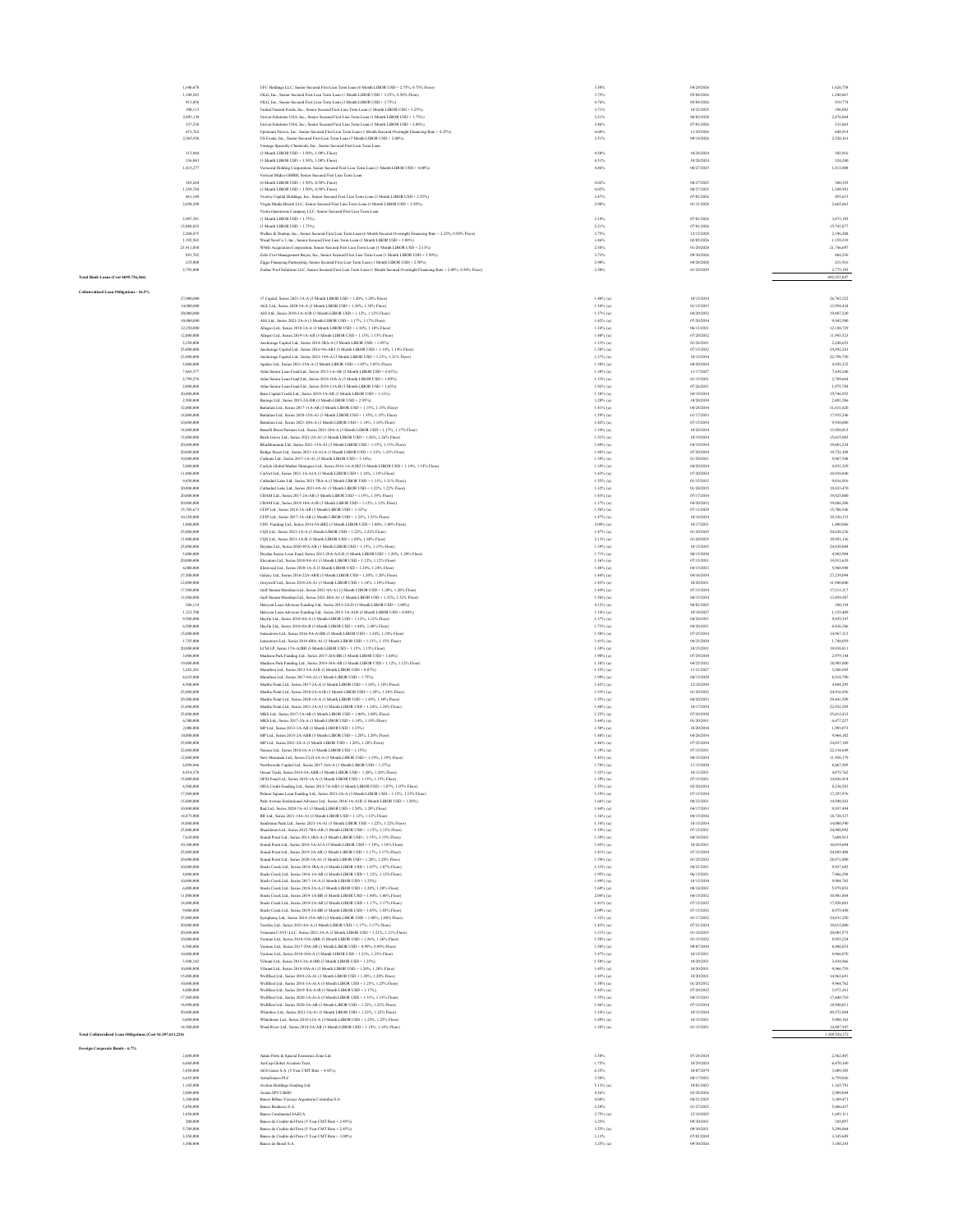| 1,968,000                                                                                        | Banco Internacional del Peru S.A.A. (3 Month LIBOR USD + 5.76%)                                                                          | 6.63%                        | 03/19/2029               | 2,024,737               |
|--------------------------------------------------------------------------------------------------|------------------------------------------------------------------------------------------------------------------------------------------|------------------------------|--------------------------|-------------------------|
| 3,350,000                                                                                        | Banco Internacional del Peru S.A.A. Interbank (1 Year CMT Rate + 3.71%)                                                                  | 4.00%                        | 07/08/2030               | 3.224.124<br>482.397    |
| 500,000<br>300,000                                                                               | Banco Latinoamericano de Comercio Exterior S.A.<br>Banco Latinoamericano de Comercio Exterior S.A.                                       | 2.38% (a)<br>2.38%           | 09/14/2025<br>09/14/2025 | 289,439                 |
| 2,500,000                                                                                        | Banco Mercantil del Norte S.A. (5 Year CMT Rate + 5.04%)                                                                                 | $6.88\%$ (d)                 | 07/06/2022               | 2,505,000               |
| 900,000                                                                                          | Banco Santander Chile                                                                                                                    | 2.70%                        | 01/10/2025               | 881,773                 |
| 3,800,000<br>7,100,000                                                                           | Bancolombia S.A. (5 Year CMT Rate + 2.93%)<br>Bancolombia S.A. (5 Year CMT Rate + 2.94%)                                                 | $4.88\%$<br>4.63%            | 10/18/2027<br>12/18/2029 | 3,782,710<br>6,848,340  |
| 2,000,000                                                                                        | Bangkok Bank PCL                                                                                                                         | 3.88%                        | 09/27/2022               | 2,012,246               |
| 4,200,000                                                                                        | Banistmo S.A.                                                                                                                            | 3.65%                        | 09/19/2022               | 4.226.25                |
| 800,000<br>8,310,000                                                                             | Banistmo S.A.<br>Bank of Montreal                                                                                                        | 3.65% (a)<br>1.50%           | 09/19/2022<br>01/10/2025 | 805,000                 |
| 5,445,000                                                                                        | Bank of Nova Scotia                                                                                                                      | 0.55%                        | 09/15/2023               | 7,966,62<br>5,297,702   |
| 1,830,000                                                                                        | Bank of Nova Scotia                                                                                                                      | 0.65%                        | 07/31/2024               | 1,741,991               |
| 7,330,000                                                                                        | Barclays PLC (1 Year CMT Rate + 0.80%)                                                                                                   | 1.01%                        | 12/10/2024               | 7,041,678               |
| 615,000<br>6,650,000                                                                             | BAT Capital Corporation<br>BAT International Finance PLC                                                                                 | 2.79%<br>1.67%               | 09/06/2024<br>03/25/2026 | 607,430<br>6,110,45     |
| 1,500,000                                                                                        | BBVA Banco Continental S.A.                                                                                                              | 5.00%                        | 08/26/2022               | 1,515,300               |
| 2,330,000                                                                                        | BBVA Bancomer S.A. (5 Year CMT Rate + 3.00%)                                                                                             | 5.35%                        | 11/12/2029               | 2.329.65                |
| 6,435,000                                                                                        | BNP Paribas S.A. (3 Month LIBOR USD + 2.24%)                                                                                             | 4.71% (a)                    | 01/10/2025               | 6,573,340               |
| 5,180,000<br>7,050,000                                                                           | <b>BOC</b> Aviation Corporation<br><b>BPCE S.A.</b>                                                                                      | $1.63\%$ (a)<br>$2.38\%$ (a) | 04/29/2024<br>01/14/2025 | 4,978,706<br>6,797,836  |
| 1,000,000                                                                                        | Camposol S.A.                                                                                                                            | $6.00\%$                     | 02/03/2027               | 943,32                  |
| 3,750,000                                                                                        | Canadian Imperial Bank of Com                                                                                                            | 0.45%                        | 06/22/2023               | 3,662,396               |
| 6,880,000                                                                                        | Canadian Pacific Railway Company                                                                                                         | 1.35%                        | 12/02/2024               | 6,603,072               |
| 5,600,000<br>3,000,000                                                                           | Chile Electricity PEC SpA<br>CK Hutchison International 21 Ltd                                                                           | (a)<br>$1.50\%$ (a)          | 01/25/2028<br>04/15/2026 | 4,237,660<br>2.806,182  |
| 3,300,000                                                                                        | CK Hutchison International 21 Ltd.                                                                                                       | 1.50%                        | 04/15/2026               | 3,086,800               |
| 6,880,000                                                                                        | Commonwealth Bank of Australia (Secured Overnight Financing Rate + 0.40%)                                                                | $0.50\%$ (a)                 | 07/07/2025               | 6,816,32                |
| 2,850,000                                                                                        | Corporacion Financiera de Desarrollo S.A. (3 Month LIBOR USD + 5.61%)                                                                    | 5.25%                        | 07/15/2029               | 2,812,72                |
| 4,140,000<br>2,900,000                                                                           | Daimler Trucks Finance North America LLC<br>DBS Group Holdings Ltd.                                                                      | $1.63\%$ (a)<br>$1.17\%$ (a) | 12/13/2024<br>11/22/2024 | 3,956,538<br>2,782,142  |
| 7,850,000                                                                                        | DBS Group Holdings Ltd. (5 Year CMT Rate + 1.10%)                                                                                        | 1.82%                        | 03/10/2031               | 7,338,415               |
| 6,996,000                                                                                        | Deutsche Bank AG                                                                                                                         | 0.90%                        | 05/28/2024               | 6,666,326               |
| 502,576                                                                                          | Digicel Group Ltd. (5.00% + 3.00% PIK)                                                                                                   | 8.00% (a)                    | 04/01/2025               | 441,870                 |
| 188,186<br>4,500,000                                                                             | Digicel Group Ltd. (7.00% PIK)<br>Ecopetrol S.A.                                                                                         | 7,00% (a)(d)<br>5.88%        | 04/18/2022<br>09/18/2023 | 150,968<br>4,620,465    |
| 6,000,000                                                                                        | Ecopetrol S.A.                                                                                                                           | 4.13%                        | 01/16/2025               | 5,917,650               |
| 1,440,268                                                                                        | Empresa Electrica Angamos S.A.                                                                                                           | $4.88\%$                     | 05/25/2029               | 1,371,070               |
| 2,218,720                                                                                        | Empresa Electrica Cochrane SpA                                                                                                           | 5.50%                        | 05/14/2027               | 2,136,150               |
| 2,552,000<br>100,000                                                                             | Empresa Electrica Guacolda S.A.<br>Enbridge, Inc.                                                                                        | 4.56%<br>4.00%               | 04/30/2025<br>10/01/2023 | 867,680<br>101,60       |
| 3,235,000                                                                                        | Enbridge, Inc.                                                                                                                           | 0.55%                        | 10/04/2023               | 3,136,809               |
| 3,365,000                                                                                        | Enbridge, Inc.                                                                                                                           | 2.50%                        | 02/14/2025               | 3,292,810               |
| 9,904,000                                                                                        | Enel Generacion Chile S.A.                                                                                                               | 4.25%                        | 04/15/2024               | 10.089.056              |
| 1,300,000<br>500,000                                                                             | Equate Petrochemical B.V.<br>Export Import Bank of Thailand (3 Month LIBOR USD $+$ 0.85%) $\,$                                           | 4.25%<br>$1.31\%$            | 11/03/2026<br>05/23/2024 | 1,320,312<br>501,367    |
| 2,500,000                                                                                        | Export Import Bank of Thailand (3 Month LIBOR USD + 0.90%)                                                                               | $1.38\%$                     | 11/20/2023               | 2,518,06                |
| 6,254,779                                                                                        | Fenix Power Peru S.A.                                                                                                                    | 4.32%                        | 09/20/2027               | 6,109,074               |
| 10,971,846                                                                                       | Galaxy Pipeline Assets Bidco Ltd.                                                                                                        | 1.75%                        | 09/30/2027               | 10,540,472              |
| 693,000<br>1,650,000                                                                             | Geopark Ltd.<br>Glencore Funding LLC                                                                                                     | 6.50%<br>4.13% (a)           | 09/21/2024<br>05/30/2023 | 711,44<br>1,679,304     |
| 1,565,000                                                                                        | Glencore Funding LLC                                                                                                                     | 4.13% (a)                    | 03/12/2024               | 1,587,215               |
| 2,556,000                                                                                        | Glencore Funding LLC                                                                                                                     | $4.00\%$ (a)                 | 04/16/2025               | 2,572,575               |
| 4,723,487                                                                                        | GNL Quintero S.A.                                                                                                                        | 4.63%                        | 07/31/2029               | 4,782,720               |
| 1,800,000<br>2,000,000                                                                           | Grupo Aval Ltd.<br>GrupoSura Finance S.A.                                                                                                | 4.75%<br>5.50%               | 09/26/2022<br>04/29/2026 | 1,813,67<br>2,017,590   |
| 8,100,000                                                                                        | HPHT Finance Ltd.                                                                                                                        | 2.88%                        | 11/05/2024               | 8,017,775               |
| 6,920,000                                                                                        | HSBC Holdings PLC (Secured Overnight Financing Rate + 0.58%)                                                                             | 1.16%                        | 11/22/2024               | 6,685,82                |
| 2,200,000                                                                                        | Indian Oil Corporation Ltd.                                                                                                              | 5.75%                        | 08/01/2023               | 2.275.920               |
| 3,500,000<br>898,577                                                                             | Inkia Energy Ltd.<br>Interoceanica Finance Ltd.                                                                                          | 5.88%                        | 11/09/2027<br>11/30/2025 | 3,384,517<br>849,153    |
| 35,034                                                                                           | Invepar Holdings                                                                                                                         | (f)(c)                       | 12/30/2028               |                         |
| 2,400,000                                                                                        | <b>Inversiones CMPC S.A.</b>                                                                                                             | 4.50%                        | 04/25/2022               | 2,397,62                |
| 750,000                                                                                          | Itaa Unibanco Holding S.A. (5 Year CMT Rate + 2.82%)                                                                                     | 4.50%                        | 11/21/2029               | 744,019                 |
| 11,900,000<br>2,910,000                                                                          | Itaa Unibanco Holding S.A. (5 Year CMT Rate + 3.45%)<br>JDE Peer's NV                                                                    | $3.88\%$<br>$0.80\%$ (a)     | 04/15/2031<br>09/24/2024 | 11,294,647<br>2,733,118 |
| 5,700,000                                                                                        | Korea Development Bank                                                                                                                   | 1.25%                        | 06/03/2025               | 5,445,853               |
| 1,000,000                                                                                        | Korea Development Bank                                                                                                                   | $0.80\%$                     | 04/27/2026               | 922.675                 |
| 4,650,000                                                                                        | Korea Development Bank                                                                                                                   | 1.00%                        | 09/09/2026               | 4.295.352               |
| 4,000,000<br>3,400,000                                                                           | Korea East-West Power Company Ltd.<br>Korea East-West Power Company Ltd.                                                                 | $1.75%$ (a)<br>1.75%         | 05/06/2025<br>05/06/2025 | 3,835,89<br>3,260,507   |
| 3,550,000                                                                                        | Korea Electric Power Corporation                                                                                                         | $1.13\%$ (a)                 | 06/15/2025               | 3,334,433               |
| 6,200,000                                                                                        | Korea Electric Power Corporation                                                                                                         | 1.13%                        | 06/15/2025               | 5,823,517               |
| 2,300,000                                                                                        | Korea Hydro & Nuclear Power Company Ltd.                                                                                                 | $1.25\%$ (a)                 | 04/27/2026               | 2,145,726               |
| 4,200,000<br>10.115.000                                                                          | Korea Southern Power Company Ltd.<br>KT Corporation                                                                                      | $0.75\%$ (a)<br>1.00%        | 01/27/2026<br>09/01/2025 | 3,852,396<br>9.379.545  |
| 1,500,000                                                                                        | KT Corporation                                                                                                                           | 2.50%                        | 07/18/2026               | 1,462.532               |
| 6,300,000                                                                                        | LG Chem Ltd.                                                                                                                             | 3.25%                        | 10/15/2024               | 6,318,667               |
| 6,770,000                                                                                        | Lloyds Banking Group PLC (1 Year CMT Rate + 0.55%)                                                                                       | 0.70%                        | 05/11/2024               | 6,598,413               |
| 4,920,000<br>1,800,000                                                                           | Macquarie Bank Ltd.<br>Macquarie Group Ltd. (3 Month LIBOR USD + 1.33%)                                                                  | $2.10\%$ (a)<br>4.15% (a)    | 10/17/2022<br>03/27/2024 | 4,922,287<br>1,821,008  |
| 400,000                                                                                          | MEGlobal Canada ULC                                                                                                                      | 5.00%                        | 05/18/2025               | 413,288                 |
| 6,400,000                                                                                        | MEGlobal Canada ULC                                                                                                                      | 5.00% (a)                    | 05/18/2025               | 6,612,602               |
| 1,500,000                                                                                        | Mercury Chile Holdco LLC                                                                                                                 | 6.50% (a)                    | 01/24/2027               | 1,437,622               |
| 450,000<br>2,205,000                                                                             | Millicom International Cellular S.A.                                                                                                     | 6.63%                        | 10/15/2026<br>01/15/2028 | 462.373                 |
| 4,700,000                                                                                        | Millicom International Cellular S.A.<br>Minejesa Capital B.V.                                                                            | 5.13%<br>4.63%               | 08/10/2030               | 2,200,14<br>4,476,750   |
| 5,460,000                                                                                        | Mitsubishi UFJ Financial Group, Inc. (1 Year CMT Rate + 0.45%)                                                                           | $0.96\%$                     | 10/11/2025               | 5,151,25                |
| 8,086,000                                                                                        | Mitsubishi UFJ Financial Group, Inc. (3 Month LIBOR USD + 0.86%)                                                                         | 1.13%                        | 07/26/2023               | 8,127,00                |
| 6,690,000<br>5,200,000                                                                           | Mizuho Financial Group, Inc. (Secured Overnight Financing Rate + 0.96%)<br>Multibank, Inc.                                               | 1.16%<br>4.38%               | 05/22/2026<br>11/09/2022 | 6,647,776<br>5,237,934  |
| 6,420,000                                                                                        | NatWest Group PLC (3 Month LIBOR USD + 1.55%)                                                                                            | 2.52%                        | 06/25/2024               | 6,479,597               |
| 4,000,000                                                                                        | NongHyup Bank                                                                                                                            | $1.25\%$ (a)                 | 07/20/2025               | 3,770,564               |
| 5,000,000                                                                                        | NongHyup Bank                                                                                                                            | 1.25%                        | 07/20/2025               | 4.713.20                |
| 1,600.00<br>400,000                                                                              | ONGC Videsh Ltd<br>ONGC Videsh Ltd                                                                                                       | 3.79%<br>4.63%               | 05/07/2023<br>07/15/2024 | 1,608,405<br>408,127    |
| 500,000                                                                                          | ONGC Videsh Ltd.                                                                                                                         | 3.75%                        | 07/27/2026               | 494,273                 |
| 4,333,000                                                                                        | Orazul Energy Egenor S en C por A                                                                                                        | 5.63%                        | 04/28/2027               | 4,157,990               |
| 10,400,000<br>1,900,000                                                                          | Oversea-Chinese Banking Corporation Ltd. (5 Year CMT Rate + 1.58%)<br>Oversea-Chinese Banking Corporation Ltd. (5 Year CMT Rate + 1.58%) | 1.83%<br>$1.83%$ (a)         | 09/10/2030<br>09/10/2030 | 9,809,904<br>1,792,194  |
| 480,095                                                                                          | Parama Metro Line SP                                                                                                                     |                              | 12/05/2022               | 473.955                 |
| 1,600,000                                                                                        | Pertamina Persero PT                                                                                                                     | 4.30%                        | 05/20/2023               | 1,624,365               |
| 5,200,000                                                                                        | Pertamina Persero PT                                                                                                                     | 1.40%                        | 02/09/2026               | 4,822,063               |
| 1,352,760<br>200,000                                                                             | Peru Enhanced Pass-Through Finance Ltd.<br>Petrobeas Global Finance B.V.                                                                 | 6.25%                        | 06/02/2025<br>03/17/2024 | 1,290,222<br>209,934    |
| 9,000,000                                                                                        | Petronas Capital Ltd.                                                                                                                    | 3.50%                        | 03/18/2025               | 9,089,279               |
| 3,300,000                                                                                        | POSCO                                                                                                                                    | 2.38%                        | 01/17/2023               | 3,291,066               |
| 1,000,000                                                                                        | POSCO                                                                                                                                    | 2.75%                        | 07/15/2024               | 992,271                 |
| 2,450,000<br>1,700,000                                                                           | PSA Treasury Pte Ltd.<br>Qutar Energy                                                                                                    | 2.50%<br>$1.38\%$ (a)        | 04/12/2026<br>09/12/2026 | 2,407.342<br>1,589,168  |
| 6,000,000                                                                                        | Qutar Petroleum                                                                                                                          | 1.38%                        | 09/12/2026               | 5,608,83                |
| 4,600,000                                                                                        | Reliance Holdings, Inc.                                                                                                                  | 4.13%                        | 01/28/2025               | 4,664,451               |
| 9,050,000                                                                                        | Royal Bank of Canada (Secured Overnight Financing Rate + 0.53%)                                                                          | $0.66\%$                     | 01/20/2026               | 8,976,389               |
| 8,700,000<br>1,500,000                                                                           | SA Global Sukuk Ltd.<br>SA Global Sukuk Ltd.                                                                                             | 1.60%<br>$1.60\%$ (a)        | 06/17/2026<br>06/17/2026 | 8,189,919<br>1,412,055  |
| 4,916,000                                                                                        | Sable International Finance Ltd.                                                                                                         | 5.75%                        | 09/07/2027               | 4,956,43                |
| 200,000                                                                                          | Saudi Arabian Oil Company                                                                                                                | $1.25\%$ (a)                 | 11/24/2023               | 195,703                 |
| 8,000,000<br>1,400,000                                                                           | Scotiabank Peru S.A. (3 Month LIBOR USD + 3.86%)                                                                                         | 4.50%<br>3.25%               | 12/13/2027<br>06/30/2025 | 8,045,680<br>1,409.737  |
| 4,855,000                                                                                        | SingTel Group Treasury Pte Ltd.<br>SingTel Group Treasury Pte Ltd.                                                                       | 2.38%                        | 10/03/2026               | 4,715,43                |
| 7,080,000                                                                                        | Sumitomo Mitsui Trust Bank Ltd                                                                                                           | $0.80\%$ (a)                 | 09/12/2023               | 6,894,306               |
| 7,250,000                                                                                        | Telefonica Chile S.A.                                                                                                                    | 3.88%                        | 10/12/2022               | 7,291,615               |
| 9,200,000                                                                                        | TNB Global Ventures Capital BHD                                                                                                          | 3.24%                        | 10/19/2026               | 9,107,310               |
| 6,930,000<br>4,300,000                                                                           | Toronto-Dominion Bank<br>Transportadora de Gas del Peru S.A.                                                                             | 0.70%<br>4.25%               | 09/10/2024<br>04/30/2028 | 6,582,886<br>4,371,466  |
| 6,745,000                                                                                        | UBS Group Funding Switzerland AG (1 Year CMT Rate + 0.83%)                                                                               | 1.01% (a)                    | 07/30/2024               | 6,564,418               |
| 4,850,000                                                                                        | United Overseas Bank Ltd. (5 Year CMT Rate + 1.50%)                                                                                      | 3.75%                        | 04/15/2029               | 4,875,432               |
| 7,900,000<br>1,500,000                                                                           | United Overseas Bank Ltd. (5 Year CMT Rate + 1.52%)<br>Vedanta Resources Ltd.                                                            | 1.75%<br>7.13%               | 03/16/2031<br>05/31/2023 | 7,364,182<br>1,417,87   |
| 200,000                                                                                          | Vedanta Resources Ltd.                                                                                                                   | 6.13%                        | 08/09/2024               | 175,250                 |
| 6,950,000                                                                                        | Volkswagen Group of America Finance LLC                                                                                                  | $0.88\%$ (a)                 | 11/22/2023               | 6,715,666               |
| 4,445,000                                                                                        | VTR Comunicaciones SpA                                                                                                                   | 5.13%                        | 01/15/2028               | 4,242,686               |
| Total Foreign Corporate Bonds (Cost \$583,652,016)                                               |                                                                                                                                          |                              |                          | 559,299,724             |
| Foreign Government Bonds, Foreign Agencies and Foreign Government Sp<br>ored Corporations - 1.2% |                                                                                                                                          |                              |                          |                         |
| 2,600,000                                                                                        | Abu Dhabi Government International Bond                                                                                                  | $0.75\%$ (a)                 | 09/02/2023               | 2,546,518               |
| 3,000,000                                                                                        | Abu Dhabi Government International Bond                                                                                                  | 2.50% (a)                    | 04/16/2025               | 2,988,120               |
| 9,500,000                                                                                        | Brazilian Government International Bond                                                                                                  | 2.88%<br>3.13%               | 06/06/2025<br>01/21/2026 | 9,317,505<br>2,420,952  |
| 2,400,000                                                                                        | Chile Government International Bond<br>Colombia Government International Bond                                                            |                              |                          |                         |

# 10,300,000 Colombia Government International Bond 10,300,111 and 10,300,111 and 10,300,111 and 10,302,111 and 10,302,111 and 10,300,111 and 10,302,111 and 10,302,111 and 10,302,111 and 10,302,111 and 10,302,111 and 10,302, S14,000 **Indonesia Government International Bond** S21,242 **Data 3.38%** 04/15/2023 04/15/2023 04/15/2023 521,242 5,100,000 Malaysia Sovereign Sukuk BHD 5,115,300 3.04% 04/22/2025 04/22/2025 5,115,300 3.04% 05:00:00 5,115,300 Panama Government International Bond 2,400,000 4.00% 09/22/2024 2,456,400 Panama Government International Bond 7,500,000 3.75% 03/16/2025 7,640,325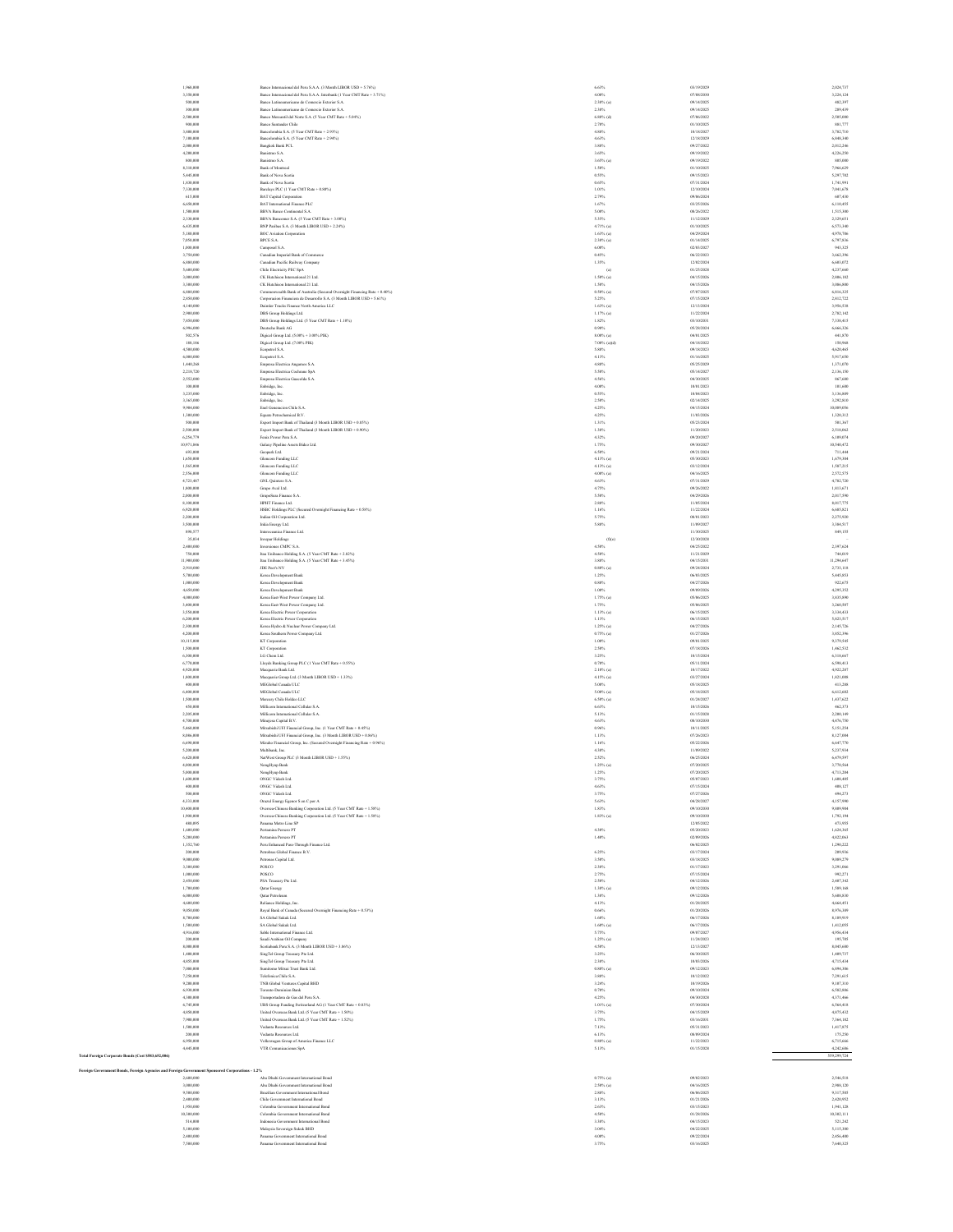| 9,500,000<br>1,000,000                                                                                              | Perusahaan Penerbit SBSN Indonesia III<br>Perusahaan Penerbit SBSN Indonesia III                                                                                                                                                     | 2.30%<br>1.50%                        | 06/23/2025<br>06/09/2026 | 9,359,875<br>942,500     |
|---------------------------------------------------------------------------------------------------------------------|--------------------------------------------------------------------------------------------------------------------------------------------------------------------------------------------------------------------------------------|---------------------------------------|--------------------------|--------------------------|
| 2,500,000                                                                                                           | Perusahaan Penerbit SBSN Indonesia III                                                                                                                                                                                               | 1,50% (a)                             | 06/09/2026               | 2.356,250                |
| 11,800,000                                                                                                          | Peruvian Government International Bond                                                                                                                                                                                               | 2.39%                                 | 01/23/2026               | 11,471,842               |
| 11,900,000                                                                                                          | Outar Government International Bond                                                                                                                                                                                                  | 3.25%                                 | 06/02/2026               | 12,144,569               |
| 3,000,000<br>1,500,000                                                                                              | Republic of South Africa Government Bond<br>Republic of South Africa Government Bond                                                                                                                                                 | 4,67%<br>4.88%                        | 01/17/2024<br>04/14/2026 | 3,068,862<br>1,530,547   |
| 10,600,000                                                                                                          | Sandi Government International Bond                                                                                                                                                                                                  | 3.25%                                 | 10/26/2026               | 10,864,290               |
| Total Foreign Government Bonds, Foreign Agencies and Foreign Government Sponsored Corporations (Cost \$101,720,345) |                                                                                                                                                                                                                                      |                                       |                          | 96,988,336               |
| Non-Agency Commercial Mortgage Backed Obligations - 12.5%                                                           |                                                                                                                                                                                                                                      |                                       |                          |                          |
| 3,553,000                                                                                                           | 20 Times Square Trust, Series 2018-20TS-F                                                                                                                                                                                            | $3.10\%$ (a)(b)                       | 05/15/2035               | 3,335,236                |
| 3,392,000                                                                                                           | 20 Times Square Trust, Series 2018-20TS-G                                                                                                                                                                                            | $3.10\%$ (a)(b)                       | 05/15/2035               | 3,144,112                |
| 2,000,000                                                                                                           | Alen Mortgage Trust, Series 2021-ACEN-B (1 Month LIBOR USD + 1.65%, 1.65% Floor)                                                                                                                                                     | $2.05\%$ (a)                          | 04/15/2034               | 1,957,078                |
| 8,415,000<br>40,902,000                                                                                             | Alen Mortgage Trust, Series 2021-ACEN-D (1 Month LIBOR USD + 3.10%, 3.10% Floor)<br>Arbor Multifamily Mortgage Securities Trust, Series 2020-MF1-XD                                                                                  | $3.50\%$ (a)<br>$0.55\%$ (a)(b)(g)    | 04/15/2034<br>05/15/2053 | 8,248,882<br>1,522,221   |
| 113,073,757                                                                                                         | Arbor Multifamily Mortgage Securities Trust, Series 2021-MF2-XA                                                                                                                                                                      | $1.12\%$ (a)(b)(g)                    | 06/15/2054               | 8,971,792                |
| 2,000,000                                                                                                           | Arbor Realty Ltd., Series 2020-FLI-B (Secured Overnight Financing Rate 1 Month + 1.91%, 1.80% Floor)                                                                                                                                 | $2.22\%$ (a)                          | 02/15/2035               | 1,991,588                |
| 2,830,000<br>12,000,000                                                                                             | Arbor Realty Ltd., Series 2020-FL1-D (Secured Overnight Financing Rate 1 Month + 2.56%, 2.45% Floor)<br>AREIT Trust, Series 2019-CRE3-C (Secured Overnight Financing Rate 30 Day Average + 2.01%, 1.90% Floor)                       | 2.87% (a)<br>$2.06\%$ (a)             | 02/15/2035<br>09/14/2036 | 2.805.942<br>11.897.448  |
| 1,251,000                                                                                                           | AREIT Trust, Series 2019-CRE3-D (Secured Overnight Financing Rate 30 Day Average + 2.76%, 2.65% Floor)                                                                                                                               | $2.81\%$ (a)                          | 09/14/2036               | 1,228,463                |
| 9,763,000                                                                                                           | Atrium Hotel Portfolio Trust, Series 2018-ATRM-E (1 Month LIBOR USD + 3.40%, 3.40% Floor)                                                                                                                                            | 3.80% (a)                             | 06/15/2035               | 9,308,142                |
| 3,100,000<br>3,705,000                                                                                              | BAMLL Commercial Mortgage Securities Trust, Series 2021-JACX-C (1 Month LIBOR USD + 2.00%, 2.00% Floor)                                                                                                                              | 2.40% (a)<br>3.01% (a)                | 09/15/2038<br>09/15/2036 | 3,064,253<br>3,642,649   |
| 197,786,466                                                                                                         | Bancorp Commercial Mortgage Trust, Series 2019-CRE6-E (Secured Overnight Financing Rate 30 Day Average + 2.96%, 2.85% Floor)<br>BANK, Series 2021-BN35-XA                                                                            | $1.05%$ (b)(g)                        | 06/15/2064               | 14,223,616               |
| 178,987,358                                                                                                         | BANK, Series 2021-BN36-XA                                                                                                                                                                                                            | $0.92\%$ (b)(g)                       | 09/15/2064               | 10,333,978               |
| 15,176,000                                                                                                          | BBCMS Mortgage Trust, Series 2018-TALL-F (1 Month LIBOR USD + 3.24%, 3.24% Floor)                                                                                                                                                    | 3.63% (a)                             | 03/15/2037               | 14.015.921               |
| 11,001,000<br>29,456,500                                                                                            | BBCMS Mortgage Trust, Series 2019-BWAY-E (1 Month LIBOR USD + 2.85%, 2.85% Floor)<br>BBCMS Mortgage Trust, Series 2021-C10-XB                                                                                                        | 3.25% (a)<br>$1.02\%$ (b)(g)          | 11/15/2034<br>07/15/2054 | 10,395,848<br>2,344,487  |
| 21,205,000                                                                                                          | BBCMS Mortgage Trust, Series 2021-C10-XD                                                                                                                                                                                             | 1.70% (a)(b)(g)                       | 07/15/2054               | 2,748,982                |
| 7,351,482                                                                                                           | BB-UBS Trust, Series 2012-TFT-TE                                                                                                                                                                                                     | $3.56\%$ (a)(b)(e)                    | 06/05/2030               | 5,982,488                |
| 2,000,000                                                                                                           | BDS Ltd., Series 2019-FL4-B (1 Month LIBOR USD + 1.75%, 1.75% Floor)                                                                                                                                                                 | $2.19%$ (a)                           | 08/15/2036               | 1,972,692                |
| 9,315,000<br>18,689,758                                                                                             | BDS Ltd., Series 2021-FL10-AS (1 Month LIBOR USD + 1.65%, 1.65% Floor)<br>Benchmark Mortgage Trust, Series 2019-B15-XA                                                                                                               | $2.12\%$ (a)<br>$0.82\%$ (b)(g)       | 12/16/2036<br>12/15/2072 | 9,231,510<br>897,329     |
| 157,695,000                                                                                                         | Benchmark Mortgage Trust, Series 2020-IG1-XA                                                                                                                                                                                         | $0.51%$ (b)(g)                        | 09/15/2043               | 5.053.652                |
| 14,962,000                                                                                                          | BFLD, Series 2019-DPLO-F (1 Month LIBOR USD + 2.54%, 2.54% Floor)                                                                                                                                                                    | $2.94\%$ (a)                          | 10/15/2034               | 14.453.126               |
| 165,041,500<br>3,000,000                                                                                            | BHMS Trust, Series 2018-ATLS-XCP<br>BPR Trust, Series 2021-TY-C (1 Month LIBOR USD + 1.70%, 1.70% Floor)                                                                                                                             | (a)(b)(g)<br>$2.10\%$ (a)             | 07/15/2035<br>09/15/2038 | 1,650<br>2,939,037       |
| 7,491,000                                                                                                           | Braemar Hotels & Resorts Trust, Series 2018-PRME-E (1 Month LIBOR USD + 2.40%, 2.40% Floor)                                                                                                                                          | $2.80\%$ (a)                          | 06/15/2035               | 7,258,947                |
| 13,968,000                                                                                                          | BRSP Ltd., Series 2021-FL1-AS (1 Month LIBOR USD + 1.60%, 1.60% Floor)                                                                                                                                                               | $2.05\%$ (a)                          | 08/19/2038               | 13,855,949               |
| 16,920,000                                                                                                          | BSPRT Issuer Ltd., Series 2022-FL8-A (Secured Overnight Financing Rate 30 Day Average + 1.50%, 1.50% Floor)                                                                                                                          | 1.55% (a)                             | 02/15/2037               | 16,887,644               |
| 13,155,000<br>13,600,000                                                                                            | BSREP Commercial Mortgage Trust, Series 2021-DC-D (1 Month LIBOR USD + 1.90%, 1.90% Floor)<br>BX Commercial Mortgage Trust, Series 2019-XL-E (1 Month LIBOR USD + 1.80%, 1.80% Floor)                                                | $2.30\%$ (a)<br>$2.20\%$ (a)          | 08/15/2038<br>10/15/2036 | 12,792,717<br>13,472,927 |
| 8,750,000                                                                                                           | BX Commercial Mortgage Trust, Series 2021-SOAR-E (1 Month LIBOR USD + 1.80%, 1.80% Floor)                                                                                                                                            | 2.20% (a)                             | 06/15/2038               | 8,539,685                |
| 17,312,000                                                                                                          | BX Commercial Mortgage Trust, Series 2021-VOLT-E (1 Month LIBOR USD + 2.00%, 2.00% Floor)                                                                                                                                            | $2.40\%$ (a)                          | 09/15/2036               | 16.702.825               |
| 978,567<br>6,882,000                                                                                                | BX Trust, Series 2018-EXCL-C (1 Month LIBOR USD + 1.98%, 1.98% Floor)<br>BX Trust, Series 2019-IMC-F (1 Month LIBOR USD + 2.90%, 2.90% Floor)                                                                                        | $2.37%$ (a)<br>3.30% (a)              | 09/15/2037<br>04/15/2034 | 935,844<br>6,721,581     |
| 14,384,020                                                                                                          | BX Trust, Series 2019-MMP-E (1 Month LIBOR USD + 1.90%, 1.90% Floor)                                                                                                                                                                 | 2.30% (a)                             | 08/15/2036               | 14,009,870               |
| 9,594,000                                                                                                           | BX Trust, Series 2019-OC11-E                                                                                                                                                                                                         | $4.08\%$ (a)(b)                       | 12/09/204                | 8,369,272                |
| 5,700,000<br>17,229,000                                                                                             | BX Trust, Series 2021-MFM1-E (1 Month LIBOR USD + 2.25%, 2.25% Floor)<br>BX Trust, Series 2021-RISE-D (1 Month LIBOR USD + 1.75%, 1.75% Floor)                                                                                       | $2.65%$ (a)<br>$2.15%$ (a)            | 01/15/2034<br>11/15/2036 | 5,547,774                |
| 6,250,000                                                                                                           | BX Trust. Series 2021-SDMF-D (1 Month LIBOR USD + 1.39%, 1.39% Floor)                                                                                                                                                                | 1.78% (a)                             | 09/15/2034               | 16,816,827<br>6,009,564  |
| 2.915,000                                                                                                           | BX Trust, Series 2021; VIEW; E (1 Month J IROR USD + 3.60% 3.60% Floor).                                                                                                                                                             | 4.00% (a)                             | 06/15/2023               | 2.823,458                |
| 1,900,000                                                                                                           | BXHPP Trust, Series 2021-FILM-D (1 Month LIBOR USD + 1.50%, 1.50% Floor)                                                                                                                                                             | $1.90\%$ (a)                          | 08/15/2036               | 1,826,143                |
| 1,650,000<br>6,029,069                                                                                              | BXHPP Trust, Series 2021-FILM-E (1 Month LIBOR USD + 2.00%, 2.00% Floor)<br>Carbon Capital Commercial Mortgage Trust, Series 2019-FL2-B (1 Month LIBOR USD + 2.85%, 2.85% Floor)                                                     | 2.40% (a)<br>3.25% (a)                | 08/15/2036<br>10/15/2035 | 1,574,317<br>5,864,676   |
| 45,606,237                                                                                                          | CD Commercial Mortgage Trust, Series 2017-CD3-XA                                                                                                                                                                                     | $0.98\%$ (b)(g)                       | 02/10/2050               | 1,749,879                |
| 65,158,931                                                                                                          | CD Commercial Mortgage Trust, Series 2017-CD4-XA                                                                                                                                                                                     | $1.27%$ (b)(g)                        | 05/10/2050               | 2,841,933                |
| 2,950,000                                                                                                           | CD Commercial Mortgage Trust, Series 2017-CD6-C                                                                                                                                                                                      | $4.26\%$ (b)                          | 11/13/2050               | 2,877,431                |
| 20,434,073<br>20,671,747                                                                                            | CFCRE Commercial Mortgage Trust, Series 2016-C3-XA<br>CFCRE Commercial Mortgage Trust, Series 2016-C4-XA                                                                                                                             | $0.99\%$ (b)(g)<br>$1.63\%$ (b)(g)    | 01/10/2048<br>05/10/2058 | 647,466<br>1,069,622     |
| 46,338,563                                                                                                          | CFCRE Commercial Mortgage Trust, Series 2017-C8-XA                                                                                                                                                                                   | $1.49%$ (b)(g)                        | 06/15/2050               | 2,791,412                |
| 16,201,000                                                                                                          | CFCRE Commercial Mortgage Trust, Series 2017-C8-XB                                                                                                                                                                                   | $0.90\%$ (b)(g)                       | 06/15/2050               | 669,608                  |
| 39,410,000<br>6,793,743                                                                                             | CFCRE Cor<br>mercial Mortgage Trust, Series 2018-TAN-X<br>Citigroup Commercial Mortgage Trust, Series 2014-GC25-XA                                                                                                                   | 1.63% (a)(b)(g)<br>$0.96\%$ (b)(g)    | 02/15/2033<br>10/10/2047 | 338,173<br>132,869       |
| 4,907,569                                                                                                           | Citigroup Commercial Mortgage Trust, Series 2015-GC27-XA                                                                                                                                                                             | $1.33\%$ (b)(g)                       | 02/10/2048               | 149,912                  |
| 10,750,000                                                                                                          | Citigroup Commercial Mortgage Trust, Series 2015-GC31-C                                                                                                                                                                              | 4.04% (b)                             | 06/10/2048               | 10,414,850               |
| 18,054,183<br>11,771,542                                                                                            | Citigroup Commercial Mortgage Trust, Series 2016-GC36-XA                                                                                                                                                                             | $1.22\%$ (b)(g)<br>$1.66\%$ (b)(g)    | 02/10/2049<br>04/15/2049 | 669,402<br>550,508       |
| 2.519,000                                                                                                           | Citigroup Commercial Mortgage Trust, Series 2016-P3-XA<br>Citigroup Commercial Mortgage Trust, Series 2016-P4-B                                                                                                                      | 3.38%                                 | 07/10/2049               | 2.428.043                |
| 12,239,548                                                                                                          | Citigroup Commercial Mortgage Trust, Series 2016-P4-XA                                                                                                                                                                               | $1.90\%$ (b)(g)                       | 07/10/2049               | 774,777                  |
| 11,741,936                                                                                                          | Citigroup Commercial Mortgage Trust, Series 2017-P7-XA                                                                                                                                                                               | $1.13%$ (b)(g)                        | 04/14/2050               | 535,320                  |
| 2,000,000<br>19,958,000                                                                                             | CLNC Ltd., Series 2019-FL1-B (Secured Overnight Financing Rate 30 Day Average + 2.01%, 1.90% Floor)<br>CLNC Ltd., Series 2019-FL1-D (Secured Overnight Financing Rate 30 Day Average + 3.01%, 2.90% Floor)                           | $2.06\%$ (a)<br>3.06% (a)             | 08/20/2035<br>08/20/2035 | 1,992,406<br>19,662,342  |
| 23,139,906                                                                                                          | Commercial Mortgage Pass-Through Certificates, Series 2013-CR12-XA                                                                                                                                                                   | $1.10\%$ (b)(g)                       | 10/10/2046               | 307,254                  |
| 2,273,811                                                                                                           | Commercial Mortgage Pass-Through Certificates, Series 2014-CR17-XA                                                                                                                                                                   | $0.96\%$ (b)(g)                       | 05/10/2047               | 36,373                   |
| 233,000<br>1,769,996                                                                                                | Commercial Mortgage Pass-Through Certificates, Series 2014-CR19-C<br>Commercial Mortgage Pass-Through Certificates, Series 2014-FL5-D (1 Month LIBOR USD + 4.00%, 4.00% Floor)                                                       | 4.70% (b)<br>4.40% (a)                | 08/10/2047<br>10/15/2031 | 229,828<br>1.733.136     |
| 15,270,888                                                                                                          | mercial Mortgage Pass-Through Certificates, Series 2015-CR22-XA                                                                                                                                                                      | $0.86\%$ (b)(g)                       | 03/10/2048               | 322,413                  |
| 32,368,987                                                                                                          | ercial Mortgage Pass-Through Certificates, Series 2015-CR25-XA                                                                                                                                                                       | $0.82%$ (b)(g)                        | 08/10/2048               | 739,424                  |
| 35,597,616                                                                                                          | Commercial Mortgage Pass-Through Certificates, Series 2015-CR27-XA                                                                                                                                                                   | $0.91\%$ (b)(g)                       | 10/10/2048               | 965,895                  |
| 9,657,000<br>45,272,025                                                                                             | reveial Mortgage Pass-Through Certificates, Series 2015-LC21-B<br>Commercial Mortgage Pass-Through Certificates, Series 2015-LC21-XA                                                                                                 | 4.33% (b)<br>$0.67%$ (b)(g)           | 07/10/2048<br>07/10/2048 | 9,747,330<br>813,647     |
| 1,769,000                                                                                                           | Commercial Mortgage Pass-Through Certificates, Series 2016-CR28-C                                                                                                                                                                    | 4.64% (b)                             | 02/10/2049               | 1,759,025                |
| 13,815,671                                                                                                          | Commercial Mortgage Pass-Through Certificates, Series 2016-DC2-XA                                                                                                                                                                    | $0.95\%$ (b)(g)                       | 02/10/2049               | 409,054                  |
| 11,396,000<br>6,482,690                                                                                             | Commercial Mortgage Pass-Through Certificates, Series 2018-HCLV-D (1 Month LIBOR USD + 2.18%, 2.18% Floor)<br>creial Mortgage Pass-Through Trust, Series 2013-CR10-XA                                                                | 2.57% (a)                             | 09/15/2033<br>08/10/2046 | 10.997.782<br>50,332     |
| 3,321,000                                                                                                           | Commercial Mortgage Pass-Through Trust, Series 2013-LC13-C                                                                                                                                                                           | $0.71%$ (b)(g)<br>5.26% (a)(b)        | 08/10/2046               | 3,350,253                |
| 5,373,000                                                                                                           | rcial Mortgage Pass-Through Trust, Series 2015-DC1-C                                                                                                                                                                                 | 4.33% (b)                             | 02/10/2048               | 5,151,054                |
| 8,410,177<br>1,470,000                                                                                              | Commercial Mortgage Pass-Through Trust, Series 2015-DC1-XA                                                                                                                                                                           | $1.02\%$ (b)(g)                       | 02/10/2048<br>10/10/2048 | 188,639<br>1,451,740     |
| 12,389                                                                                                              | cial Mortgage Pass-Through Trust, Series 2015-LC23-C<br>Credit Suisse Commercial Mortgage Trust, Series 2007-C1-AM                                                                                                                   | 4.61% (b)<br>5.42%                    | 02/15/2040               | 13,018                   |
| 26,288,399                                                                                                          | CSAIL Commercial Mortgage Trust, Series 2015-C1-XA                                                                                                                                                                                   | $0.82\%$ (b)(g)                       | 04/15/2050               | 472,534                  |
| 9,277,000                                                                                                           | CSAIL Commercial Mortgage Trust, Series 2015-C4-B                                                                                                                                                                                    | 4.31% (b)                             | 11/15/2048               | 9.319.394                |
| 3,001,797                                                                                                           | CSAIL Commercial Mortgage Trust, Series 2016-C6-XA                                                                                                                                                                                   | $1.87%$ (b)(g)                        | 01/15/2049<br>03/15/2054 | 182,240                  |
| 126,649,502<br>9.873.828                                                                                            | CSAIL Commercial Mortgage Trust, Series 2021-C20-XA<br>CSMC Trust, Series 2014-USA-X1                                                                                                                                                | $1.05\%$ (b)(g)<br>$0.54\%$ (a)(b)(g) | 09/15/2037               | 8,999,625<br>154,055     |
| 2,979,000                                                                                                           | CSMC Trust, Series 2020-FACT-C (1 Month LIBOR USD + 2.60%, 2.60% Floor)                                                                                                                                                              | 3.00% (a)                             | 10/15/2037               | 2,976,434                |
| 8,697,000<br>6,295,000                                                                                              | CSMC Trust, Series 2020-FACT-D (1 Month LIBOR USD + 3.71%, 3.71% Floor)                                                                                                                                                              | $4.11\%$ (a)<br>3.71% (a)(b)          | 10/15/2037<br>08/15/2037 | 8,698,674<br>6,007,208   |
| 3,350,000                                                                                                           | CSMC Trust, Series 2020-NET-D<br>CSMC Trust, Series 2021-ADV-C (1 Month LIBOR USD + 2.30%, 2.30% Floor)                                                                                                                              | $2.70\%$ (a)                          | 07/15/2038               | 3,236,835                |
| 1,600,000                                                                                                           | CSWF Trust. Scries 2018-TOP-G (1 Month LIBOR USD + 3.25%, 3.25% Floor)                                                                                                                                                               | 3.65% (a)                             | 08/15/2035               | 1,576,374                |
| 3,750,000<br>6,415,000                                                                                              | DBCG Mortagge Trust, Series 2017-BBG-C (1 Month LIBOR USD + 1.00%, 1.00% Floor)<br>DBGS Mortgage Trust, Series 2018-5BP-D (1 Month LIBOR USD + 1.50%, 1.35% Floor)                                                                   | $1.40\%$ (a)                          | 06/15/2034<br>06/15/2033 | 3,685,797<br>6,296,297   |
| 9,876,000                                                                                                           | DBGS Mortgage Trust, Series 2018-5BP-F (1 Month LIBOR USD + 2.60%, 2.45% Floor)                                                                                                                                                      | $1.90\%$ (a)<br>3.00% (a)             | 06/15/2033               | 9,127,097                |
| 16,645,724                                                                                                          | DBJPM Mortgage Trust, Series 2016-C1-XA                                                                                                                                                                                              | $1.38\%$ (b)(g)                       | 05/10/2049               | 713,194                  |
| 1,120,000                                                                                                           | DBJPM Mortgage Trust, Series 2017-C6-C<br>Fontainebleau Miami Beach Trust, Series 2019-FBLU-G                                                                                                                                        | 4.17% (b)                             | 06/10/2050               | 1,082,001                |
| 14,992,000<br>2,663,200                                                                                             | FREMF Mortgage Trust, Series 2016-KF18-B (1 Month LIBOR USD + 5.50%, 5.50% Floor)                                                                                                                                                    | 3.96% (a)(b)<br>$5.74\%$ (a)          | 12/10/2036<br>05/25/2026 | 13,757,056<br>2,641,478  |
| 124.762.277                                                                                                         | FREMF Mortgage Trust, Series 2017-K67-X2B                                                                                                                                                                                            | $0.10\%$ (a)(g)                       | 09/25/2049               | 568,679                  |
| 2.082.653                                                                                                           | FREMF Mortgage Trust, Series 2017-KF27-B (1 Month LIBOR USD + 4.35%, 4.35% Floor)                                                                                                                                                    | 4.59% (a)                             | 12/25/2026               | 2.078,920                |
| 2,481,119<br>5,794,734                                                                                              | FREMF Mortgage Trust, Series 2017-KF30-B (1 Month LIBOR USD + 3.25%, 3.25% Floor)<br>FREMF Mortgage Trust, Series 2017-KSW2-B (1 Month LIBOR USD + 2.65%, 2.65% Floor)                                                               | $3.49\%$ (a)<br>2.89% (a)             | 03/25/2027<br>05/25/2027 | 2,466,373<br>5,798,600   |
| 845,940                                                                                                             | FREMF Mortgage Trust, Series 2018-KF44-B (1 Month LIBOR USD + 2.15%, 2.15% Floor)                                                                                                                                                    | 2.39% (a)                             | 02/25/2025               | 839,882                  |
| 1,929,206                                                                                                           | FREMF Mortgage Trust, Series 2018-KF49-B (1 Month LIBOR USD + 1.90%, 1.90% Floor)                                                                                                                                                    | $2.14\%$ (a)                          | 06/25/2025               | 1,863,324                |
| 2,668,459                                                                                                           | FREMF Mortgage Trust, Series 2019-KF61-B (1 Month LIBOR USD + 2.20%, 2.20% Floor)                                                                                                                                                    | $2.44\%$ (a)                          | 04/25/2029               | 2,653,981                |
| 2,504,879<br>1,963,507                                                                                              | FREMF Mortgage Trust, Series 2019-KF64-B (1 Month LIBOR USD + 2.30%, 2.30% Floor)<br>FREMF Mortgage Trust, Series 2019-KF69-B (1 Month LIBOR USD + 2.30%, 2.30% Floor)                                                               | $2.54\%$ (a)<br>$2.54\%$ (a)          | 06/25/2026<br>08/25/2029 | 2,500,815<br>1,958,474   |
| 4.190.952                                                                                                           | FREME Mortosae Teat. Series 2019;KE72;B (1 Morth LIBOR USD + 2 10% 2 10% Eloye)                                                                                                                                                      | $2.34\%$ (a)                          | 11/25/2026               | 4.073,999                |
| 13,636,000                                                                                                          | Great Wolf Trust, Series 2019-WOLF-F (1 Month LIBOR USD + 3.13%, 3.13% Floor)                                                                                                                                                        | 3.53% (a)                             | 12/15/2036               | 13.027.915               |
| 2,000,000<br>7,810,000                                                                                              | Greystone Commercial Real Estate Notes, Series 2019-FL2-B (1 Month LIBOR USD + 1.60%, 1.60% Floor)<br>Greystone Commercial Real Estate Notes, Series 2019-FL2-C (1 Month LIBOR USD + 2.00%, 2.00% Floor)                             | $2.00\%$ (a)<br>2.40% (a)             | 09/15/2037<br>09/15/2037 | 1,990,078<br>7,785,242   |
| 3,903,000                                                                                                           | Greystone Commercial Real Estate Notes, Series 2019-FL2-D (1 Month LIBOR USD + 2.40%, 2.40% Floor)                                                                                                                                   | $2.80\%$ (a)                          | 09/15/2037               | 3,854,540                |
| 10,700,000                                                                                                          | Greystone Commercial Real Estate Notes, Series 2021-FL3-C (1 Month LIBOR USD + 2.00%, 2.00% Floor)                                                                                                                                   | $2.40\%$ (a)                          | 07/15/2039               | 10,416,835               |
| 5,000,000                                                                                                           | GS Mortgage Securities Corporation Trust, Series 2018-TWR-E (1 Month LIBOR USD + 2.10%, 2.10% Floor)                                                                                                                                 | $2.50\%$ (a)                          | 07/15/2031               | 4,759,851                |
| 5,000,000<br>5,000,000                                                                                              | GS Mortgage Securities Corporation Trust, Series 2018-TWR-F (1 Month LIBOR USD + 2.80%, 2.80% Floor)<br>GS Mortgage Securities Corporation Trust, Series 2018-TWR-G (1 Month LIBOR USD + 3.92%, 3.93% Floor)                         | $3.20\%$ (a)<br>4.32% (a)             | 07/15/2031<br>07/15/2031 | 4,756,157<br>4.420.453   |
| 10,950,000                                                                                                          | GS Mortgage Securities Corporation Trust, Series 2021-ARDN-E (1 Month LIBOR USD + 3.35%, 3.35% Floor)                                                                                                                                | 3.75% (a)                             | 11/15/2036               | 10.767,695               |
| 3,585,706                                                                                                           | GS Mortgage Securities Trust, Series 2014-GC24-XA                                                                                                                                                                                    | $0.71%$ (b)(g)                        | 09/10/2047               | 51,516                   |
| 31,753,456<br>8,673,781                                                                                             | GS Mortgage Securities Trust, Series 2015-GC32-XA<br>GS Mortgage Securities Trust, Series 2015-GSI-XA                                                                                                                                | $0.73%$ (b)(g)<br>$0.76\%$ (b)(g)     | 07/10/2048<br>11/10/2048 | 641,899<br>209,500       |
| 14,500,435                                                                                                          | GS Mortgage Securities Trust, Series 2016-GS2-XA                                                                                                                                                                                     | $1.74%$ (b)(g)                        | 05/10/2049               | 827,476                  |
| 25,183,389                                                                                                          | GS Mortgage Securities Trust, Series 2016-GS3-XA                                                                                                                                                                                     | $1.20\%$ (b)(g)                       | 10/10/2049               | 1,077,028                |
| 2,314,000                                                                                                           | GS Mortgage Securities Trust, Series 2018-GS10-WLSD                                                                                                                                                                                  | 4.58% (a)(b)                          | 03/10/2033               | 2,159,541                |
| 2,893,000<br>12,284,000                                                                                             | GS Mortgage Securities Trust, Series 2018-GS10-WLSE<br>GS Mortgage Securities Trust, Series 2019-SMP-E (1 Month LIBOR USD + 2.60% 2.60% Floor)                                                                                       | 4.58% (a)(b)<br>3.00% (a)             | 03/10/2033<br>08/15/2032 | 2,639,863<br>11,666,916  |
| 6,838,000                                                                                                           | GS Mortgage Securities Trust, Series 2019-SMP-F (1 Month LIBOR USD + 3.10%, 3.10% Floor)                                                                                                                                             | $3.50\%$ (a)                          | 08/15/2032               | 6,366,692                |
| 14,505,000                                                                                                          | GSCG Trust, Series 2019-600C-E                                                                                                                                                                                                       | 3.99% (a)(b)                          | 09/06/2034               | 13,539,885               |
| 1,026,169<br>1,874,596                                                                                              | HPLY Trust, Series 2019-HIT-D (1 Month LIBOR USD + 2.00%, 2.00% Floor)                                                                                                                                                               | $2.40\%$ (a)<br>2.75% (a)             | 11/15/2036<br>11/15/2036 | 1,002,990<br>1,818,146   |
| 5,292,001                                                                                                           | HPLY Trust, Series 2019-HIT-E (1 Month LIBOR USD + 2.35%, 2.35% Floor)<br>HPLY Trust, Series 2019-HIT-F (1 Month LIBOR USD + 3.15%, 3.15% Floor)                                                                                     | 3.55% (a)                             | 11/15/2036               | 5,066,498                |
| 3,830,371                                                                                                           | IMT Trust, Series 2017-APTS-EFL (1 Month LIBOR USD + 2.15%, 2.15% Floor)                                                                                                                                                             | 2.55% (a)                             | 06/15/2034               | 3,792,685                |
| 214,754                                                                                                             | IMT Trust, Series 2017-APTS-FFL (1 Month LIBOR USD + 2.85%, 2.85% Floor)                                                                                                                                                             | $3.25\%$ (a)                          | 06/15/2034               | 213,189                  |
| 9,040,000<br>1.712.000                                                                                              | JP Morgan Chase Commercial Mortgage Securities Trust, Series 2019-MFP-E (1 Month LIBOR USD + 2.16%, 2.16% Floor)<br>JP Morgan Chase Commercial Mortgage Securities Trust, Series 2019-MFP-F (1 Month LIBOR USD + 3.00%, 3.00% Floor) | 2.56% (a)<br>3.40% (a)                | 07/15/2036<br>07/15/2036 | 8,807,915<br>1,662,410   |
| 6,339,000                                                                                                           | JP Morgan Chase Commercial Mortgage Securities Corporation, Series 2014-C20-B                                                                                                                                                        | 4.40% (b)                             | 07/15/2047               | 6,354,151                |
|                                                                                                                     |                                                                                                                                                                                                                                      |                                       |                          |                          |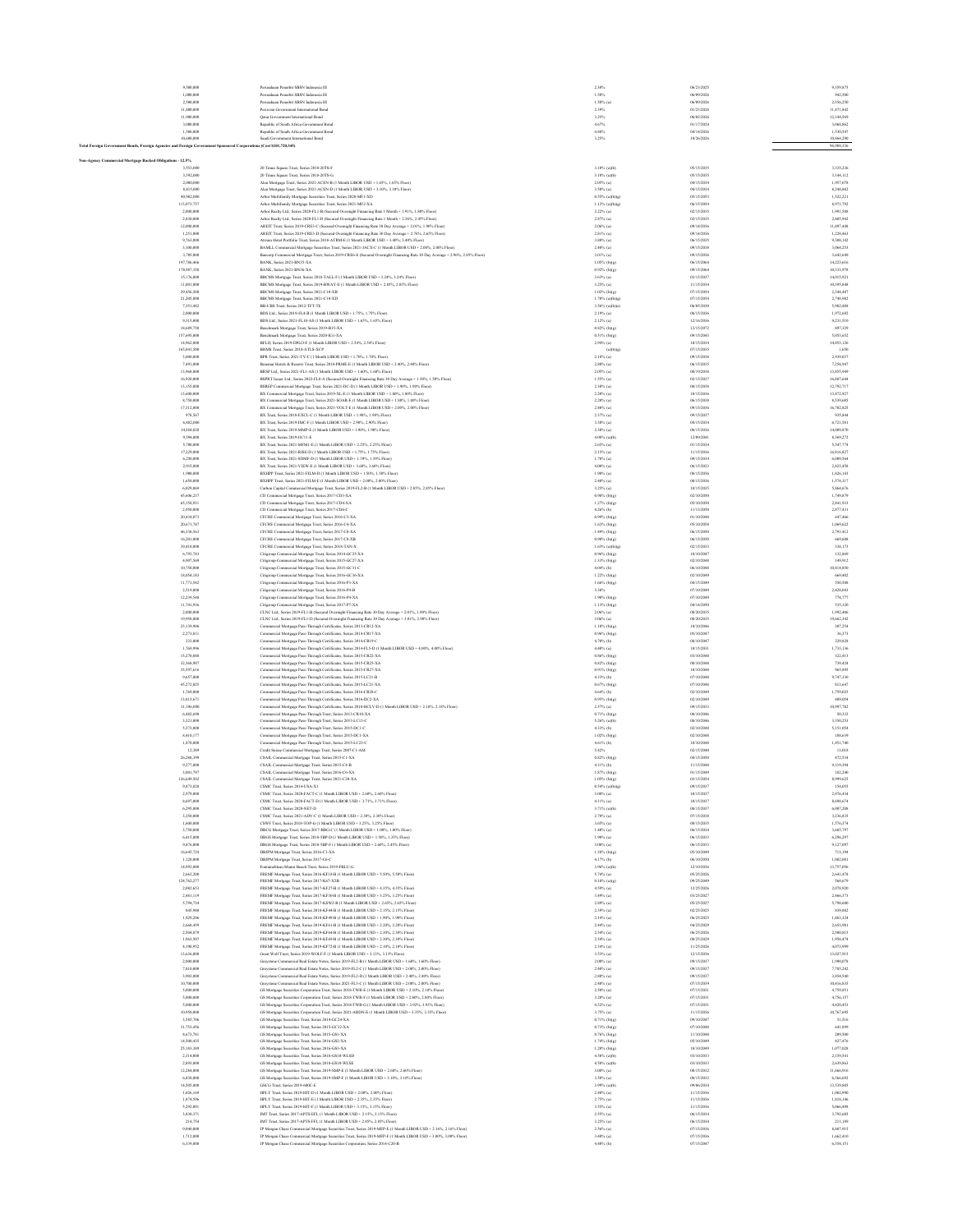| 15,448,914                                                                     | JP Morgan Chase Commercial Mortgage Securities Corporation, Series 2015-JPI-XA                                                                                                                                | $0.89\%$ (b)(g)                    | 01/15/2049               | 451.230                  |
|--------------------------------------------------------------------------------|---------------------------------------------------------------------------------------------------------------------------------------------------------------------------------------------------------------|------------------------------------|--------------------------|--------------------------|
| 32,220,067                                                                     | JP Morgan Chase Commercial Mortgage Securities Trust, Series 2016-JP4-XA                                                                                                                                      | $0.59\%$ (b)(g)                    | 12/15/2049               | 669,926                  |
| 336,000                                                                        | JP Morgan Chase Commercial Mortgage Securities Trust, Series 2018-WPT-CFX                                                                                                                                     | $4.95\%$ (a)                       | 07/05/2033               | 339,448                  |
| 5,245,000                                                                      | JP Morgan Chase Commercial Mortgage Securities Trust, Series 2018-WPT-EFX                                                                                                                                     | $5.54\%$ (a)(b)                    | 07/05/2033               | 5,243,270                |
| 4,216,000                                                                      | JP Morgan Chase Commercial Mortgage Securities Trust, Series 2019-UES-C                                                                                                                                       | $4.34\%$ (a)                       | 05/05/2032               | 4,068,242                |
| 4,314,000<br>5,040,000                                                         | JP Morgan Chase Commercial Mortgage Securities Trust, Series 2019-UES-D<br>JP Morgan Chase Commercial Mortgage Securities Trust, Series 2019-UES-E                                                            | 4.45% (a)(b)<br>4.45% (a)(b)       | 05/05/2032<br>05/05/2032 | 4,089,875<br>4,723,816   |
| 5,287,000                                                                      | JP Morgan Chase Commercial Mortgage Securities Trust, Series 2019-UES-F                                                                                                                                       | 4.45% (a)(b)                       | 05/05/2032               | 4,628,298                |
| 5,775,000                                                                      | JP Morgan Chase Commercial Mortgage Securities Trust, Series 2019-UES-G                                                                                                                                       | 4.45% (a)(b)                       | 05/05/2032               | 5.048.037                |
| 11,575,000                                                                     | JP Morgan Chase Commercial Mortgage Securities Trust, Series 2020-NNN-EFX                                                                                                                                     | 3.97% (a)                          | 01/16/2037               | 10,952,250               |
| 2,809,000                                                                      | JP Morgan Chase Commercial Mortgage Securities Trust, Series 2021-MHC-D (1 Month LIBOR USD + 1.70%, 1.70% Floor)                                                                                              | $2.10\%$ (a)                       | 04/15/2038               | 2,741,316                |
| 4,744,640<br>1,500,000                                                         | JPMBB Commercial Mortgage Securities Trust, Series 2014-C18-XA<br>JPMBB Commercial Mortgage Securities Trust, Series 2014-C23-B                                                                               | $0.77%$ (b)(g)<br>4.48% (b)        | 02/15/2047<br>09/15/2047 | 52,595<br>1,497,509      |
| 500,000                                                                        | JPMBB Commercial Mortgage Securities Trust, Series 2014-C23-C                                                                                                                                                 | 4.48% (b)                          | 09/15/2047               | 486,143                  |
| 4,240,000                                                                      | JPMBB Commercial Mortgage Securities Trust, Series 2014-C23-D                                                                                                                                                 | 3.98% (a)(b)                       | 09/15/2047               | 3,942,550                |
| 17,087,719                                                                     | JPMBB Commercial Mortgage Securities Trust, Series 2014-C25-XA                                                                                                                                                | $0.82%$ (b)(g)                     | 11/15/2047               | 306,801                  |
| 1,303,000                                                                      | JPMBB Commercial Mortgage Securities Trust, Series 2014-C26-C                                                                                                                                                 | 4.38% (b)                          | 01/15/2048               | 1,272,341                |
| 5,287,890                                                                      | JPMBB Commercial Mortgage Securities Trust, Series 2015-C27-D                                                                                                                                                 | 3,80% (a)(b)                       | 02/15/2048<br>05/15/2048 | 4.516.324                |
| 2,828,000<br>14,806,272                                                        | JPMBB Commercial Mortgage Securities Trust, Series 2015-C29-B<br>JPMBB Commercial Mortgage Securities Trust, Series 2015-C29-XA                                                                               | 4.12% (b)<br>$0.60\%$ (b)(g)       | 05/15/2048               | 2,739,636<br>220,961     |
| 24,367,263                                                                     | JPMBB Commercial Mortgage Securities Trust, Series 2015-C30-XA                                                                                                                                                | $0.49\%$ (b)(g)                    | 07/15/2048               | 338,890                  |
| 10,662,160                                                                     | JPMBB Commercial Mortgage Securities Trust, Series 2015-C31-XA                                                                                                                                                | $0.82\%$ (b)(g)                    | 08/15/2048               | 249,654                  |
| 17,062,645                                                                     | JPMBB Commercial Mortgage Securities Trust, Series 2015-C32-XA                                                                                                                                                | $1.20\%$ (b)(g)                    | 11/15/2048               | 400,232                  |
| 580,000                                                                        | JPMBB Commercial Mortgage Securities Trust, Series 2015-C33-C                                                                                                                                                 | 4.61% (b)                          | 12/15/2048               | 567,230                  |
| 7,942,000<br>14,523,000                                                        | KREF Ltd., Series 2021-FL2-B (1 Month LIBOR USD + 1.65%, 1.65% Floor)                                                                                                                                         | 2.09% (a)<br>$1.78\%$ (a)          | 02/15/2039<br>02/17/2039 | 7,882,467<br>14.475.597  |
| 10,000,000                                                                     | KREF Ltd., Series 2022-FL3-A (Secured Overnight Financing Rate 1 Month + 1.45%, 1.45% Floor)<br>LCCM, Series 2017-LC26-C                                                                                      | 4.71% (a)                          | 07/12/2050               | 9,615,673                |
| 6,367,000                                                                      | LCCM, Series 2021-FL3-AS (1 Month LIBOR USD + 1.80% 1.80% Floor)                                                                                                                                              | 2.20% (a)                          | 11/15/2038               | 6,293,971                |
| 2,400,000                                                                      | LCCM, Series 2021-FL3-B (1 Month LIBOR USD + 2.20%, 2.20% Floor)                                                                                                                                              | $2.60\%$ (a)                       | 11/15/2038               | 2,366,472                |
| 1,000,000                                                                      | LoanCore Issuer Ltd., Series 2018-CREI-C (1 Month LIBOR USD + 2.55%, 2.55% Floor)                                                                                                                             | 2.95% (a)                          | 05/15/2028               | 1,003,341                |
| 2,000,000                                                                      | LoanCore Issuer Ltd., Series 2019-CRE2-B (1 Month LIBOR USD + 1.70%, 1.70% Floor)                                                                                                                             | $2.10\%$ (a)                       | 05/15/2036               | 1,994,584                |
| 5,735,000<br>8,685,631                                                         | LoanCore Issuer Ltd., Series 2022-CRE7-A (Secured Overnight Financing Rate 30 Day Average + 1.55%, 1.55% Floor)                                                                                               | $1.60\%$ (a)<br>$1.76\%$ (a)(b)(g) | 01/17/2037<br>03/10/2049 | 5,716,281<br>276,573     |
| 65.292.343                                                                     | LSTAR Commercial Mortgage Trust, Series 2016-4-XA<br>LSTAR Commercial Mortgage Trust, Series 2017-5-X                                                                                                         | $0.79%$ (a)(b)(g)                  | 03/10/2050               | 1,686,769                |
| 17,236,000                                                                     | Med Trust, Series 2021-MDLN-D (1 Month LIBOR USD + 2.00%, 2.00% Floor)                                                                                                                                        | 2.40% (a)                          | 11/15/2038               | 16,900,922               |
| 2,527,632                                                                      | Merchants Bank of Indiana Multifamily Housing Mortgage Loan Trust, Series 2021-Q015-B (Secured Overnight Financing Rate 30 Day Average + 2.85%)                                                               | 2.96% (a)                          | 08/25/2024               | 2,528,435                |
| 5,150,000                                                                      | MF1 Ltd., Series 2021-FL6-C (1 Month LIBOR USD + 1.85%, 1.85% Floor)                                                                                                                                          | 2.32% (a)                          | 07/16/2036               | 5,067,564                |
| 12,550,000                                                                     | MF1 Ltd., Series 2022-FL8-AS (Secured Overnight Financing Rate 30 Day Average + 1.75%, 1.75% Floor)                                                                                                           | $1.80\%$ (a)                       | 02/19/2037               | 12,540,062               |
| 11,933,000<br>1,635,000                                                        | MFT Trust, Series 2020-ABC-D<br>MHC Commercial Mortgage Trust, Series 2021-MHC2-E (1 Month LIBOR USD + 1.95%, 1.95% Floor)                                                                                    | 3.48% (a)(b)<br>2.35% (a)          | 02/10/2042<br>05/15/2023 | 9,988,271<br>1,581,205   |
| 5,000,000                                                                      | MHC Commercial Mortgage Trust, Series 2021-MHC-D (1 Month LIBOR USD + 1.60%, 1.60% Floor)                                                                                                                     | $2.00\%$ (a)                       | 04/15/2038               | 4,917,049                |
| 3,575,000                                                                      | MKT Mortgage Trust, Series 2020-525M-F                                                                                                                                                                        | 2.94% (a)(b)                       | 02/12/2040               | 2.709.316                |
| 10,600,000                                                                     | Morgan Stanley Bank of America Merrill Lynch Trust. Series 2012-CKSV-CK                                                                                                                                       | 4.16% (a)(b)                       | 10/15/2030               | 9.253.092                |
| 3,320,838                                                                      | Morgan Stanley Bank of America Merrill Lynch Trust, Series 2013-C12-XA                                                                                                                                        | $0.57%$ (b)(g)                     | 10/15/2046               | 20,279                   |
| 13,396,282                                                                     | Morgan Stanley Bank of America Merrill Lynch Trust, Series 2013-C7-XA                                                                                                                                         | 1.27% (b)(g)                       | 02/15/2046               | 77,355                   |
| 3,759,998                                                                      | Morgan Stanley Bank of America Merrill Lynch Trust, Series 2014-C14-XA                                                                                                                                        | $0.96\%$ (b)(g)<br>4.49% (b)       | 02/15/2047<br>10/15/2047 | 48,896<br>487,552        |
| 500,000<br>120,000                                                             | Morgan Stanley Bank of America Merrill Lynch Trust, Series 2014-C18-C<br>Morgan Stanley Bank of America Merrill Lynch Trust, Series 2015-C20-C                                                                | 4.45% (b)                          | 02/15/2048               | 117,062                  |
| 16,819,140                                                                     | Morgan Stanley Bank of America Merrill Lynch Trust, Series 2016-C28-XA                                                                                                                                        | $1.17%$ (b)(g)                     | 01/15/2049               | 589,916                  |
| 8,494,000                                                                      | Morgan Stanley Capital Trust, Series 2017-ASHF-E (1 Month LIBOR USD + 3.15%, 3.15% Floor)                                                                                                                     | 3.55% (a)                          | 11/15/2034               | 8,168,901                |
| 1,683,000                                                                      | Morgan Stanley Capital Trust, Series 2017-ASHF-F (1 Month LIBOR USD + 4.35%, 4.35% Floor)                                                                                                                     | 4.75% (a)                          | 11/15/2034               | 1,530,338                |
| 711,000                                                                        | Morgan Stanley Capital Trust, Series 2019-NUGS-F (1 Month LIBOR USD + 2.84%, 4.34% Floor)                                                                                                                     | $4.34\%$ (a)                       | 12/15/2036               | 699,462                  |
| 13,327,000                                                                     | Morgan Stanley Capital Trust, Series 2019-PLND-E (1 Month LIBOR USD + 2.15%, 2.15% Floor)                                                                                                                     | 2.55% (a)                          | 05/15/2036               | 12,445,699               |
| 1,331,000<br>9,940,000                                                         | Morgan Stanley Capital Trust, Series 2019-PLND-F (1 Month LIBOR USD + 2.80%, 2.80% Floor)                                                                                                                     | 3.20% (a)                          | 05/15/2036<br>06/15/2035 | 1,194,711<br>9,060,791   |
| 8,191,000                                                                      | Natixis Commercial Mortgage Securities Trust, Series 2018-FL1-C (1 Month LIBOR USD + 2.20%, 2.20% Floor)<br>Natixis Commercial Mortgare Securities Trust. Series 2020-2PAC-AMZ1                               | 2.60% (a)<br>3.50% (a)(b)          | 01/15/2037               | 7,910,094                |
| 4,742,000                                                                      | Natixis Commercial Mortgage Securities Trust, Series 2020-2PAC-AMZ2                                                                                                                                           | 3.50% (a)(b)                       | 01/15/2037               | 4,525,121                |
| 4,426,000                                                                      | Natixis Commercial Mortgage Securities Trust, Series 2020-2PAC-AMZ3                                                                                                                                           | 3.50% (a)(b)                       | 01/15/2037               | 4.167.345                |
| 4,665,000                                                                      | Natixis Commercial Mortgage Securities Trust, Series 2020-2PAC-MSK1                                                                                                                                           | 3.25% (a)(b)                       | 12/15/2036               | 4.364.259                |
| 4,414,000                                                                      | Natixis Commercial Mortgage Securities Trust, Series 2020-2PAC-MSK2                                                                                                                                           | 3.25% (a)(b)                       | 12/15/2036               | 4,068,636                |
| 12,315,000                                                                     | New York Mortgage Trust, Series 2019-NYT-D (1 Month LIBOR USD + 2.00%, 2.00% Floor)                                                                                                                           | $2.40\%$ (a)                       | 12/15/2035               | 12,008,775               |
| 11,000,000<br>12,540,000                                                       | NLY Commercial Mortgage Trust, Series 2019-FL2-B (1 Month LIBOR USD + 1.90%, 1.90% Floor)<br>RLGH Trust, Series 2021-TROT-D (1 Month LIBOR USD + 1.71%, 1.71% Floor)                                          | 2.30% (a)<br>2.11% (a)             | 02/15/2036<br>04/15/2036 | 10,932,581<br>12,359,924 |
| 1,500,000                                                                      | SFO Commercial Mortgage Trust, Series 2021-555-C (1 Month LIBOR USD + 1.80%, 1.80% Floor)                                                                                                                     | $2.20\%$ (a)                       | 05/15/2038               | 1,463,885                |
| 168,062,650                                                                    | SLG Office Trust, Series 2021-OVA-X                                                                                                                                                                           | $0.26\%$ (a)(b)(g)                 | 07/15/2041               | 3,192,821                |
| 32,764,277                                                                     | SLIDE, Series 2018-FUN-XCP                                                                                                                                                                                    | (a)(b)(g)                          | 12/15/2020               | 328                      |
| 16,320,871                                                                     | SMR Mortgage Trust, Series 2022-IND-A (Secured Overnight Financing Rate 1 Month + 1.65%, 1.65% Floor)                                                                                                         | $1.95\%$ (a)                       | 02/15/2039               | 16.247.558               |
| 16,035,000                                                                     | Sollo Trust, Series 2021-SOHO-B                                                                                                                                                                               | 2.70% (a)(b)                       | 08/10/2038               | 13.894.520               |
| 8,500,000<br>8,500,000                                                         | SREIT Trust, Series 2021-MFP-D (1 Month LIBOR USD + 1.58%, 1.58% Floor)                                                                                                                                       | $1.97\%$ (a)<br>$2.42\%$ (a)       | 11/15/2038<br>11/15/2038 | 8,258,518<br>8,225,129   |
| 459,000                                                                        | SREIT Trust, Series 2021-MFP-E (1 Month LIBOR USD + 2.03%, 2.03% Floor)<br>STWD Ltd., Series 2019-FL1-C (Secured Overnight Financing Rate 1 Month + 2.06%, 1.95% Floor)                                       | 2.37% (a)                          | 07/15/2038               | 457,616                  |
| 8,744,000                                                                      | STWD Ltd., Series 2019-FL1-D (Secured Overnight Financing Rate 1 Month + 2.46%, 2.35% Floor)                                                                                                                  | 2.77% (a)                          | 07/15/2038               | 8,695,541                |
| 8,426,455                                                                      | Thanaldson Hotel Portfolio Trust, Series 2018-THL-E (1 Month LIBOR USD + 3.48%, 3.18% Floor)                                                                                                                  | 3.77% (a)                          | 11/11/2034               | 8,112,083                |
| 11,630,000                                                                     | TRTX Issuer Ltd., Series 2022-FL5-A (Secured Overnight Financing Rate 30 Day Average + 1.65% 1.65% Floor)                                                                                                     | $1.70\%$ (a)                       | 02/15/2039               | 11,585,062               |
| 3,870,000                                                                      | UBS Commercial Mortgage Trust, Series 2017-C1-B                                                                                                                                                               | 4.04%                              | 06/15/2050               | 3.815.151                |
| 2,034,000<br>1,500,000                                                         | UBS Commercial Mortgage Trust, Series 2017-C1-XB                                                                                                                                                              | $0.95\%$ (b)(g)                    | 06/15/2050               | 91.203                   |
| 77,912,550                                                                     | UBS Commercial Mortgage Trust, Series 2017-C4-C<br>UBS Commercial Mortgage Trust, Series 2018-C13-XA                                                                                                          | 4.43% (b)<br>$0.74\%$ (b)(g)       | 10/15/2050<br>10/15/2051 | 1,436,208<br>2,868,569   |
| 6,009,000                                                                      | UBS Commercial Mortgage Trust, Series 2018-C8-C                                                                                                                                                               | 4.70% (b)                          | 02/15/2051               | 6,043,954                |
| 1,067,000                                                                      | UBS Commercial Mortgage Trust, Series 2018-C9-C                                                                                                                                                               | 4.88% (b)                          | 03/15/2051               | 1,066,458                |
| 187,000                                                                        | UBS Commercial Mortgage Trust, Series 2018-NYCH-G (1 Month LIBOR USD + 4.84%, 4.84% Floor)                                                                                                                    | $5.24\%$ (a)                       | 02/15/2032               | 177,005                  |
| 5,893,630                                                                      | VMC Finance LLC, Series 2019-FL3-D (1 Month LIBOR USD + 2.65%, 2.65% Floor)                                                                                                                                   | 3.09% (a)                          | 09/15/2036               | 5,795,966                |
| 1,000,000                                                                      | VMC Finance LLC, Series 2022-FL5-A (Secured Overnight Financing Rate 30 Day Average + 1.90%, 1.90% Floor)                                                                                                     | 1.95% (a)                          | 02/18/2039               | 1,003,501                |
| \$40,000<br>10,187,105                                                         | Wells Fargo Commercial Mortgage Trust, Series 2014-LC18-B                                                                                                                                                     | 3.96%                              | 12/15/2047<br>02/15/2048 | 533,884<br>207,728       |
| 3,321,000                                                                      | Wells Fargo Commercial Mortgage Trust, Series 2015-C27-XA<br>Wells Fargo Commercial Mortgage Trust, Series 2015-C28-B                                                                                         | $0.86\%$ (b)(g)<br>4.08% (b)       | 05/15/2048               | 3,304,945                |
| 50,802,154                                                                     | Wells Fargo Commercial Mortgage Trust, Series 2015-C30-XA                                                                                                                                                     | $0.89\%$ (b)(g)                    | 09/15/2058               | 1,270,145                |
| 2,651,000                                                                      | Wells Fargo Commercial Mortgage Trust, Series 2015-NXS2-C                                                                                                                                                     | 4.29% (b)                          | 07/15/2058               | 2,605,951                |
| 24,792,235                                                                     | Wells Fargo Commercial Mortgage Trust, Series 2015-NXS2-XA                                                                                                                                                    | $0.65\%$ (b)(g)                    | 07/15/2058               | 444,406                  |
| 954,000                                                                        | Wells Fargo Commercial Mortgage Trust, Series 2016-C32-C                                                                                                                                                      | 4.72% (b)                          | 01/15/2059               | 929,480                  |
| 11,155,051<br>3,546,000                                                        | Wells Fargo Commercial Mortgage Trust, Series 2016-C33-XA                                                                                                                                                     | $1.61\%$ (b)(g)<br>4.39% (b)       | 03/15/2059<br>11/15/2049 | 577,351<br>3,474,641     |
| 23.140.229                                                                     | Wells Fargo Commercial Mortgage Trust, Series 2016-NXS6-C<br>Wells Fargo Commercial Mortgage Trust, Series 2016-NXS6-XA                                                                                       | $1.62\%$ (b)(g)                    | 11/15/2049               | 1.177,014                |
| 72.067.256                                                                     | Wells Fargo Commercial Mortgage Trust, Series 2017-C38-XA                                                                                                                                                     | 1.01% (b)(g)                       | 07/15/2050               | 2,877,004                |
| 22,671,621                                                                     | Wells Fargo Commercial Mortgage Trust, Series 2019-C52-XA                                                                                                                                                     | 1.59% (b)(g)                       | 08/15/2052               | 1,934,701                |
| 70,837,908                                                                     | Wells Fargo Commercial Mortgage Trust, Series 2020-C57-XA                                                                                                                                                     | $2.09\%$ (b)(g)                    | 08/15/2053               | 9,182,258                |
| 63,331,160                                                                     | Wells Fargo Commercial Mortgage Trust, Series 2021-C59-XA                                                                                                                                                     | 1.55% (b)(g)                       | 04/15/2054               | 6,363,141                |
| 272,707                                                                        | Wells Fargo Commercial Mortgage Trust, Series 2021-SAVE-D (1 Month LIBOR USD + 2.50%, 2.50% Floor)                                                                                                            | $2.90\%$ (a)                       | 02/15/2040               | 268,253                  |
| 5,250,000<br>2.965.379                                                         | Wells Fargo Commercial Mortgage Trust, Series 2022-ONL-A                                                                                                                                                      | $3.86\%$ (a)<br>$1.00\%$ (b)(g)    | 12/15/2039<br>03/15/2047 | 5,261,776<br>39,570      |
| 6,854,205                                                                      | WF-RBS Commercial Mortgage Trust, Series 2014-C19-XA<br>WF-RBS Commercial Mortgage Trust, Series 2014-C21-XA                                                                                                  | $1.02\%$ (b)(g)                    | 08/15/2047               | 128,577                  |
| Fotal Non-Agency Commercial Mortgage Backed Obligations (Cost \$1,132,191,205) |                                                                                                                                                                                                               |                                    |                          | 1,051,824,514            |
|                                                                                |                                                                                                                                                                                                               |                                    |                          |                          |
| Von-Agency Residential Collateralized Mortgage Obligations - 13.3%             |                                                                                                                                                                                                               |                                    |                          |                          |
| 5,618,970                                                                      | ACE Securities Corporation Home Equity Loan Trust, Series 2006-CW1-A2D (1 Month LIBOR USD + 0.52%, 0.52% Floor)                                                                                               | 0.98%                              | 07/25/2036               | 5,021,336                |
| 7,566,562<br>5,729,354                                                         | ACE Securities Corporation Home Equity Loan Trust, Series 2007-WMI-A2B (1 Month LIBOR USD + 0.12%, 0.12% Floor)<br>Adjustable Rate Mortgage Trust, Series 2006-1-6A1 (1 Month LIBOR USD + 0.26%, 0.26% Floor) | 0.58%<br>0.72%                     | 11/25/2036<br>03/25/2036 | 3,886,280<br>3,999,173   |
| 6,293,439                                                                      | Ajax Mortgage Loan Trust, Series 2021-C-A                                                                                                                                                                     | 2.12% (a)(k)                       | 01/25/2061               | 6,035,901                |
| 2.572.288                                                                      | American Home Mortgage Investment Trust, Series 2004-2-MI (1 Month LIBOR USD + 0.90%, 0.90% Floor, 11.00% Cap)                                                                                                | 1.36%                              | 02/25/2044               | 2,468,164                |
| 6,000,000                                                                      | Angel Oak Mortgage Trust LLC, Series 2019-1-M1                                                                                                                                                                | $4.50\%$ (a)(b)                    | 11/25/2048               | 5,894,807                |
| 3,441,381                                                                      | Angel Oak Mortgage Trust LLC, Series 2020-2-AIA                                                                                                                                                               | 2.53% (a)(b)                       | 01/26/2065               | 3,428,542                |
| 3,683,189                                                                      | Angel Oak Mortgage Trust LLC, Series 2020-4-A1                                                                                                                                                                | $1.47%$ (a)(b)                     | 06/25/2065               | 3,632,370                |
| 598,300                                                                        | Angel Oak Mortgage Trust LLC, Series 2020-6-A3                                                                                                                                                                | $1.78\%$ (a)(b)                    | 05/25/2065               | 587,434                  |
| 9,470,237<br>1,767,965                                                         | Angel Oak Mortgage Trust LLC, Series 2021-7-A1<br>Arroyo Mortgage Trust, Series 2019-1-A1                                                                                                                     | $1.98\%$ (a)(b)<br>3.81% (a)(b)    | 10/25/2066<br>01/25/2049 | 9,079,102<br>1,743,517   |
| 898,288                                                                        | Arrovo Mortgage Trust, Series 2019-2-A2                                                                                                                                                                       | 3.50% (a)(b)                       | 04/25/2049               | 870,723                  |
| 6,514,470                                                                      | Arroyo Mortgage Trust, Series 2019-3-A3                                                                                                                                                                       | 3.42% (a)(b)                       | 10/25/2048               | 6,332,904                |
| 1,231,989                                                                      | Banc of America Funding Corporation, Series 2006-7-T2A1                                                                                                                                                       | 5.88% (b)                          | 10/25/2036               | 1.155.781                |
| 11,425,510                                                                     | Banc of America Funding Corporation, Series 2015-R2-4A2 (1 Month LIBOR USD + 0.17%, 0.17% Floor)                                                                                                              | $0.42\%$ (a)                       | 09/29/2036               | 11,204,978               |
| 2,494,800<br>1,351,650                                                         | Banc of America Funding Corporation, Series 2015-R2-9A2<br>Banc of America Mortgage Securities Trust, Series 2005-1-2A5                                                                                       | $0.71\%$ (a)<br>$2.75%$ (b)        | 03/27/2036<br>10/25/2035 | 2,385,859<br>1,353,414   |
| 3,172,693                                                                      | Banc of America Mortgage Securities Trust, Series 2007-3-1A1                                                                                                                                                  | 6.00%                              | 09/25/2037               | 3,070,312                |
| 4,635,801                                                                      | Bayview Opportunity Master Fund Trust, Series 2019-SBR2-A1                                                                                                                                                    | $3.43%$ (a)(k)                     | 06/28/2034               | 4,650,903                |
| 7,106,456                                                                      | BCAP LLC Trust, Series 2009-RR4-7A2                                                                                                                                                                           | $6.00\%$ (a)(b)                    | 03/26/2037               | 3,733,852                |
| 1,455,086                                                                      | BCAP LLC Trust, Series 2012-RR1-3A4                                                                                                                                                                           | 5.50% (a)(b)                       | 10/26/2035               | 1.164.154                |
| 1.064.157                                                                      | Bellemeade Ltd., Series 2018-3A-MIB (1 Month LIBOR USD + 1.85%, 1.85% Floor)                                                                                                                                  | $2.31\%$ (a)                       | 10/25/2028               | 1,061,180                |
| 22,301,457<br>6,046,821                                                        | BRAVO Residential Funding Trust, Series 2021-B-A1                                                                                                                                                             | $2.12\%$ (a)(k)                    | 04/01/2069<br>03/25/2060 | 21,538,243<br>5,923,252  |
| 9,860,710                                                                      | BRAVO Residential Funding Trust, Series 2021-NQM2-A3<br>BRAVO Residential Funding Trust, Series 2022-RPL1-A1                                                                                                  | $1.44\%$ (a)(b)<br>2.75% (a)       | 09/25/2061               | 9,577,772                |
| 946,066                                                                        | CHL Mortgage Pass-Through Trust, Series 2005-10-A2                                                                                                                                                            | \$.50%                             | 05/25/2035               | 870,651                  |
| 10,436,337                                                                     | CHL Mortgage Pass-Through Trust, Series 2006-20-1A18 (1 Month LIBOR USD + 0.65%, 0.65% Floor, 6.00% Cap)                                                                                                      | 1.11%                              | 02/25/2037               | 4,516,193                |
| 1,852,541                                                                      | CHL Mortgage Pass-Through Trust, Series 2006-21-A10                                                                                                                                                           | 5.75%                              | 02/25/2037               | 1,192,969                |
| 590,533                                                                        | CHL Mortgage Pass-Through Trust, Series 2007-14-A15                                                                                                                                                           | 6.50%                              | 09/25/2037               | 426,295                  |
| 7,086,866                                                                      | Citigroup Mortgage Loan Trust, Series 2019-C-A1                                                                                                                                                               | 3.23% (a)(k)                       | 09/25/2059               | 7.087.157                |
| 25,448,660<br>2,498,290                                                        | Citigroup Mortgage Loan Trust, Series 2019-E-A1<br>Citigroup Mortgage Loan Trust, Series 2020-EXPI-AIA                                                                                                        | 3.23% (a)(k)<br>$1.80\%$ (a)(b)    | 11/25/2070<br>05/25/2060 | 25,465,120<br>2,497,973  |
| 774,015                                                                        | CitiMortgage Alternative Loan Trust, Series 2007-A5-1A10                                                                                                                                                      | 5.75%                              | 05/25/2037               | 757,567                  |
| 260,808                                                                        | COLT Mortgage Loan Trust, Series 2020-3-A3                                                                                                                                                                    | $2.38\%$ (a)(b)                    | 04/27/2065               | 260,103                  |
| 4,052,520                                                                      |                                                                                                                                                                                                               | $0.86\%$ (a)(b)                    | 05/25/2065               | 4,016,635                |
| 6,431,485                                                                      | COLT Mortgage Loan Trust, Series 2021-1R-A1                                                                                                                                                                   |                                    |                          | 6,197,331                |
| 7,356,017                                                                      | COLT Mortgage Loan Trust, Series 2021-5-A1                                                                                                                                                                    | $1.73%$ (a)(b)                     | 11/26/2066               |                          |
|                                                                                | COLT Mortgage Loan Trust, Series 2022-2-A1                                                                                                                                                                    | $2.99\%$ (a)(k)                    | 02/25/2067               | 7,198,186                |
| 357,754                                                                        | Countrywide Alternative Loan Trust, Series 2005-23CB-A15                                                                                                                                                      | 5.50%                              | 07/25/2035               | 329,091                  |
| 1,206,143                                                                      | Countrywide Alternative Loan Trust, Series 2005-28CB-1A6                                                                                                                                                      | 5.50%                              | 08/25/2035               | 1.177,039                |
| 4,767,961<br>1,691,287                                                         | Countrywide Alternative Loan Trust, Series 2005-49CB-A6                                                                                                                                                       | \$.50%<br>1.20%                    | 11/25/2035<br>12/25/2035 | 3,805,267<br>1,614,340   |
| 8,269,445                                                                      | Countrywide Alternative Loan Trust, Series 2005-61-1A2 (1 Month LIBOR USD + 0.74%, 0.74% Floor)<br>Countrywide Alternative Loan Trust, Series 2005-62-1A1 (1 Month LIBOR USD + 0.60%, 0.60% Floor)            | 1.06%                              | 12/25/2035               | 6,452,117                |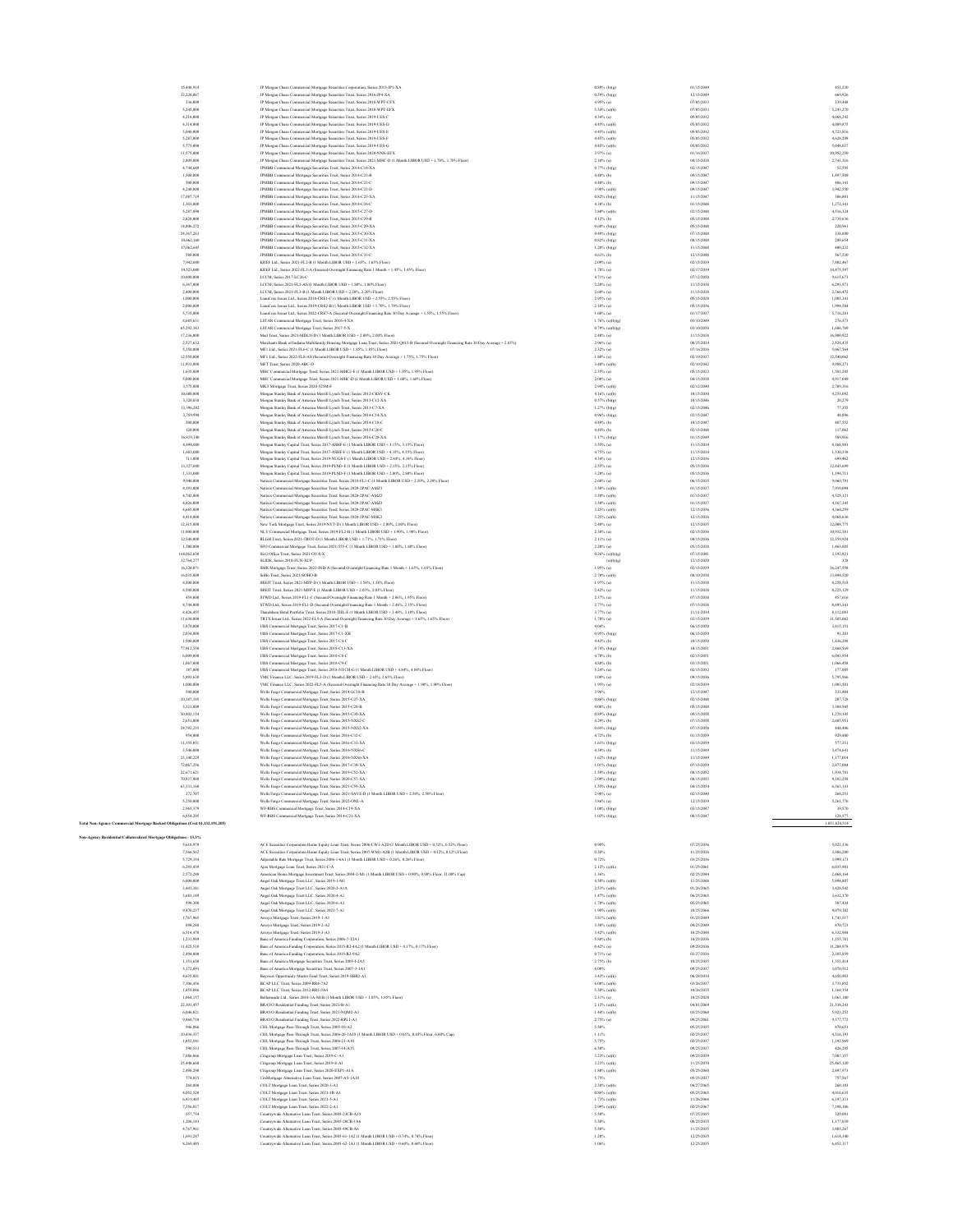| 8,301,551                                                                               | Countrywide Alternative Loan Trust, Series 2006-16CB-A5                                                                                                                                                                                                     | 6.00%                              | 06/25/2036               | 6,051,186               |
|-----------------------------------------------------------------------------------------|-------------------------------------------------------------------------------------------------------------------------------------------------------------------------------------------------------------------------------------------------------------|------------------------------------|--------------------------|-------------------------|
| 1,640,160<br>2,330,984                                                                  | Countrywide Alternative Loan Trust, Series 2006-32CB-A21<br>Countrywide Alternative Loan Trust, Series 2006-34-A6                                                                                                                                           | 5.50%<br>6.25%                     | 11/25/2036<br>11/25/2046 | 1,181,311<br>1,528,412  |
| 6,158,875                                                                               | Countrywide Alternative Loan Trust, Series 2006-36T2-1A3                                                                                                                                                                                                    | 5.75%                              | 12/25/2036               | 3,408,436               |
| 1.614.729<br>1,701,570                                                                  | Countrywide Alternative Loan Trust, Series 2006-J4-2A9<br>Countrywide Alternative Loan Trust, Series 2006-J6-A5                                                                                                                                             | 6,00%<br>6.00%                     | 07/25/2036<br>09/25/2036 | 1.244.298<br>1,180,688  |
| 3,892,931                                                                               | Countrywide Alternative Loan Trust, Series 2006-OA12-A1B (1 Month LIBOR USD + 0.19%, 0.19% Floor)                                                                                                                                                           | 0.64%                              | 09/20/2046               | 3,784,091               |
| 4,752,459<br>12,093,817                                                                 | Countrywide Alternative Loan Trust, Series 2006-OA21-A1 (1 Month LIBOR USD + 0.19%, 0.19% Floor)<br>Countrywide Alternative Loan Trust, Series 2007-12T1-A11                                                                                                | 0.64%<br>6.00%                     | 03/20/2047<br>06/25/2037 | 4,045,730<br>7,872,555  |
| 10,850,144                                                                              | Countrywide Alternative Loan Trust, Series 2007-12T1-A5                                                                                                                                                                                                     | 6.00%                              | 06/25/2037               | 7,062,977               |
| 331,986<br>4,648,014                                                                    | Countrywide Alternative Loan Trust, Series 2007-15CB-A7<br>Countrywide Alternative Loan Trust, Series 2007-8CB-A1                                                                                                                                           | 6.00%<br>5.50%                     | 07/25/2037<br>05/25/2037 | 261,187<br>3,323,388    |
| 11,850,763                                                                              | Countrywide Alternative Loan Trust, Series 2007-9T1-1A6                                                                                                                                                                                                     | 6.00%                              | 05/25/2037               | 7,408,169               |
| 2.452<br>1,252,979                                                                      | Credit Suisse First Boston Mortgage Securities Corporation, Series 2004-8-6A1<br>Credit Suisse First Boston Mortgage Securities Corporation, Series 2005-11-2A1                                                                                             | 4.50%<br>6.00%                     | 04/25/2022<br>12/25/2035 | 739<br>1,094,687        |
| 52,992                                                                                  | Credit Suisse First Boston Mortgage Securities Corporation, Series 2005-11-8A5                                                                                                                                                                              | 6,00%                              | 12/25/2035               | 50.117                  |
| 568,699<br>4,396,241                                                                    | Credit Suisse First Boston Mortgage Securities Corporation, Series 2005-9-5A9<br>Credit Suisse Mortgage Capital Certificates, Series 2020-SPT1-A1                                                                                                           | 5.50%<br>$1.62\%$ (a)(k)           | 10/25/2035<br>04/25/2065 | 414,283<br>4,382,24     |
| 50,044,099                                                                              | Credit Suisse Mortgage Capital Trust, Series 2019-RP10-A1                                                                                                                                                                                                   | $2.94\%$ (a)(b)                    | 12/26/2059               | 49,669,63               |
| 9,084,500<br>605,882                                                                    | CSMC Trust, Series 2009-8R-8A2<br>CSMC Trust, Series 2011-12R-3A5                                                                                                                                                                                           | $6.00\%$ (a)(b)<br>2.43% (a)(b)    | 03/26/2037<br>07/27/2036 | 4,737,143<br>600.332    |
| 8,194,120                                                                               | CSMC Trust, Series 2020-RPL2-A12                                                                                                                                                                                                                            | 3.42% (a)(b)                       | 02/25/2060               | 8.094.989               |
| 6,026,740<br>699,259                                                                    | CSMC Trust Series 2020-RPI 3-A1                                                                                                                                                                                                                             | $2.69\%$ (a)(b)                    | 03/25/2060<br>09/27/2066 | \$,921,587              |
| 19,781,263                                                                              | CSMC Trust, Series 2021-JR1-A1<br>CSMC Trust, Series 2022-NQMI-A1                                                                                                                                                                                           | $2.47%$ (a)(b)<br>2.27% (a)(b)     | 11/25/2066               | 673,991<br>19,091,120   |
| 7,329,887                                                                               | Deutsche ALT-A Securities, Inc. Mortgage Loan Trust, Series 2006-AR4-A1 (1 Month LIBOR USD + 0.26%, 0.26% Floor)                                                                                                                                            | 0.72%                              | 12/25/2036               | 3,304,036               |
| 4,863,835<br>221,906                                                                    | Deutsche ALT-A Securities, Inc. Mortgage Loan Trust, Series 2006-AR4-A2 (1 Month LIBOR USD + 0.38%, 0.38% Floor, 10.50% Cap)<br>Deutsche ALT-A Securities, Inc. Mortgage Loan Trust, Series 2007-OA2-A1 (12 Month US Treasury Average + 0.77%, 0.77% Flore) | $0.84\%$<br>0.91%                  | 12/25/2036<br>04/25/2047 | 2,217,496<br>217,461    |
| 477.263                                                                                 | Deutsche ALT-B Securities, Inc. Mortgage Loan Trust, Series 2006-AB4-A1A                                                                                                                                                                                    | 6.01% (b)                          | 10/25/2036               | 456,988                 |
| 411.519<br>6,833,781                                                                    | Deutsche Mortgage & Asset Receiving Corporation, Series 2014-RS1-1A2<br>GCAT LLC, Series 2020-3-A1                                                                                                                                                          | 6.50% (a)(b)<br>$2.98\%$ (a)(k)    | 07/27/2037<br>09/25/2025 | 365,844<br>6,834,99     |
| 4,483,452                                                                               | GCAT LLC, Series 2020-NQM2-A1                                                                                                                                                                                                                               | $1.56\%$ (a)(k)                    | 04/25/2065               | 4,409,386               |
| 8,957,266<br>1,207,164                                                                  | GCAT LLC, Series 2021-NQM4-A3<br>GS Mortgage-Backed Securities Trust, Series 2019-SL1-A1                                                                                                                                                                    | $1.56\%$ (a)(b)<br>$2.63\%$ (a)(b) | 08/25/2066<br>01/25/2059 | 8,073,186<br>1,209,536  |
| 5,695,226                                                                               | GSAA Home Equity Trust, Series 2006-19-A3A (1 Month LIBOR USD + 0.48%, 0.48% Floor)                                                                                                                                                                         | 0.94%                              | 12/25/2036               | 2,730,311               |
| 343,740<br>2.539.354                                                                    | GSR Mortgage Loan Trust, Series 2006-2F-3A4<br>HarborView Mortgage Loan Trust, Series 2006-1-2A1A (1 Month LIBOR USD + 0.48%, 0.48% Floor)                                                                                                                  | 6.00%<br>$0.64\%$                  | 02/25/2036<br>03/19/2036 | 209,931<br>2,508,180    |
| 909,839                                                                                 | Impac Secured Assets Trust, Series 2006-5-1A1C (1 Month LIBOR USD + 0.54%, 0.54% Floor, 11.50% Cap)                                                                                                                                                         | 1.00%                              | 02/25/2037               | 876.426                 |
| 805,688<br>34,082,429                                                                   | IndyMac INDX Mortgage Loan Trust, Series 2006-AR5-2A1<br>JP Morgan Alternative Loan Trust, Series 2005-S1-1A4                                                                                                                                               | 3.15% (b)<br>6.00%                 | 05/25/2036<br>12/25/2035 | 818,369<br>18,032,175   |
| 4.277.173                                                                               | JP Morgan Alternative Loan Trust, Series 2007-S1-A2 (1 Month LIBOR USD + 0.68%, 0.68% Floor, 11.50% Cap)                                                                                                                                                    | 1.14%                              | 04/25/2047               | 4.266.046               |
| 12,159,817<br>6,425,746                                                                 | JP Morgan Mortgage Acquisition Trust, Series 2006-WMC2-A5 (1 Month LIBOR USD + 0.50%, 0.50% Floor)<br>JP Morgan Resecuritization Trust, Series 2014-4-1C                                                                                                    | $0.96\%$<br>(a)(b)                 | 07/25/2036<br>01/26/2036 | 6,925,051<br>2,385,153  |
| 782,447                                                                                 | Legacy Mortgage Asset Trust, Series 2019-GS5-A1                                                                                                                                                                                                             | $3.20\%$ (a)(k)                    | 05/25/2059               | 782,727                 |
| 3,729,313                                                                               | Legacy Mortgage Asset Trust, Series 2019-GS6-A1                                                                                                                                                                                                             | 3.00% (a)(k)                       | 06/25/2059               | 3,725,476<br>20.088.542 |
| 20.212.778<br>6,394,773                                                                 | Legacy Mortgage Asset Trust, Series 2020-GS3-A1<br>Legacy Mortgage Asset Trust, Series 2020-GS4-A1                                                                                                                                                          | 3.25% (a)(k)<br>$3.25\%$ (a)(k)    | 05/25/2060<br>02/25/2060 | 6,323.023               |
| 2,785,719                                                                               | Legacy Mortgage Asset Trust, Series 2020-SL1-A                                                                                                                                                                                                              | 2.73% (a)(k)                       | 01/25/2060               | 2,770,125               |
| 3,203,042<br>14,690,976                                                                 | Legacy Mortgage Asset Trust, Series 2021-GS1-A1<br>Legacy Mortgage Asset Trust, Series 2021-GS3-A1                                                                                                                                                          | $1.89\%$ (a)(k)<br>$1.75\%$ (a)(k) | 10/25/2066<br>07/25/2061 | 3,111,182<br>14,047,620 |
| 28,326,869                                                                              | Legacy Mortgage Asset Trust, Series 2021-GS4-A1                                                                                                                                                                                                             | $1.65\%$ (a)(k)                    | 11/25/2060               | 26,857,950              |
| 208,606<br>10,284,323                                                                   | Lehman Mortgage Trust, Series 2006-1-1A3<br>Lehman Trust, Series 2007-15N-3A1 (1 Month LIBOR USD + 0.25%, 0.25% Floor)                                                                                                                                      | 5.50%<br>0.71%                     | 02/25/2036<br>08/25/2047 | 148,183<br>9,423,148    |
| 17,143,050                                                                              | Lehman Trust, Series 2007-4N-1A3 (1 Month LIBOR USD + 0.24%, 0.24% Floor)                                                                                                                                                                                   | 0.70%                              | 03/25/2047               | 16,907,367              |
| 10,000,000<br>17,375,482                                                                | LHOME Mortgage Trust, Series 2021-RTL1-A1<br>Long Beach Mortgage Loan Trust, Series 2006-11-2A2 (1 Month LIBOR USD + 0.10%, 0.10% Floor)                                                                                                                    | 2.09% (a)(b)<br>0.56%              | 09/25/2026<br>12/25/2036 | 9,645,182<br>8,000,62   |
| 10,279,874                                                                              | Long Beach Mortgage Loan Trust, Series 2006-2-2A3 (1 Month LIBOR USD + 0.38%, 0.38% Floor)                                                                                                                                                                  | 0.84%                              | 03/25/2046               | 4,704,960               |
| 82,000<br>1,767,153                                                                     | MASTR Adjustable Rate Mortgages Trust, Series 2006-2-2A1<br>MASTR Adjustable Rate Mortgages Trust, Series 2006-OA2-4A1A (12 Month US Treasury Average + 0.85%, 0.85% Floor)                                                                                 | 2.17% (b)<br>0.99%                 | 04/25/2036<br>12/25/2046 | \$5,030<br>1,559,497    |
| 355,323                                                                                 | Merrill Lynch Alternative Note Asset Trust. Series 2007-F1-2A6                                                                                                                                                                                              | 6.00%                              | 03/25/2037               | 188,631                 |
| 1,230,648<br>37,733,858                                                                 | Merrill Lynch Mortgage Investors Trust, Series 2006-AF1-AF2C<br>Merrill Lyuch Mortgage Investors Trust, Series 2006-RM2-A1A (1 Month LIBOR USD + 0.37%, 0.37% Floor)                                                                                        | 6.25%<br>0.83%                     | 08/25/2036<br>05/25/2037 | 704,352<br>14.054.375   |
| 4.703.571                                                                               | Merrill Lynch Mortgage Investors Trust, Series 2007-HE2-A2A (1 Month LIBOR USD + 0.24%, 0.24% Floor)                                                                                                                                                        | 0.70%                              | 02/25/2037               | 1.820.346               |
| 7,273,114<br>7,114,292                                                                  | Memill Lynch Mortgage Investors Trust, Series 2007-HE2-A2B (1 Month LIBOR USD + 0.42%, 0.42% Floor)<br>MFT Trust, Series 2021-NQM2-A3                                                                                                                       | $0.88\%$<br>$1.47%$ (a)(b)         | 02/25/2037<br>11/25/2064 | 2852.943<br>6,753,783   |
| 250,489                                                                                 | Morgan Stanley Mortgage Loan Trust, Series 2006-2-7A1                                                                                                                                                                                                       | 5.48% (b)                          | 02/25/2036               | 193,356                 |
| 652,467<br>25,000,000                                                                   | Morgan Stanley Residential Mortgage Loan Trust, Series 2020-RPL1-A1                                                                                                                                                                                         | $2.69\%$ (a)(b)<br>$2.24\%$ (a)(k) | 10/25/2060<br>05/25/2026 | 635,567<br>24,208,07    |
| 4,857,634                                                                               | New York Mortgage Trust, Series 2021-BPL1-A1<br>Nomura Resecuritization Trust, Series 2015-8R-4A4                                                                                                                                                           | $1.47%$ (a)(b)                     | 11/25/2047               | 4,159,946               |
| 19,888,715                                                                              | NYMT Loan Trust, Series 2020-SP2-A1                                                                                                                                                                                                                         | $2.94\%$ (a)(b)                    | 10/25/2060               | 19,510,137              |
| 608,813<br>4.054.185                                                                    | OBX Trust, Series 2020-EXP2-A3<br>OBX Trust, Series 2021-NQM2-A3                                                                                                                                                                                            | 2.50% (a)(b)<br>1.56% (a)(b)       | 05/25/2060<br>05/25/2061 | 592,098<br>3,835,676    |
| 7,721,519                                                                               | OBX Trust, Series 2022-NQM1-A1                                                                                                                                                                                                                              | $2.31\%$ (a)(b)                    | 11/25/2061               | 7,488,966               |
| 3,401,911<br>4,204,585                                                                  | Pretium Mortgage Credit Partners LLC, Series 2021-NPL1-A1<br>Pretium Mortgage Credit Partners LLC, Series 2021-NPL2-A1                                                                                                                                      | $2.24\%$ (a)(k)<br>$1.99\%$ (a)(k) | 09/27/2060<br>06/27/2060 | 3,285,315<br>4,040,131  |
| 33,187,738                                                                              | Pretium Mortgage Credit Partners LLC, Series 2021-NPL3-A1                                                                                                                                                                                                   | $1.87\%$ (a)(k)                    | 07/25/2051               | 31,570,984              |
| 34,839,622<br>9,090,844                                                                 | Pretium Mortgage Credit Partners LLC, Series 2021-RN1-A1<br>Pretium Mortgage Credit Partners LLC, Series 2021-RN2-A1                                                                                                                                        | $1.99\%$ (a)(k)<br>$1.74\%$ (a)(k) | 02/25/2061<br>07/25/2051 | 33,330,512<br>8,656,765 |
| 23,290,600                                                                              | PRPM LLC, Series 2021-2-A1                                                                                                                                                                                                                                  | 2.12% (a)(b)                       | 03/25/2026               | 22.627.806              |
| 9,525,707<br>7,486,237                                                                  | PRPM LLC, Series 2021-4-A1<br>PRPM LLC, Series 2021-6-A1                                                                                                                                                                                                    | 1.87% (a)(k)<br>$1.79\%$ (a)(k)    | 04/25/2026<br>07/25/2026 | 9.107.347<br>7,133,113  |
| 14,155,215                                                                              | PRPM LLC, Series 2021-7-A1                                                                                                                                                                                                                                  | $1.87%$ (a)(k)                     | 08/25/2026               | 13,457,522              |
| 10,000,000<br>5,134,853                                                                 | PRPM LLC, Series 2022-1-A1<br>RASC Trust, Series 2004-KS7-A2A (1 Month LIBOR USD + 0.58%, 0.58% Floor)                                                                                                                                                      | 3.72% (a)(k)<br>1.04%              | 02/25/2027<br>08/25/2034 | 9,839,665<br>4,997,595  |
| 761,807                                                                                 | RBSSP Resecuritization Trust , Series 2009-2-3A2 (1 Month LIBOR USD + 0.50%, 0.50% Floor)                                                                                                                                                                   | $0.69\%$ (a)                       | 04/26/2035               | 710,963                 |
| 589,883<br>1,627,679                                                                    | Residential Accredit Loans, Inc., Series 2006-QS12-2A3<br>Residential Accredit Loans, Inc., Series 2007-OS4-3A4                                                                                                                                             | 6.00%<br>6.00%                     | 09/25/2036<br>03/25/2037 | \$50.515<br>1,533,632   |
| 2.026.860                                                                               | Residential Accredit Loans, Inc., Series 2007-OS4-3A9                                                                                                                                                                                                       | 6.00%                              | 03/25/2037               | 1,909.607               |
| 1,317,016<br>875,954                                                                    | Residential Accredit Loans, Inc., Series 2007-QS8-A3 (1 Month LIBOR USD + 0.60%, 0.60% Floor, 6.00% Cap)                                                                                                                                                    | 1.06%<br>6.50%                     | 06/25/2037<br>07/25/2037 | 1,032,006               |
| 687,537                                                                                 | Residential Accredit Loans, Inc., Series 2007-QS9-A33<br>Residential Asset Securitization Trust, Series 2006-A2-A11                                                                                                                                         | 6.00%                              | 01/25/2046               | 829,690<br>393,050      |
| 2,091,415                                                                               | Residential Asset Securitization Trust, Series 2006-A6-1A4                                                                                                                                                                                                  | 6.00%                              | 07/25/2036               | 860,62                  |
| 4,753,033<br>5,394,000                                                                  | Residential Funding Mortgage Securities Trust, Series 2007-S1-A1 (1 Month LIBOR USD + 0.60%, 0.60% Floor, 6.00% Cap)<br>Residential Mortgage Loan Trust, Series 2019-2-M1                                                                                   | 1.06%<br>3.86% (a)(b)              | 01/25/2037<br>05/25/2059 | 3,958,40<br>5,269,162   |
| 6,275,258<br>183.637                                                                    | Securitized Asset Backed Receivables LLC Trust. Series 2006-WM3-A1 (1 Month LIBOR USD + 0.10%, 0.10% Floor)<br>Close Trust Series 2007-OPT3-2A3 (1 Month LIF                                                                                                | 0.56%<br>0.64%                     | 10/25/2036<br>25/2033    | 2,618,436<br>211975     |
| 15,238,968                                                                              | Specialty Underwriting & Residential Finance Trust, Series 2006-BC4-A1 (1 Month LIBOR USD + 0.28%, 0.28% Floor)                                                                                                                                             | 0.74%                              | 09/25/2037               | 14.329.670              |
| 8,000,000                                                                               | Starwood Mortgage Residential Trust, Series 2020-2-MIE                                                                                                                                                                                                      | 3.00% (a)                          | 04/25/2060               | 8,079,418               |
| 36,037,281<br>1,845,080                                                                 | Starwood Mortgage Residential Trust, Series 2021-5-A1<br>Structured Adjustable Rate Mortgage Loan Trust, Series 2005-22-4A1                                                                                                                                 | $1.92\%$ (a)(b)<br>3.06% (b)       | 09/25/2066<br>12/25/2035 | 34,025,067<br>1,738,363 |
| 38,594,267                                                                              | Toorak Mortgage Corporation Ltd., Series 2020-1-A1                                                                                                                                                                                                          | 2.73% (a)(k)                       | 03/25/2023               | 38,322,718              |
| 18,072,311<br>16,610,792                                                                | VCAT LLC, Series 2021-NPL1-A1<br>VCAT LLC, Series 2021-NPL4-A1                                                                                                                                                                                              | 2.29% (a)(k)<br>$1.87%$ (a)(k)     | 12/26/2050<br>08/25/2051 | 17,631,65<br>16,071,066 |
| 8,396,908                                                                               | VCAT LLC, Series 2021-NPL5-A1                                                                                                                                                                                                                               | 1.87% (a)(k)                       | 08/25/2051               | 8.063.996               |
| 4.513.416<br>3,971,635                                                                  | Velocity Commercial Capital Loan Trust, Series 2018-2-A<br>Velocity Commercial Capital Loan Trust, Series 2020-1-M2                                                                                                                                         | 4.05% (a)(b)<br>$2.98\%$ (a)(b)    | 10/26/2048<br>02/25/2050 | 4.531.512<br>3,777,074  |
| 2,933,996                                                                               | Velocity Commercial Capital Loan Trust, Series 2021-1-M2                                                                                                                                                                                                    | $2.26\%$ (a)(b)                    | 05/25/2051               | 2,652,246               |
| 1,986,015<br>8,923,167                                                                  | Velocity Commercial Capital Loan Trust, Series 2021-2-M2<br>Vericrest Opportunity Loan Trust, Series 2021-NP11-A1                                                                                                                                           | $2.20\%$ (a)(b)<br>$1.87%$ (a)(k)  | 08/25/2051<br>08/25/2051 | 1,803,160<br>8,564,947  |
| 3,961,076                                                                               | Verus Securitization Trust, Series 2020-4-A1                                                                                                                                                                                                                | $1.50\%$ (a)(k)                    | 05/25/2065               | 3,877,24                |
| 435,803<br>1,500,000                                                                    | Verus Securitization Trust, Series 2020-4-A3<br>Verus Securitization Trust. Series 2020-INV1-A2                                                                                                                                                             | $2.32\%$ (a)(k)<br>3.04% (a)(b)    | 05/25/2065<br>03/25/2060 | 428,589<br>1,481,517    |
| 1,708,610                                                                               | Verus Securitization Trust Series 2020-NPLLA1                                                                                                                                                                                                               | $3.60\%$ (a)(k)                    | 08/25/2050               | 1,708,220               |
| 18,377,903<br>4,163,817                                                                 | Verus Securitization Trust. Series 2021-7-A1<br>Verus Securitization Trust, Series 2021-R1-A3                                                                                                                                                               | $1.83\%$ (a)(b)<br>$1.26\%$ (a)(b) | 10/25/2066<br>10/25/2063 | 17,439,566<br>4,047,764 |
| 22,200,000                                                                              | Verus Securitization Trust, Series 2022-3-A1                                                                                                                                                                                                                | 4.13% (a)                          | 02/25/2067               | 22,101,137              |
| 5,389,974<br>13,460,241                                                                 | VOLT LLC. Series 2021-NP10-A1<br>VOLT LLC, Series 2021-NPL1-A1                                                                                                                                                                                              | $1.99\%$ (a)(k)<br>$1.89\%$ (a)(k) | 05/25/2051<br>02/27/2051 | 5,249,645<br>13,079,969 |
| 1,247,372                                                                               | VOLT LLC, Series 2021-NPL2-A1                                                                                                                                                                                                                               | $1.89\%$ (a)(k)                    | 02/27/2051               | 1,212,309               |
| 5,993,051<br>3,358,231                                                                  | VOLT LLC. Series 2021-NPLS-A1<br>VOLT LLC. Series 2021-NPL6-A1                                                                                                                                                                                              | $2.12\%$ (a)(k)<br>2.24% (a)(k)    | 03/27/2051<br>04/25/2051 | 5,850,07<br>3.257.597   |
| 29.617.309                                                                              | VOLT LLC. Series 2021-NPL8-A1                                                                                                                                                                                                                               | $2.12\%$ (a)(k)                    | 04/25/2051               | 28.420.634              |
| 6,890,909                                                                               | Washington Matual Asset-Backed Certificates Trust, Series 2006-HES-2A2 (1 Month LIBOR USD + 0.18%, 0.18% Floor)                                                                                                                                             | 0.64%                              | 10/25/2036               | 3,491,083               |
| 2,530,672<br>1,310,427                                                                  | Washington Mutual Asset-Backed Certificates Trust, Series 2006-HES-2A3 (1 Month LIBOR USD + 0.23%, 0.23% Floor)<br>Washington Mutual Mortgage Pass-Through Certificates Trust, Series 2005-8-2CB3 (1 Month LIBOR USD + 0.41%, 0.41% Floor, 5.50% Cap)       | 0.69%<br>0.87%                     | 10/25/2036<br>10/25/2035 | 1,290,29<br>1,238,564   |
| 3,535,259                                                                               | Washington Mutual Mortgage Pass-Through Certificates Trust, Series 2005-AR4-A5                                                                                                                                                                              | 2.87% (b)                          | 04/25/2035               | 3,521,052               |
| 85,794<br>3,369,437                                                                     | Washington Mutual Mortgage Pass-Through Certificates Trust, Series 2006-5-1A5<br>Washington Mutual Mortgage Pass-Through Certificates Trust, Series 2006-AR10-2A1                                                                                           | 6.00%<br>2.76% (b)                 | 07/25/2036<br>09/25/2036 | 78,124<br>3,221,779     |
| 12,465,809                                                                              | Washington Mutual Mortgage Pass-Through Certificates Trust, Series 2006-AR18-1A1                                                                                                                                                                            | 2.54% (b)                          | 01/25/2037               | 11,948,085              |
| 1,867,654<br>658,862                                                                    | Washington Mutual Mortgage Pass-Through Certificates Trust, Series 2007-HE4-2A3 (1 Month LIBOR USD + 0.17%, 0.17% Floor)<br>Wells Fargo Alternative Loan Trust, Series 2007-PA5-1A1                                                                         | 0.63%<br>6.25%                     | 07/25/2047<br>11/25/2037 | 1.363,615<br>630,279    |
| 2,760,495                                                                               | Wells Fargo Mortgage Backed Securities Trust, Series 2007-15-A1                                                                                                                                                                                             | 6.00%                              | 11/25/2037               | 2,599,986               |
| 9,213,134<br>22,250,000                                                                 | Wells Fargo Mortgage Backed Securities Trust, Series 2007-AR6-A2<br>ZH Trust, Series 2021-1-A                                                                                                                                                               | 2.60% (b)<br>2.25% (a)             | 10/25/2037<br>02/18/2027 | 8,973,312<br>22,093,360 |
| Total Non-Agency Residential Collateralized Mortgage Obligations (Cost \$1,166,345,525) |                                                                                                                                                                                                                                                             |                                    |                          | 1,115,764,000           |
|                                                                                         |                                                                                                                                                                                                                                                             |                                    |                          |                         |

| 5,740,000 |
|-----------|
| 1.000.000 |
| 3 339 000 |
| 2,835,000 |
| 3.415.000 |
| 6,695,000 |
| 2.065.000 |
| 4.565.000 |
| 3.635.000 |

**US Corporate Bonds - 5.3%**

 $1.500,000$  AMWhiching<br>  $1.000,000$  Announce Experiment Company (CM and LIDOR USD + 6.05%)<br>  $1.000,000$  Announce Experiment Company (CM and LIDOR USD + 6.05%)<br>  $1.000,000$  Announce Experiment Company (Shown LIDOR USD + 6.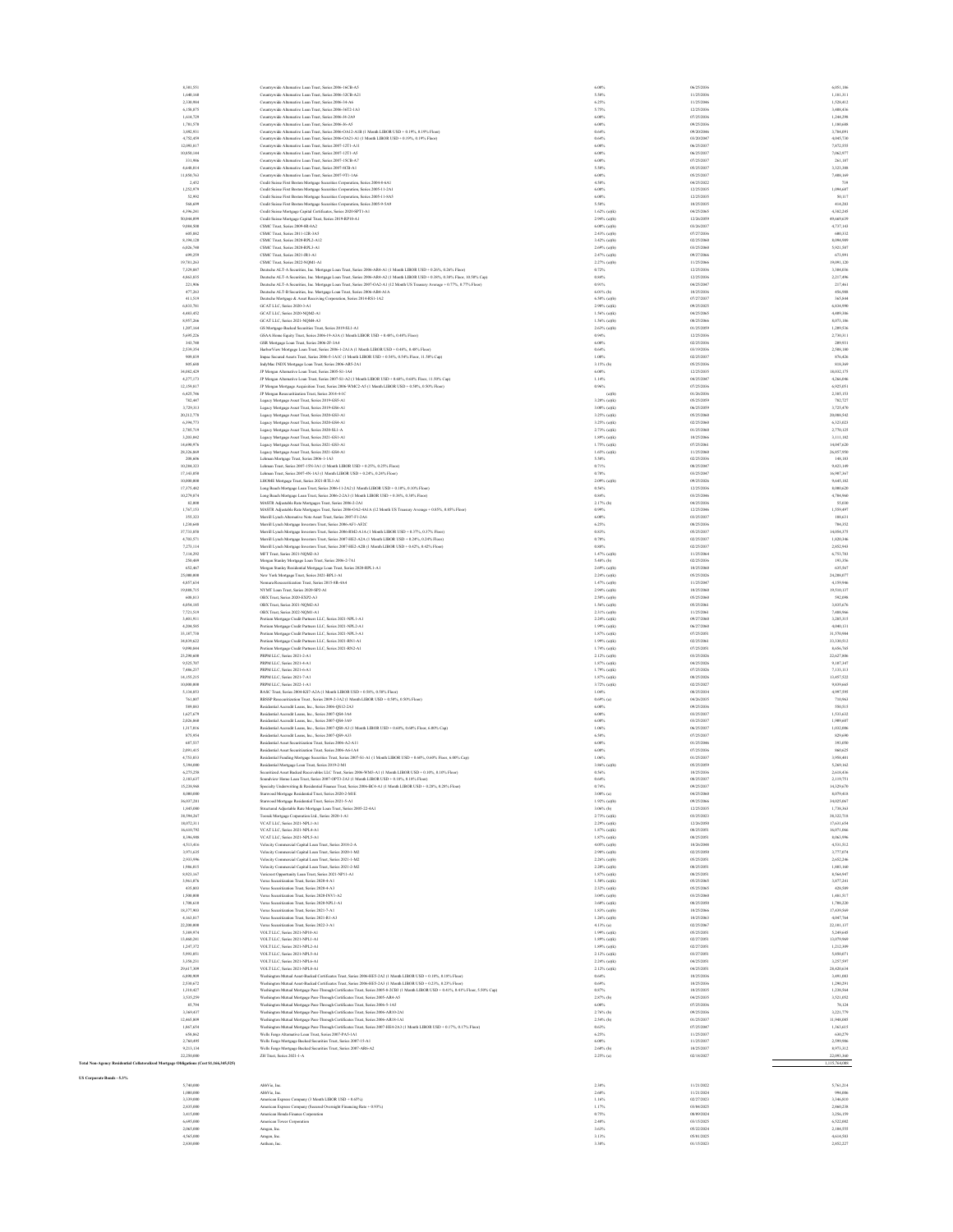|                                                                                 | 6,845,000                  | Anthem, Inc.                                                                                                                                                                                                               | 3.50%                        | 08/15/2024               | 6,950,612                  |
|---------------------------------------------------------------------------------|----------------------------|----------------------------------------------------------------------------------------------------------------------------------------------------------------------------------------------------------------------------|------------------------------|--------------------------|----------------------------|
|                                                                                 | 6,495,000<br>9,905,000     | AT&T, Inc.<br>Athene Global Funding (Secured Overnight Financing Rate + 0.70%)                                                                                                                                             | 4.45%<br>$0.92\%$ (a)        | 04/01/2024<br>05/24/2024 | 6,688,632<br>9,790,379     |
|                                                                                 | 3,250,000                  | Atmos Energy Corporation                                                                                                                                                                                                   | 0.63%                        | 03/09/2023               | 3.203.303                  |
|                                                                                 | 2.175.000                  | Avery Dennison Corporation                                                                                                                                                                                                 | 0.85%                        | 08/15/2024               | 2.070.197                  |
|                                                                                 | 8,960,000<br>4.225.000     | Bank of America Corporation (3 Month LIBOR USD + 0.79%)<br>Bank of America Corporation (Secured Overnight Financing Rate + 0.69%)                                                                                          | 1.37%<br>0.83%               | 03/05/2024<br>04/22/2025 | 8,979,676<br>4,203,139     |
|                                                                                 | 6,495,000                  | Boeing Company                                                                                                                                                                                                             | 4.51%                        | 05/01/2023               | 6,608,660                  |
|                                                                                 | 3,100,000<br>6,430,000     | <b>Brighthouse Financial Global Funding</b><br>Campbell Soup Company                                                                                                                                                       | $0.60\%$ (a)<br>3.95%        | 06/28/2023<br>03/15/2025 | 3,026,509<br>6,549,486     |
|                                                                                 | 1,887,000                  | Capital One Financial Corporation                                                                                                                                                                                          | 3.20%                        | 01/30/2023               | 1,903,743                  |
|                                                                                 | 4,625,000<br>7.247.000     | Capital One Financial Corporation<br>Cardinal Health, Inc.                                                                                                                                                                 | 3.90%<br>3.08%               | 01/29/2024<br>06/15/2024 | 4,699,390<br>7.255.443     |
|                                                                                 | 2,445,000                  | Cardinal Health, Inc.                                                                                                                                                                                                      | 3.50%                        | 11/15/2024               | 2,469,290                  |
|                                                                                 | 983,000                    | Carrier Global Corporation                                                                                                                                                                                                 | 2.24%                        | 02/15/2025               | 957,947                    |
|                                                                                 | 6,485,000                  | Charles Schwab Corporation (Secured Overnight Financing Rate + 1.05%)                                                                                                                                                      | 1.29%                        | 03/03/2027               | 6,523,507                  |
|                                                                                 | 2,735,000<br>4,882,000     | Cigna Corporation<br>Citigroup, Inc. (3 Month LIBOR USD + 1.02%)                                                                                                                                                           | 0.61%<br>1.55%               | 03/15/2024<br>06/01/2024 | 2,624,729<br>4,909,595     |
|                                                                                 | 1,950,000                  | Citigroup, Inc. (Secured Overnight Financing Rate + 0.53%)                                                                                                                                                                 | 1.28%                        | 11/03/2025               | 1,857,415                  |
|                                                                                 | 6,725,000<br>1,619,000     | Conagra Brands, Inc.<br>Dell International LLC                                                                                                                                                                             | 4.30%<br>5.45%               | 05/01/2024<br>06/15/2023 | 6,915,049<br>1,668,744     |
|                                                                                 | 922,000                    | Dell International LLC                                                                                                                                                                                                     | 4.00%                        | 07/15/2024               | 942.629                    |
|                                                                                 | 3,955,000                  | Dell International LLC                                                                                                                                                                                                     | 5.85%                        | 07/15/2025               | 4,224,811                  |
|                                                                                 | 3,325,000<br>6,448,000     | Dollar General Corporation<br>Dollar Tree, Inc.                                                                                                                                                                            | 4.15%<br>4.00%               | 11/01/2025<br>05/15/2025 | 3,440,156<br>6,603,086     |
|                                                                                 | 4,340,000                  | Energy Transfer LP                                                                                                                                                                                                         | 5.88%                        | 01/15/2024               | 4,523,109                  |
|                                                                                 | 1,374,000                  | Energy Transfer LP                                                                                                                                                                                                         | 4.50%                        | 04/15/2024               | 1,406,766                  |
|                                                                                 | 757,000<br>7.115.000       | Energy Transfer LP                                                                                                                                                                                                         | 4.05%<br>0.90%               | 03/15/2025<br>09/15/2025 | 768,471<br>6,532,754       |
|                                                                                 | 6,575,000                  | <b>Entergy Corporation</b><br>Equinix, Inc.                                                                                                                                                                                | 1.25%                        | 07/15/2025               | 6.137.079                  |
|                                                                                 | 5,730,000                  | Expedia Group, Inc.                                                                                                                                                                                                        | $6.25\%$ (a)                 | 05/01/2025               | 6,130,677                  |
|                                                                                 | 6,590,000<br>6,480,000     | Exxon Mobil Corporatio<br>General Mills, Inc.                                                                                                                                                                              | 1.57%<br>3.70%               | 04/15/2023<br>10/17/2023 | 6,572,280<br>6,588,209     |
|                                                                                 | 6,465,000                  | General Motors Financial Company, Inc.                                                                                                                                                                                     | 5.25%                        | 03/01/2026               | 6,777,651                  |
|                                                                                 | 6,445,000                  | Goldman Sachs Group, Inc.                                                                                                                                                                                                  | 3.50%                        | 04/01/2025               | 6,497,000                  |
|                                                                                 | 6,205,000<br>5,855,000     | HCA, Inc.<br>Hyatt Hotels Corporation                                                                                                                                                                                      | 5.00%<br>1.30%               | 03/15/2024<br>10/01/2023 | 6,435,012<br>5.708.721     |
|                                                                                 | 5,645,000                  | Hyundai Capital America                                                                                                                                                                                                    | 2.85% (a)                    | 11/01/2022               | 5,663,612                  |
|                                                                                 | 1.180,000                  | Hyundai Capital America                                                                                                                                                                                                    | $1.00\%$ (a)<br>3,90%        | 09/17/2024<br>07/15/2025 | 1,110,845                  |
|                                                                                 | 5,800,000<br>1,850,000     | JPMorgan Chase & Company<br>JPMorgan Chase & Company (3 Month LIBOR USD + 0.70%)                                                                                                                                           | 3.21%                        | 04/01/2023               | 5,957,219<br>1,850,960     |
|                                                                                 | 5,165,000                  | JPMorgan Chase & Company (Secured Overnight Financing Rate + 0.42%)                                                                                                                                                        | 0.56%                        | 02/16/2025               | 4,939,426                  |
|                                                                                 | 6,660,000<br>3,350,000     | Keurig De Pepper, Inc.<br>Kinder Morgan Energy Partners LP                                                                                                                                                                 | 0.75%<br>3.95%               | 03/15/2024<br>09/01/2022 | 6,419,148<br>3,362,589     |
|                                                                                 | 6,605,000                  | Magallanes, Inc.                                                                                                                                                                                                           | 3.79% (a)                    | 03/15/2025               | 6,607,732                  |
|                                                                                 | 6,325,000                  | Marriott International, Inc.                                                                                                                                                                                               | 3.60%                        | 04/15/2024               | 6,394,253                  |
|                                                                                 | 6,435,000<br>1,870,000     | Marsh & McLennan Companies, Inc.<br>Martin Marietta Materials, Inc.                                                                                                                                                        | 3.88%<br>0.65%               | 03/15/2024<br>07/15/2023 | 6,572,760<br>1,826,428     |
|                                                                                 | 1,600,000                  | McDonald's Corporation                                                                                                                                                                                                     | 3.35%                        | 04/01/2023               | 1,620,605                  |
|                                                                                 | 480,000                    | McDonald's Corporation                                                                                                                                                                                                     | 3.38%                        | 05/26/2025               | 488,294                    |
|                                                                                 | 2,315,000<br>6,725,000     | McDonald's Corporation<br>Microchip Technology, Inc.                                                                                                                                                                       | 1.45%<br>0.97%               | 09/01/2025<br>02/15/2024 | 2,215,47<br>6,449,841      |
|                                                                                 | 6,760,000                  | Morgan Stanley (Secured Overnight Financing Rate + 0.46%)                                                                                                                                                                  | 0.53%                        | 01/25/2024               | 6,652,705                  |
|                                                                                 | 6,660,000                  | Morgan Stanley (Secured Overnight Financing Rate + 0.62%)                                                                                                                                                                  | 0.73%                        | 04/05/2024               | 6.526.301                  |
|                                                                                 | 6,436,000<br>\$00,000      | Mosaic Company<br>Mylan, Inc.                                                                                                                                                                                              | 4.25%<br>3.13% (a)           | 11/15/2023<br>01/15/2023 | 6,575,503<br>502,167       |
|                                                                                 | 1,580,000                  | Nissan Motor Acceptance Company LLC                                                                                                                                                                                        | 1.13% (a)                    | 09/16/2024               | 1,479,025                  |
|                                                                                 | 5,345,000                  | Northrop Grumman Corporatio                                                                                                                                                                                                | 3.25%                        | 08/01/2023               | 5,404,639                  |
|                                                                                 | 1,103,000<br>7,040,000     | Northrop Grumman Corporation<br>NVIDIA Corporation                                                                                                                                                                         | 2.93%<br>0.58%               | 01/15/2025<br>06/14/2024 | 1,106,427<br>6,755,981     |
|                                                                                 | 5,070,000                  | Omnicom Group, Inc.                                                                                                                                                                                                        | 3.65%                        | 11/01/2024               | 5,131,556                  |
|                                                                                 | 3,070,000<br>3,830,000     | Pacific Gas and Electric Commany                                                                                                                                                                                           | 1.75%<br>3.25%               | 06/16/2022<br>02/16/2024 | 3,066,836<br>3.814.755     |
|                                                                                 | 6,295,000                  | Pacific Gas and Electric Company<br>Penske Truck Leasing Company                                                                                                                                                           | 2.70% (a)                    | 11/01/2024               | 6,205,863                  |
|                                                                                 | 6,505,000                  | PepsiCo, Inc.                                                                                                                                                                                                              | 0.75%                        | 05/01/2023               | 6,414,808                  |
|                                                                                 | 915,000<br>2,270,000       | Phillips 66                                                                                                                                                                                                                | 3.85%<br>1.30%               | 04/09/2025<br>02/15/2026 | 934,279<br>2,124,452       |
|                                                                                 | 1,130,000                  | Phillips 66<br>Pioneer Natural Resources Company                                                                                                                                                                           | 0.55%                        | 05/15/2023               | 1,105,520                  |
|                                                                                 | 5,195,000                  | Public Service Enterprise Group, Inc.                                                                                                                                                                                      | 0.84%                        | 11/08/2023               | 5,040,542                  |
|                                                                                 | 6,770,000<br>6,795,000     | Republic Services, Inc.<br>Royalty Pharma PLC                                                                                                                                                                              | 2.50%<br>0.75%               | 08/15/2024<br>09/02/2023 | 6,703,673<br>6,600,607     |
|                                                                                 | 6,240,000                  | Schlumberger Holdings Corporation                                                                                                                                                                                          | 3.75% (a)                    | 05/01/2024               | 6,357,676                  |
|                                                                                 | 2,628,000                  | Shire Acquisitions Investments Ireland DAC                                                                                                                                                                                 | 2.88%                        | 09/23/2023               | 2,636,444                  |
|                                                                                 | 6,700,000<br>6,690,000     | Simon Property Group LP<br>Southern California Edison Company (Secured Overnight Financing Rate + 0.83%)                                                                                                                   | 2.00%<br>1.11%               | 09/13/2024<br>04/01/2024 | 6,580,244<br>6,689,317     |
|                                                                                 | 6,440,000                  | Southwest Airlines Company                                                                                                                                                                                                 | 4.75%                        | 05/04/2023               | 6,577,994                  |
|                                                                                 | 755,000<br>2,720,000       | Synchrony Financial<br>Synchrony Financial                                                                                                                                                                                 | 2.85%                        | 07/25/2022               | 757,165<br>2,772,375       |
|                                                                                 | 3,295,000                  | Synchrony Financial                                                                                                                                                                                                        | 4.38%<br>4.25%               | 03/19/2024<br>08/15/2024 | 3.343.505                  |
|                                                                                 | 6,845,000                  | Thermo Fisher Scientific, Inc.                                                                                                                                                                                             | $0.80\%$                     | 10/18/2023               | 6,681,212                  |
|                                                                                 | 6,615,000<br>3,523,000     | Triton Container International Ltd.                                                                                                                                                                                        | $0.80\%$ (a)<br>0.66%        | 08/01/2023<br>06/09/2025 | 6,420,601<br>3,502,949     |
|                                                                                 | 3,680,000                  | Truist Financial Corporation (Secured Overnight Financing Rate + 0.40%)<br>UnitedHealth Group, Inc.                                                                                                                        | 0.55%                        | 05/15/2024               | 3,527,945                  |
|                                                                                 | 6,425,000                  | sications, Inc. (3 Month LIBOR USD + 1.10%)<br>Verizon Com                                                                                                                                                                 | 1.61%                        | 05/15/2025               | 6,511,527                  |
|                                                                                 | 1,560,000<br>6,755,000     | Viatris, Inc.<br>Wells Fargo & Company (Secured Overnight Financing Rate + 1.60%)                                                                                                                                          | 1.13%<br>1.65%               | 06/22/2022<br>06/02/2024 | 1,560,083<br>6,676,558     |
|                                                                                 | 6,830,000                  | Welltower, Inc.                                                                                                                                                                                                            | 3.63%                        | 03/15/2024               | 6,905,813                  |
|                                                                                 | 2.215,000                  | Williams Companies, Inc.                                                                                                                                                                                                   | 4.30%                        | 03/04/2024               | 2.265.553                  |
|                                                                                 | 4,600,000<br>3,210,000     | Williams Companies, Inc.<br>Workday, Inc.                                                                                                                                                                                  | 4.55%<br>3.50%               | 06/24/2024<br>04/01/2027 | 4,728,713<br>3,211,353     |
|                                                                                 | 6,800,000                  | Zimmer Biomet Holdings, Inc.                                                                                                                                                                                               | 1.45%                        | 11/22/2024               | 6,528,107                  |
| Total US Corporate Bonds (Cost \$462,053,716)                                   |                            |                                                                                                                                                                                                                            |                              |                          | 449,315,612                |
| US Government and Agency Mortgage Backed Obligations - 3.9%                     |                            |                                                                                                                                                                                                                            |                              |                          |                            |
|                                                                                 | 23,860.55                  | in Mortgage Corpora<br>Series K722-X1                                                                                                                                                                                      | $1.32\%$ (b)(g)              | 03/25/2027               | 192.69                     |
|                                                                                 | 563,257<br>\$49,054        | Federal Home Loan Mortgage Corporation, Pool G08626                                                                                                                                                                        | 3.00%<br>3.00%               | 02/01/2045<br>03/01/2045 | 560,524<br>546,387         |
|                                                                                 | 4,181,883                  | Federal Home Loan Mortgage Corporation, Pool G08631<br>Federal Home Loan Mortgage Corporation, Pool SB8093                                                                                                                 | 2.00%                        | 03/01/2036               | 4,068,026                  |
|                                                                                 | 32,476,873                 | Federal Home Loan Mortgage Corporation, Pool SB8119                                                                                                                                                                        | 2.00%                        | 09/01/2036               | 31,591,363                 |
|                                                                                 | 1,471,019<br>351,670       | Federal Home Loan Mortgage Corporation, Series 2021-MN1-M1 (Secured Overright Financing Rate 30 Day Average + 2.00%)<br>Federal Home Loan Mortgage Corporation, Series 3417-SM (-1 x 1 Month LIBOR USD + 6.28%, 6.28% Cap) | $2.10\%$ (a)<br>5.88% (g)(h) | 01/25/2051<br>02/15/2038 | 1,423,800<br>53,583        |
|                                                                                 | 1,322,480                  | Federal Home Loan Mortgage Corporation, Series 4060-QA                                                                                                                                                                     | 1.50%                        | 09/15/2026               | 1,321,089                  |
|                                                                                 | 765,703<br>7.149.828       | Federal Home Loan Mortgage Corporation, Series 4471-GA<br>Federal Home Loan Mortgage Corporation, Series 4897-F (1 Month LIBOR USD + 0.40%, 0.40% Floor, 6.50% Cap)                                                        | 3.00%<br>0.80%               | 02/15/2044<br>07/15/2049 | 749,343<br>7.174.521       |
|                                                                                 | 11,339,998                 | Federal Home Loan Mortgage Corporation, Series 4954-LB                                                                                                                                                                     | 2.50%                        | 02/25/2050               | 11.102.365                 |
|                                                                                 | 7,139,435                  | Federal Home Loan Mortgage Corporation, Series 5105-NH                                                                                                                                                                     | 2.00%                        | 02/25/2037               | 6,831,060                  |
|                                                                                 | 14,086,052<br>4,635,312    | Federal Home Loan Mortgage Corporation, Series 5202-BH<br>Federal Home Loan Mortgage Corporation, Series K-F113-AS (Secured Overnight Financing Rate 30 Day Average + 0.23%, 0.23% Floor)                                  | 2.00%<br>$0.28\%$            | 12/25/2047<br>05/25/2028 | 13,692,768<br>4,638,246    |
|                                                                                 | 2,129,263                  | Federal National Mortgage Association Pass-Thru, Pool AL2987 (12 Month LIBOR USD + 1.63%, 1.63% Floor, 7.40% Cap)                                                                                                          | $1.88\%$                     | 11/01/2042               | 2,198,701                  |
|                                                                                 | 3,213,972<br>724,478       | Federal National Mortgage Association Pass-Thru, Pool AP7870 (12 Month LIBOR USD + 1.70%, 1.70% Floor, 7.54% Cap)<br>Federal National Mortgage Association Pass-Thru, Pool AS4645                                          | 1.95%                        | 07/01/2042<br>03/01/2045 | 3,333,140<br>720,480       |
|                                                                                 | 222,388                    | Federal National Mortgage Association Pass-Thru, Pool MA1200                                                                                                                                                               | 3.00%<br>3.00%               | 10/01/2032               | 220.218                    |
|                                                                                 | 931.152                    | Federal National Mortgage Association Pass-Thru, Pool MA2270                                                                                                                                                               | 3.00%                        | 05/01/2045               | 905,686                    |
|                                                                                 | 1,174,221<br>5,041,862     | Federal National Mortgage Association, Pool BM3520 (12 Month LIBOR USD + 1.56%, 1.56% Floor, 6.99% Cap)<br>Federal National Mortgage Association, Pool BM4513 (12 Month LIBOR USD + 1.66%, 1.66% Floor, 7.69% Cap)         | $1.82\%$<br>2.44%            | 05/01/2045<br>05/01/2044 | 1,213,482<br>5,177,439     |
|                                                                                 | 1,784,826                  | Federal National Mortgage Association, Pool CB0302                                                                                                                                                                         | 1.50%                        | 05/01/2036               | 1,695,843                  |
|                                                                                 | 15,733,788                 | Federal National Mortgage Association, Pool MA4176                                                                                                                                                                         | 2.00%                        | 11/01/2040               | 14,775,212                 |
|                                                                                 | 895,434<br>190,989         | Federal National Mortgage Association, Series 2012-32-DA<br>Federal National Mortgage Association, Series 2013-40-KP                                                                                                       | 2.00%<br>3.50%               | 11/25/2026<br>04/25/2042 | 895,113<br>191,031         |
|                                                                                 | 26,572,638                 | Federal National Mortgage Association, Series 2016-2-FC (1 Month LIBOR USD + 0.40%, 0.40% Floor, 6.00% Cap)                                                                                                                | 0.86%                        | 02/25/2046               | 26,648,142                 |
|                                                                                 | 1,680,842<br>8,500,910     | Federal National Mortgage Association, Series 2016-72-PA                                                                                                                                                                   | 3.00%                        | 07/25/2046<br>06/25/2049 | 1,646,320<br>1,337,832     |
|                                                                                 | 10,983,929                 | Federal National Mortgage Association, Series 2019-25-SB (-1 x 1 Month LIBOR USD + 6.05%, 6.05% Cap)<br>Federal National Mortgage Association, Series 2019-35-FE (1 Month LIBOR USD + 0.35%, 0.35% Floor, 6.50% Cap)       | 5.59% (g)(h)<br>0.81%        | 07/25/2049               | 10,970,861                 |
|                                                                                 | 6,159,372                  | Federal National Mortgage Association, Series 2020-39-MH                                                                                                                                                                   | 3.00%                        | 06/25/2040               | 6,022,591                  |
|                                                                                 | 20,569,907<br>23,019,878   | Federal National Mortgage Association, Series 2020-45-JL                                                                                                                                                                   | 3.00%<br>$1.26\%$ (b)        | 07/25/2040<br>11/25/2030 | 20,108,314<br>21,529,470   |
|                                                                                 | 7,587,062                  | Federal National Mortgage Association, Series 2020-M49-1A1<br>Federal National Mortgage Association, Series 2021-21-GL                                                                                                     | 2.00%                        | 07/25/2043               | 7,119,158                  |
|                                                                                 | 6,007,588                  | Federal National Mortgage Association, Series 2021-21-HG                                                                                                                                                                   | 2.00%                        | 11/25/2047               | 5,761,196                  |
|                                                                                 | 10,520,379<br>14,714,446   | Federal National Mortgage Association, Series 2021-29-CG<br>Federal National Mortgage Association, Series 2021-31-AB                                                                                                       | 1.25%<br>2.00%               | 05/25/2041<br>06/25/2041 | 9.732.649<br>14.081.280    |
|                                                                                 | 10.027.008                 | Federal National Mortgage Association, Series 2021-M20-A1                                                                                                                                                                  | $1.84\%$ (b)                 | 10/25/2031               | 9,606,803                  |
|                                                                                 | 35,744,199                 | Federal National Mortgage Association, Series 2022-M5-A1                                                                                                                                                                   | 2.42% (b)                    | 01/01/2034               | 35,155,589                 |
|                                                                                 | 715,689<br>4,939,824       | Government National Mortgage Association, Series 2016-136-UD<br>nent National Mortgage Association, Series 2017-161-DF (1 Month LIBOR USD + 0.25%, 0.25% Floor, 6.50% Cap)                                                 | $3.00\%$<br>0.70%            | 04/20/2045<br>10/20/2047 | 714,771<br>4,917,946       |
|                                                                                 | 77,860                     | Government National Mortgage Association, Series 2017-4-NC                                                                                                                                                                 | 3.00%                        | 10/20/2045               | 77,744                     |
|                                                                                 | 4,993,904<br>6,535,673     | Government National Mortgage Association, Series 2018-65-FE (1 Month LIBOR USD + 0.30% o.30% Floor, 6.50% Cap)                                                                                                             | 0.75%<br>0.75%               | 05/20/2048<br>06/20/2048 | 4,977,409<br>6.515.280     |
|                                                                                 | 27,991,995                 | Government National Mortgage Association, Series 2018-77-FA (1 Month LIBOR USD + 0.30%, 0.30% Floor, 6.50% Cap)<br>Government National Mortgage Association, Series 2022-24-DC                                             | 2.00%                        | 11/20/2034               | 27,632,217                 |
| Fotal US Government and Agency Mortgage Backed Obligations (Cost \$344,549,425) |                            |                                                                                                                                                                                                                            |                              |                          | 329,827,686                |
| US Government and Agency Obligations - 18.1%                                    |                            |                                                                                                                                                                                                                            |                              |                          |                            |
|                                                                                 | 204,700,000                | United States Treasury Notes                                                                                                                                                                                               | $0.13\%$                     | 02/28/2023               | 201,958,488                |
|                                                                                 | 359,100,000<br>405,100,000 | United States Treasury Notes<br>United States Treasury Notes                                                                                                                                                               | $0.13\%$<br>1.50%            | 04/30/2023<br>02/29/2024 | 352,778,519<br>399,229,214 |
|                                                                                 | 284,600,000                | United States Treasury Notes                                                                                                                                                                                               | 0.38%                        | 04/15/2024               | 273,427,227                |
|                                                                                 | 42,800,000                 | United States Treasury Notes                                                                                                                                                                                               | 1,00%                        | 12/15/2024               | 41,137,320                 |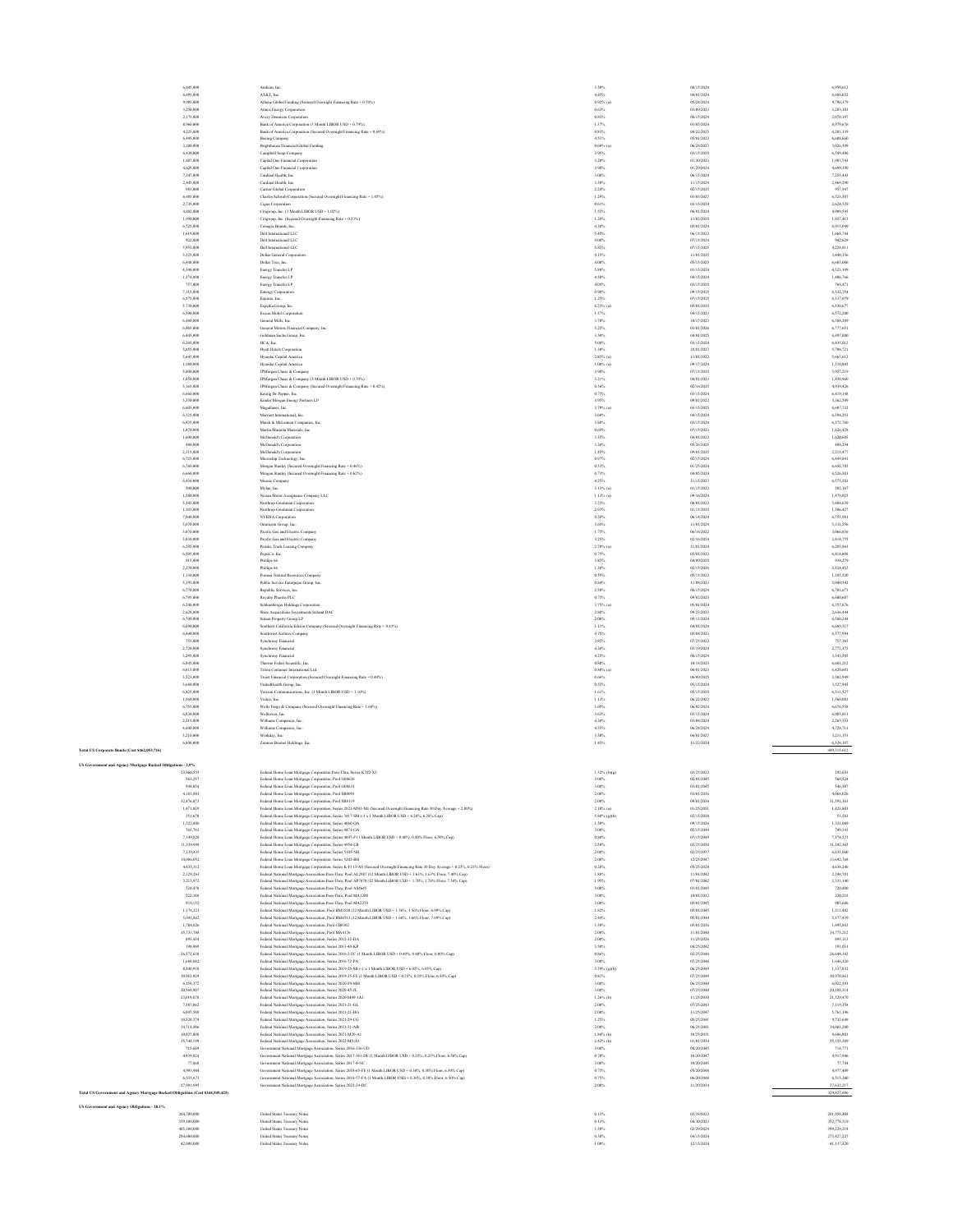|                                                                                          | 264,000,000                                                 | United States Treasury Notes                                                                                                                                                                                                                                                                                        |                    | 1.50%             | 02/15/2025 | 256,636,876   |
|------------------------------------------------------------------------------------------|-------------------------------------------------------------|---------------------------------------------------------------------------------------------------------------------------------------------------------------------------------------------------------------------------------------------------------------------------------------------------------------------|--------------------|-------------------|------------|---------------|
| Total US Government and Agency Obligations (Cost \$1,554,945,041)                        |                                                             |                                                                                                                                                                                                                                                                                                                     |                    |                   |            | 1,525,167,644 |
| Common Stocks - 0.0%                                                                     |                                                             |                                                                                                                                                                                                                                                                                                                     |                    |                   |            |               |
|                                                                                          | \$8,790                                                     | Foresight Equity (e) (i)                                                                                                                                                                                                                                                                                            |                    |                   |            | 1,230,477     |
|                                                                                          | 39,482                                                      | McDermott International Ltd. (i)                                                                                                                                                                                                                                                                                    |                    |                   |            | 26,058        |
| Total Common Stocks (Cost \$989,313)                                                     |                                                             |                                                                                                                                                                                                                                                                                                                     |                    |                   |            | 1,256,535     |
| Warrants - $0.0\%$                                                                       |                                                             |                                                                                                                                                                                                                                                                                                                     |                    |                   |            |               |
|                                                                                          | 29,232                                                      | OAS S.A., Expiration 5/16/2039, Strike Price BRL 1.00 (e)(i)                                                                                                                                                                                                                                                        |                    |                   |            |               |
| Total Warrants (Cost \$-)                                                                |                                                             |                                                                                                                                                                                                                                                                                                                     |                    |                   |            |               |
|                                                                                          |                                                             |                                                                                                                                                                                                                                                                                                                     |                    |                   |            |               |
| ${\bf Repurchase\:A} {\bf greenents} \cdot {\bf 0.0}\%$                                  |                                                             |                                                                                                                                                                                                                                                                                                                     |                    |                   |            |               |
| Total Repurchase Agreements (Cost \$109,819)                                             | 109.819                                                     | Credit Suisse Freedom Mortgage (Collateralized by Residential Mortgage Backed Obligations, Market Value \$557,281)                                                                                                                                                                                                  |                    | $2.65\%$ (c)      | 02/22/2023 | 109,764       |
|                                                                                          |                                                             |                                                                                                                                                                                                                                                                                                                     |                    |                   |            | 109,764       |
| Short Term Investments - 4.0%                                                            |                                                             |                                                                                                                                                                                                                                                                                                                     |                    |                   |            |               |
|                                                                                          | 77,415,407                                                  | First American Government Obligations Fund - Class U                                                                                                                                                                                                                                                                |                    | $0.20\%$ (j)      |            | 77,415,407    |
|                                                                                          | 77,415,407                                                  | JP Morgan U.S. Government Money Market Fund - Institutional Share Class                                                                                                                                                                                                                                             |                    | $0.25\%$ (j)      |            | 77,415,407    |
|                                                                                          | 27.415.407                                                  | Morgan Stanley Institutional Liquidity Funds Government Portfolio - Institutional Share Class                                                                                                                                                                                                                       |                    | $0.23\%$ (j)      |            | 27.415.407    |
| Total Short Term Investments (Cost \$333,505,274)                                        | 101,400,000                                                 | United States Treasury Bills                                                                                                                                                                                                                                                                                        |                    | 0.00%             | 06/30/2022 | 101,271,664   |
|                                                                                          |                                                             |                                                                                                                                                                                                                                                                                                                     |                    |                   |            | 333,517,885   |
| Total Investments - 96.8% (Cost \$8,392,139,291)                                         |                                                             |                                                                                                                                                                                                                                                                                                                     |                    |                   |            | 8,137,726,657 |
| Other Assets in Excess of Liabilities - 3.2%                                             |                                                             |                                                                                                                                                                                                                                                                                                                     |                    |                   |            | 272,420,305   |
| <b>NET ASSETS - 100.0%</b>                                                               |                                                             |                                                                                                                                                                                                                                                                                                                     |                    |                   |            | 8,410,146,962 |
|                                                                                          |                                                             |                                                                                                                                                                                                                                                                                                                     |                    |                   |            |               |
|                                                                                          |                                                             |                                                                                                                                                                                                                                                                                                                     |                    |                   |            |               |
| SECURITY TYPE BREAKDOWN as a % of Net Assets:                                            |                                                             |                                                                                                                                                                                                                                                                                                                     |                    |                   |            |               |
| US Government and Agency Obligations                                                     |                                                             |                                                                                                                                                                                                                                                                                                                     | 18.1%              |                   |            |               |
| Collateralized Loan Obligations                                                          |                                                             |                                                                                                                                                                                                                                                                                                                     | 16.5%              |                   |            |               |
| Non-Agency Residential Collateralized Mortgage Obligations                               |                                                             |                                                                                                                                                                                                                                                                                                                     | 13.3%              |                   |            |               |
| Non-Agency Commercial Mortgage Backed Obligations                                        |                                                             |                                                                                                                                                                                                                                                                                                                     | 12.5%              |                   |            |               |
| Bank Loans                                                                               |                                                             |                                                                                                                                                                                                                                                                                                                     | 8.2%               |                   |            |               |
| Asset Backed Obligations                                                                 |                                                             |                                                                                                                                                                                                                                                                                                                     | 7.1%               |                   |            |               |
| Foreign Corporate Bonds                                                                  |                                                             |                                                                                                                                                                                                                                                                                                                     | 6.7%               |                   |            |               |
| US Corporate Bonds                                                                       |                                                             |                                                                                                                                                                                                                                                                                                                     | 5.3%               |                   |            |               |
| Short Term Investments<br>US Government and Agency Mortgage Backed Obligations           |                                                             |                                                                                                                                                                                                                                                                                                                     | 4.0%<br>3.9%       |                   |            |               |
| Foreign Government Bonds, Foreign Agencies and Foreign Government Sponsored Corporations |                                                             |                                                                                                                                                                                                                                                                                                                     | 1.2%               |                   |            |               |
| Common Stocks                                                                            |                                                             |                                                                                                                                                                                                                                                                                                                     | $0.0\%$            | $\left( l\right)$ |            |               |
| Repurchase Agreement                                                                     |                                                             |                                                                                                                                                                                                                                                                                                                     | $0.0\%$            | (1)               |            |               |
| Warrants                                                                                 |                                                             |                                                                                                                                                                                                                                                                                                                     | $0.0\%$            | $\left( l\right)$ |            |               |
| Other Assets and Liabilities                                                             |                                                             |                                                                                                                                                                                                                                                                                                                     | 3.2%<br>100.0%     |                   |            |               |
|                                                                                          |                                                             |                                                                                                                                                                                                                                                                                                                     |                    |                   |            |               |
| INVESTMENT BREAKDOWN as a % of Net Assets:                                               |                                                             |                                                                                                                                                                                                                                                                                                                     |                    |                   |            |               |
|                                                                                          |                                                             |                                                                                                                                                                                                                                                                                                                     |                    |                   |            |               |
| US Government and Agency Obligations                                                     |                                                             |                                                                                                                                                                                                                                                                                                                     | 18.1%              |                   |            |               |
| Collateralized Loan Obligations                                                          |                                                             |                                                                                                                                                                                                                                                                                                                     | 16.5%              |                   |            |               |
| Non-Agency Residential Collateralized Mortgage Obligations                               |                                                             |                                                                                                                                                                                                                                                                                                                     | 13.3%              |                   |            |               |
| Non-Agency Commercial Mortgage Backed Obligations                                        |                                                             |                                                                                                                                                                                                                                                                                                                     | 12.5%<br>7.1%      |                   |            |               |
| Asset Backed Obligations<br>Banking                                                      |                                                             |                                                                                                                                                                                                                                                                                                                     | 4.1%               |                   |            |               |
| Short Term Investments                                                                   |                                                             |                                                                                                                                                                                                                                                                                                                     | 4.0%               |                   |            |               |
| US Government and Agency Mortgage Backed Obligations                                     |                                                             |                                                                                                                                                                                                                                                                                                                     | 3.9%               |                   |            |               |
| $_{\rm Utilies}$                                                                         |                                                             |                                                                                                                                                                                                                                                                                                                     | $1.4\%$            |                   |            |               |
| Healthcare                                                                               |                                                             |                                                                                                                                                                                                                                                                                                                     | $1.4\%$            |                   |            |               |
| Foreign Government Bonds, Foreign Agencies and Foreign Government Sponsored Corporations |                                                             |                                                                                                                                                                                                                                                                                                                     | $1.2\%$<br>1.2%    |                   |            |               |
| $_{\rm Energy}$<br>Business Equipment and Services                                       |                                                             |                                                                                                                                                                                                                                                                                                                     | 1.1%               |                   |            |               |
| Media                                                                                    |                                                             |                                                                                                                                                                                                                                                                                                                     | 1.0%               |                   |            |               |
| Telecommunications                                                                       |                                                             |                                                                                                                                                                                                                                                                                                                     | 1.0%               |                   |            |               |
| Pharmaceuticals                                                                          |                                                             |                                                                                                                                                                                                                                                                                                                     | $1.0\%$            |                   |            |               |
| Electronics/Electric                                                                     |                                                             |                                                                                                                                                                                                                                                                                                                     | $1.0\%$            |                   |            |               |
| $\operatorname{\mathsf{Food}}$ Products                                                  |                                                             |                                                                                                                                                                                                                                                                                                                     | $0.7\%$<br>0.7%    |                   |            |               |
| Transportation<br>Food Service                                                           |                                                             |                                                                                                                                                                                                                                                                                                                     | 0.6%               |                   |            |               |
| Chemicals/Plastics                                                                       |                                                             |                                                                                                                                                                                                                                                                                                                     | 0.6%               |                   |            |               |
| Retailers (other than Food/Drug)                                                         |                                                             |                                                                                                                                                                                                                                                                                                                     | 0.4%               |                   |            |               |
| Hotels/Motels/Inns and Casinos                                                           |                                                             |                                                                                                                                                                                                                                                                                                                     | 0.4%               |                   |            |               |
| Aerospace & Defense                                                                      |                                                             |                                                                                                                                                                                                                                                                                                                     | $0.4\%$            |                   |            |               |
| Automotive<br>$\rm Lcisure$                                                              |                                                             |                                                                                                                                                                                                                                                                                                                     | $0.4\%$<br>0.4%    |                   |            |               |
| Technology                                                                               |                                                             |                                                                                                                                                                                                                                                                                                                     | 0.3%               |                   |            |               |
| Containers and Glass Products                                                            |                                                             |                                                                                                                                                                                                                                                                                                                     | 0.3%               |                   |            |               |
| Insurance                                                                                |                                                             |                                                                                                                                                                                                                                                                                                                     | 0.3%               |                   |            |               |
| Finance                                                                                  |                                                             |                                                                                                                                                                                                                                                                                                                     | 0.2%               |                   |            |               |
| Real Estate                                                                              |                                                             |                                                                                                                                                                                                                                                                                                                     | 0.2%               |                   |            |               |
| Environmental Control                                                                    |                                                             |                                                                                                                                                                                                                                                                                                                     | 0.2%               |                   |            |               |
| Building and Development (including Steel Metals)<br>Industrial Equipment                |                                                             |                                                                                                                                                                                                                                                                                                                     | 0.2%<br>0.1%       |                   |            |               |
| Financial Intermediaries                                                                 |                                                             |                                                                                                                                                                                                                                                                                                                     | 0.1%               |                   |            |               |
| Chemical Products                                                                        |                                                             |                                                                                                                                                                                                                                                                                                                     | 0.1%               |                   |            |               |
| Beverage and Tobacco                                                                     |                                                             |                                                                                                                                                                                                                                                                                                                     | 0.1%               |                   |            |               |
| Commercial Services                                                                      |                                                             |                                                                                                                                                                                                                                                                                                                     | 0.1%               |                   |            |               |
| $\mathbf{Mining}$<br>Conglomera                                                          |                                                             |                                                                                                                                                                                                                                                                                                                     | $0.1\%$<br>$0.1\%$ |                   |            |               |
| Pulp & Paper                                                                             |                                                             |                                                                                                                                                                                                                                                                                                                     | $0\%$              | $\left( l\right)$ |            |               |
| Food/Drug Retailers                                                                      |                                                             |                                                                                                                                                                                                                                                                                                                     | $0\%$              | $\left( l\right)$ |            |               |
| Construction                                                                             |                                                             |                                                                                                                                                                                                                                                                                                                     | $0\%$              | (1)               |            |               |
| Diversified Manufacturing                                                                |                                                             |                                                                                                                                                                                                                                                                                                                     | $0\%$              | $\oplus$          |            |               |
| <b>Consumer Products</b>                                                                 |                                                             |                                                                                                                                                                                                                                                                                                                     | $0\%$              | (1)               |            |               |
| Repurchase Agreements<br>Other Assets and Liabilities                                    |                                                             |                                                                                                                                                                                                                                                                                                                     | $0\%$<br>3.2%      | (1)               |            |               |
|                                                                                          |                                                             |                                                                                                                                                                                                                                                                                                                     | 100.0%             |                   |            |               |
|                                                                                          |                                                             |                                                                                                                                                                                                                                                                                                                     |                    |                   |            |               |
|                                                                                          |                                                             | (a) Security exempt from registration under Rule 144A of the Securities Act of 1933. These securities may be resold in transactions exempt from registration to qualified institutional buyers.                                                                                                                     |                    |                   |            |               |
|                                                                                          |                                                             | (b) Coupon rate is variable based on the weighted average coupon of the underlying collateral. To the extent the weighted average coupon of the underlying assets which comprise the collateral increases or decreases, the co                                                                                      |                    |                   |            |               |
|                                                                                          |                                                             | (c) Coupon rate is variable or floats based on components including but not limited to reference rate and spread. These securities may not indicate a reference rate and/or spenad in their description. The rate disclosed is<br>(d) Perpetual maturity. The date disclosed is the next call date of the security. |                    |                   |            |               |
|                                                                                          | (c) Value determined using significant unobservable inputs. |                                                                                                                                                                                                                                                                                                                     |                    |                   |            |               |
|                                                                                          |                                                             | (f) Security is in default or has failed to make a scheduled payment. Income is not being accrued.                                                                                                                                                                                                                  |                    |                   |            |               |
|                                                                                          |                                                             |                                                                                                                                                                                                                                                                                                                     |                    |                   |            |               |

The interest rate will step up if the issuer does not redeem the bond on or before a scheduled redemption date in accordance with the terms of the instrument. The interest rate shown is the rate in effect of the terms of t

(5 Searly in definite has failed to mike a scheduled payment. Income in terring second<br>(g) haves only security whose interest and more in the opposite discussion of reference interest man are pricilly hard on a supplice sl

| <b>EXCESS RETURN SWAPS</b>                          |                                    |            |                       |                          |                         |                        |               |                                                   |
|-----------------------------------------------------|------------------------------------|------------|-----------------------|--------------------------|-------------------------|------------------------|---------------|---------------------------------------------------|
| <b>Reference Entity</b>                             | Counterparty                       | Long/Short | <b>Financing Rate</b> | <b>Payment Frequency</b> | <b>Termination Date</b> | <b>Notional Amount</b> |               | Unrealized Appreciation (Depreciation) /<br>Value |
| Shiller Barclays CAPE® US Sector II ER USD Index(1) | <b>BNP Paribas</b>                 | Long       |                       | 0.39% Termination        | 04/20/2022              |                        | 100,000,000 S | 14,378,932                                        |
| Shiller Barclays CAPE® US Sector II ER USD Index(1) | Barclays Capital, Inc.             | Long       |                       | 0.40% Termination        | 05/05/2022              |                        | 100,000,000   | 13,814,881                                        |
| Shiller Barclays CAPE® US Sector II ER USD Index(1) | Bank of America Merrill Lynch      | Long       |                       | 0.38% Termination        | 05/24/2022              |                        | 100,000,000   | 13,321,748                                        |
| Shiller Barclays CAPE® US Sector II ER USD Index(1) | Bank of America Merrill Lynch      | Long       |                       | 0.38% Termination        | 04/05/2022              |                        | 100,000,000   | 12,383,740                                        |
| Shiller Barclays CAPE® US Sector II ER USD Index(1) | Canadian Imperial Bank of Commerce | Long       |                       | 0.40% Termination        | 04/12/2022              |                        | 100,000,000   | 12.191.291                                        |
| Shiller Barclays CAPE® US Sector II ER USD Index(1) | Bank of America Merrill Lynch      | Long       |                       | 0.38% Termination        | 04/26/2022              |                        | 100,000,000   | 12.179.260                                        |
| Shiller Barclays CAPE® US Sector II ER USD Index(1) | Barclays Capital, Inc.             | Long       |                       | 0.40% Termination        | 04/07/2022              |                        | 107,000,000   | 11,098,964                                        |
| Shiller Barclays CAPE® US Sector II ER USD Index(1) | Canadian Imperial Bank of Commerce | Long       |                       | 0.40% Termination        | 05/19/2022              |                        | 100,000,000   | 11.037.197                                        |
| Shiller Barclays CAPE® US Sector II ER USD Index(1) | <b>BNP Paribas</b>                 | Long       |                       | 0.39% Termination        | 05/11/2022              |                        | 100,000,000   | 9.561.987                                         |
| Shiller Barclays CAPE® US Sector II ER USD Index(1) | <b>BNP Paribas</b>                 | Long       |                       | 0.39% Termination        | 06/01/2022              |                        | 100,000,000   | 9.092.199                                         |
| Shiller Barclays CAPE® US Sector II ER USD Index(1) | Bank of America Merrill Lynch      | Long       |                       | 0.38% Termination        | 06/07/2022              |                        | 100,000,000   | 8,938,000                                         |
| Shiller Barclays CAPE® US Sector II ER USD Index(1) | Barclays Capital, Inc.             | Long       |                       | 0.40% Termination        | 05/26/2022              |                        | 100,000,000   | 8,754,430                                         |
| Shiller Barclays CAPE® US Sector II ER USD Index(1) | Canadian Imperial Bank of Commerce | Long       |                       | 0.40% Termination        | 04/28/2022              |                        | 100,000,000   | 8.639.457                                         |
| Shiller Barclays CAPE® US Sector II ER USD Index(1) | Bank of America Merrill Lynch      | Long       |                       | 0.38% Termination        | 05/03/2022              |                        | 100,000,000   | 8.124.502                                         |
| Shiller Barclays CAPE® US Sector II ER USD Index(1) | Barclays Capital, Inc.             | Long       |                       | 0.40% Termination        | 06/09/2022              |                        | 100,000,000   | 7.774.216                                         |
| Shiller Barclays CAPE® US Sector II ER USD Index(1) | <b>BNP Paribas</b>                 | Long       |                       | 0.39% Termination        | 05/25/2022              |                        | 100,000,000   | 7.531.267                                         |
| Shiller Barclays CAPE® US Sector II ER USD Index(1) | Canadian Imperial Bank of Commerce | Long       |                       | 0.40% Termination        | 05/31/2022              |                        | 100,000,000   | 7.175.580                                         |
| Shiller Barclays CAPE® US Sector II ER USD Index(1) | Canadian Imperial Bank of Commerce | Long       |                       | 0.40% Termination        | 06/14/2022              |                        | 100,000,000   | 5.521,408                                         |
| Shiller Barclays CAPE® US Sector II ER USD Index(1) | Barclays Capital, Inc.             | Long       |                       | 0.40% Termination        | 06/30/2022              |                        | 100,000,000   | 5.375.305                                         |
| Shiller Barclays CAPE® US Sector II ER USD Index(1) | Bank of America Merrill Lynch      | Long       |                       | 0.38% Termination        | 06/21/2022              |                        | 100,000,000   | 5.332.313                                         |
| Shiller Barclays CAPE® US Sector II ER USD Index(1) | Barclays Capital, Inc.             | Long       |                       | 0.40% Termination        | 05/12/2022              |                        | 100,000,000   | 5.175.262                                         |
| Shiller Barclays CAPE® US Sector II ER USD Index(1) | <b>BNP Paribas</b>                 | Long       |                       | 0.39% Termination        | 07/20/2022              |                        | 100,000,000   | 5.050,672                                         |